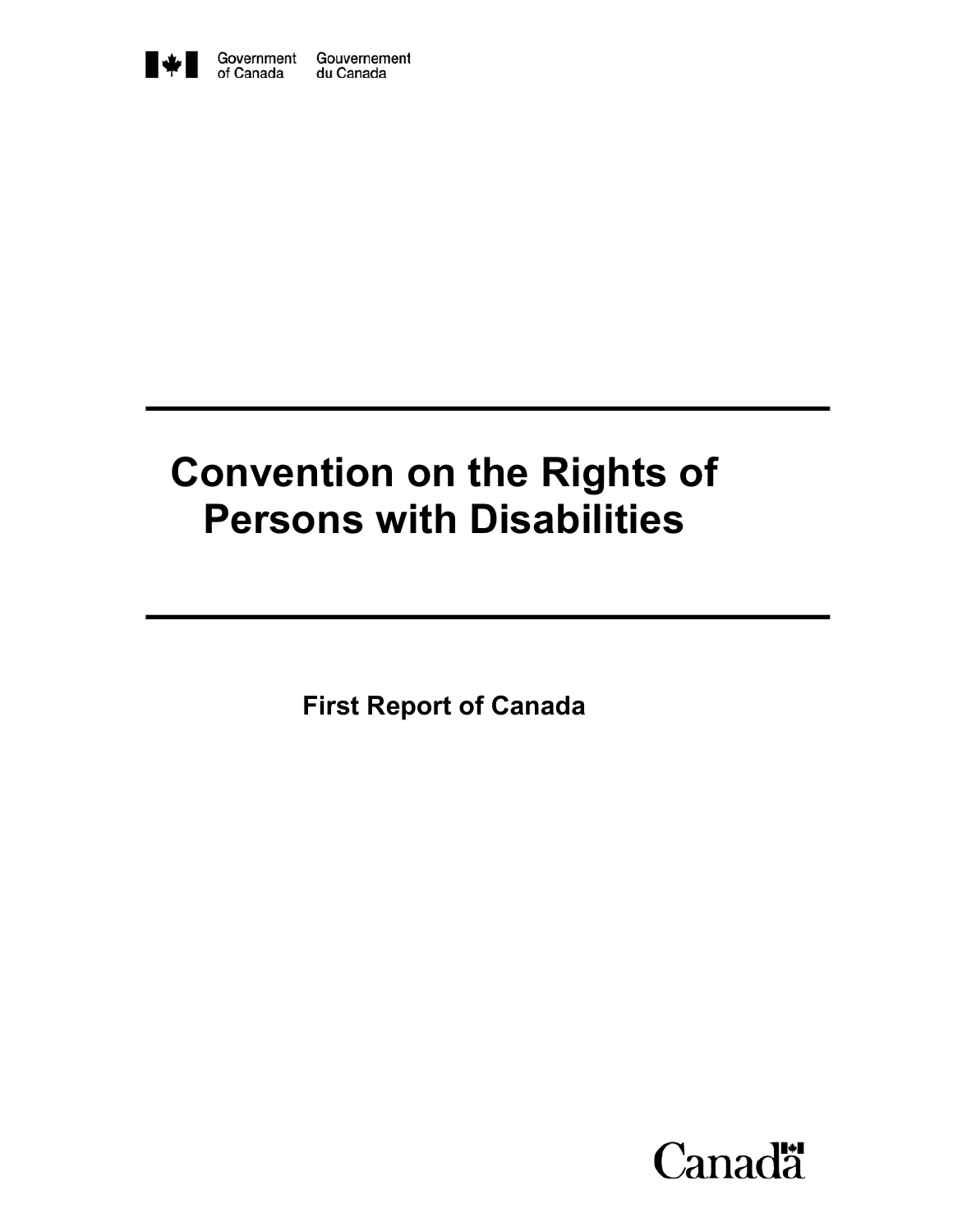*Publication également disponible en français* 

© Her Majesty the Queen in Right of Canada, represented by the Minister of Canadian Heritage and Official Languages, 2014 Catalogue No. CH37-4/19-2013E-PDF ISBN 978-1-100-21419-1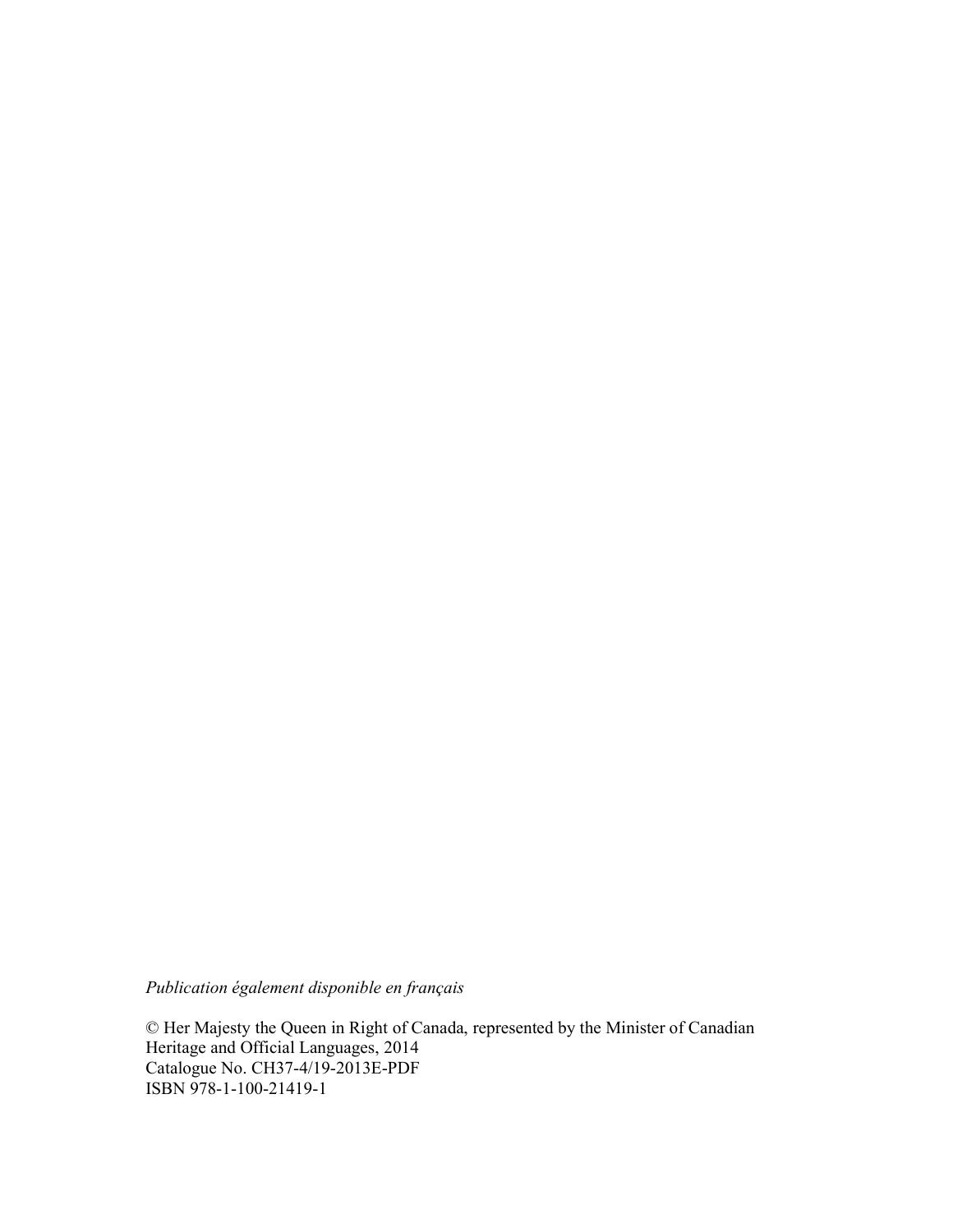## **Table of Contents**

| Part II: Specific Measures Adopted by Federal, Provincial and Territorial |  |
|---------------------------------------------------------------------------|--|
|                                                                           |  |
|                                                                           |  |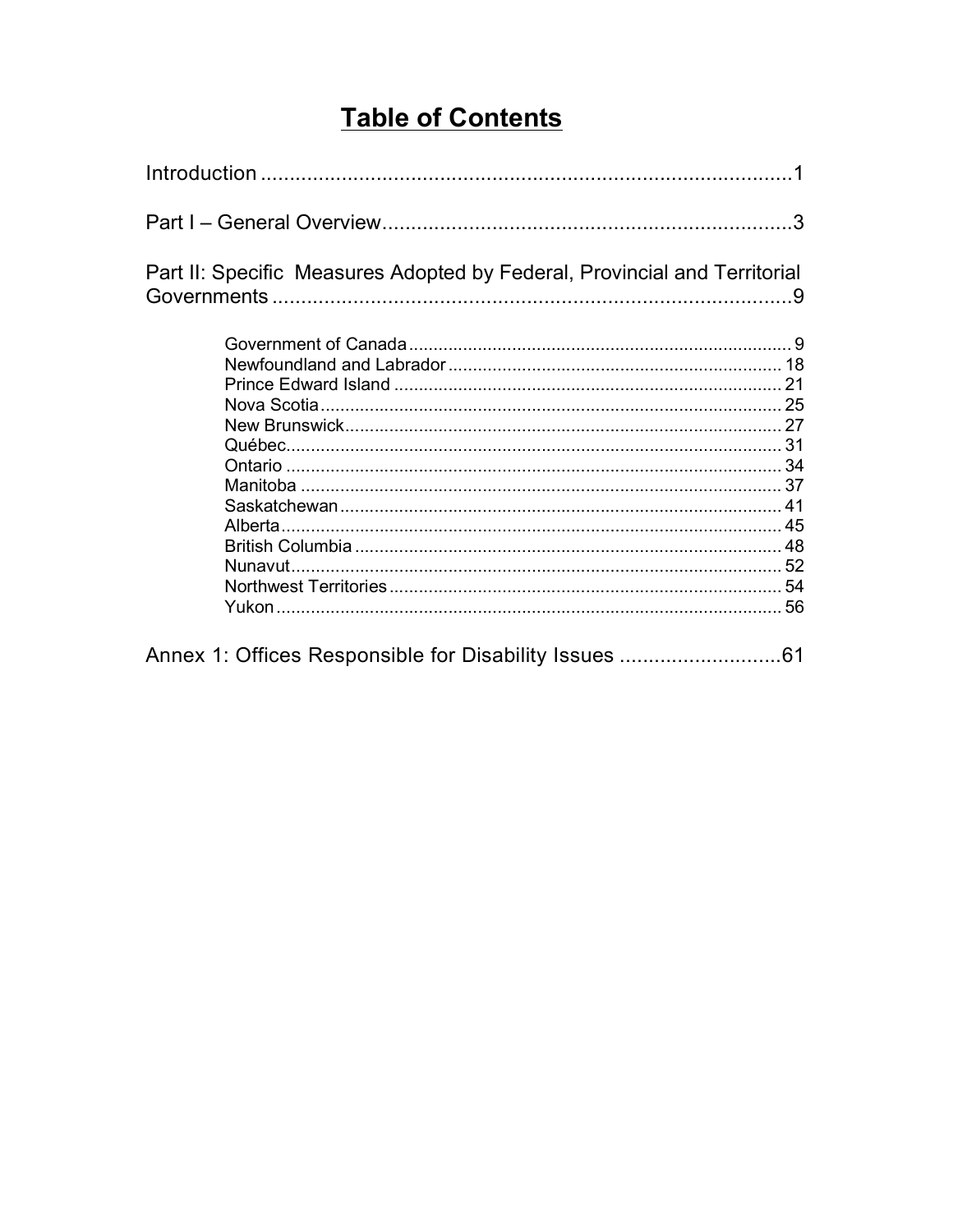## **INTRODUCTION**

- 1. Canada is pleased to present to the Committee on the Rights of Persons with Disabilities its initial report under the *Convention on the Rights of Persons with Disabilities* (the "Convention"). Canada ratified the Convention on March 11, 2010 and it entered into force for Canada on April 12, 2010.
- 2. Canada is committed to upholding and safeguarding the rights of persons with disabilities and enabling their full participation in society. The rights of persons with disabilities are provided for in Canada's Constitution, in federal, provincial and territorial (F-P/T) human rights legislation and in specific laws in a variety of social and economic areas. The *Canadian Bill of Rights* (the "Bill of Rights") was the first federal law to specifically set out fundamental human rights for all Canadians.
- 3. Governments at all levels are responsible for implementing the Convention. All jurisdictions in Canada have a broad range of policies, programs and initiatives aimed at providing support to persons with disabilities and their families and promoting their inclusion and full participation in Canadian society. Canada's federal structure allows governments to work together to find innovative and practical solutions to challenges and to adopt policies and programs tailored to local needs and circumstances.

## **Preparation and structure of the report**

- 4. Read together with *Canada's Common Core Document*<sup>1</sup>, the report includes information about the implementation of the Convention in Canada, and explains key federal, provincial and territorial (F-P/T) laws, policies and programs related to the rights of persons with disabilities. Following the introduction, Part I provides information from all jurisdictions on Articles 1–7, 12 and 31–33 of the Convention. Part II focuses on specific measures taken by each F-P/T government, organized by thematic clusters.
- 5. The report was prepared collaboratively by F-P/T governments. Over 700 civil society and Aboriginal organizations, and the Canadian Human Rights Commission, were consulted on a comprehensive outline of the report. Fourteen written submissions were also received. The submissions were shared within F-P/T governments and carefully considered in the drafting of the report.

## **Persons with disabilities in Canada**

6. In 2006, the disability rate in Canada was 14.3%, meaning that over 4.4 million Canadians, or about one in seven, had an activity limitation or participation restriction associated with a physical or mental condition or health problem: 8.6% reported mild to moderate disabilities, while 5.7% reported severe to very severe disabilities. The most common types of disabilities for adults are pain-related, mobility and agility disabilities.<sup>2</sup> Approximately 900,000 people 15 years of age or older reported disabilities of an emotional, psychological, or psychiatric nature (2.3%),

<sup>-</sup><sup>1</sup> Canada's Common Core Document (January 2013), www2.ohchr.org/english/bodies/coredocs.htm

<sup>&</sup>lt;sup>2</sup> Participation and Activity Limitation Survey 2006: Analytical Report, p. 29, online: www.statcan.gc.ca/pub/89-628-x/89-628-x2007002-eng.htm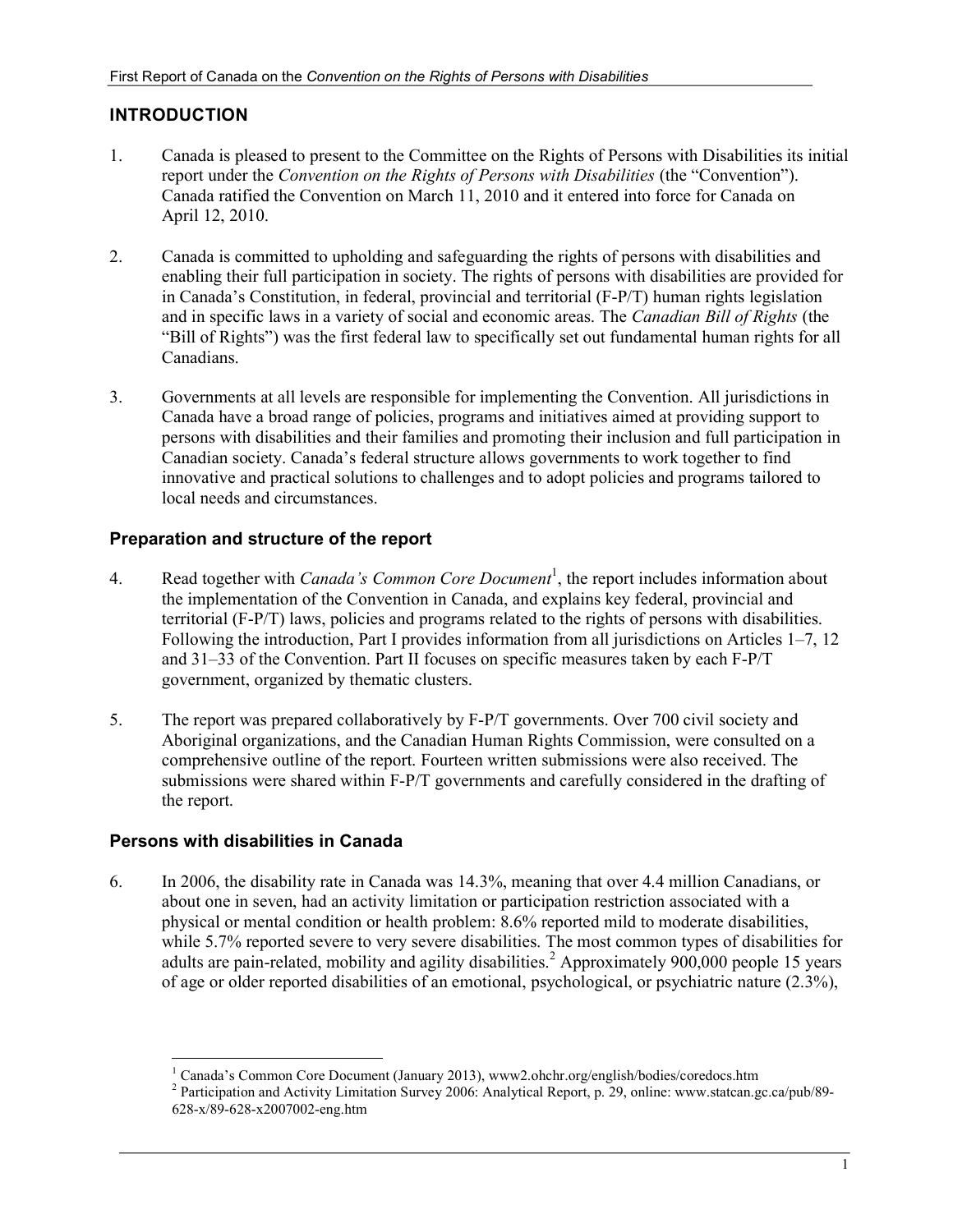500,000 reported memory problems or periods of confusion (2%), and 630,000 reported learning disabilities  $(2.5\%)$ <sup>3</sup>

7. In 2006, the rate of disability was slightly higher for adult women (17.7%) than adult men  $(15.4\%)$ <sup>4</sup> Approximately 43% of over 4 million adults aged 65 and over have disabilities. Among seniors with disabilities, eight seniors out of ten have two or more different disability types.<sup>5</sup> Children under the age of five have a disability rate of 1.7%, while for children aged 5 to 14 the rate is 4.6 %.<sup>6</sup> Among this age group, 57.6% have mild to moderate disabilities and 42.4% have severe to very severe disabilities. Their most common types of disability reported are chronic conditions and learning and/or communication limitations. Boys are more likely than girls to experience most disability types. $<sup>7</sup>$ </sup>

## **Looking forward**

- 8. While great progress has been made to increase the inclusion and participation of persons with disabilities in society, Canada recognizes that there continues to be challenges, including barriers to language and communication, learning and training, and safety and security. Improving the well-being of persons with disabilities, increasing their opportunities to participate in economic and social life, and fulfilling their potential requires an ongoing, multi-faceted and multi-partner approach.
- 9. The Government of Canada's Office for Disability Issues (ODI) provides leadership on disability issues at the federal level. ODI is supported by intradepartmental and interdepartmental committees and collaborates with F-P/T partners and with the non-profit, voluntary, academic and private sectors. Over the coming years, ODI's work to strengthen outcomes for persons with disabilities and their families will focus on:
	- developing and administering programs designed to remove barriers and promote inclusion;
	- developing principled and evidence-based policy options that respond to existing and emerging issues;
	- working to improve awareness and horizontal management of disability issues across the Government of Canada and by its public servants;
	- identifying opportunities for collaboration and working with P/T partners; and
	- engaging stakeholders and developing strategic partnerships on disability issues across the federal government and with external partners.

<sup>-</sup><sup>3</sup> Participation and Activity Limitation Survey 2006: Analytical Report, p. 32, online: www.statcan.gc.ca/pub/89-628-x/89-628-x2007002-eng.htm

<sup>4</sup> 2009 Federal Disability Report: Advancing the Inclusion of People with Disabilities, p. 7, online: publications.gc.ca/collections/collection\_2009/rhdcc-hrsdc/HS61-1-2009E.pdf 5

 <sup>2011</sup> Federal Disability Report, p. 9, online: www12.hrsdc.gc.ca/p.5bd.2t.1.3ls@-eng.jsp?pid=4723

<sup>&</sup>lt;sup>6</sup> Disability in Canada: A 2006 Profile (2011), p. 6, online: publications.gc.ca/collections/collection\_2011/rhdcchrsdc/HS64-11-2010-eng.pdf

<sup>7</sup> Disability in Canada: A 2006 Profile, pp. 10–11.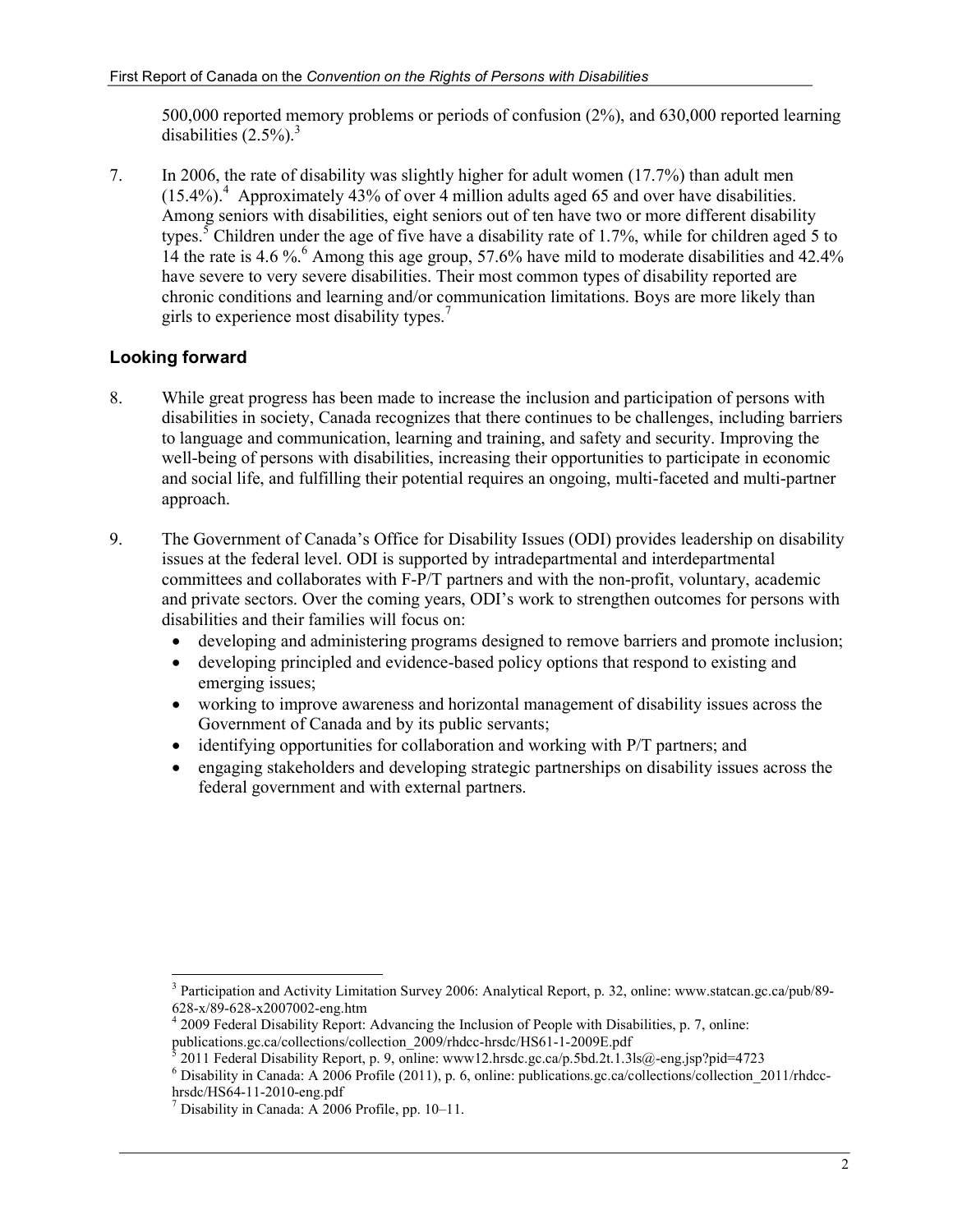## **PART I – GENERAL OVERVIEW**

#### **Articles 1-4: General provisions**

#### **Implementation of the Convention**

- 10. Canada has a federal system in which the Constitution confers legislative and executive powers on two levels of government, which are each sovereign in their respective spheres. There is a federal government for all of Canada, and a government for each province and territory.<sup>8</sup> Matters concerning persons with disabilities fall under both levels of government, who work together and in collaboration with the non-profit and private sectors, and assume complementary roles in promoting and supporting the full participation of persons with disabilities in all dimensions of Canadian society.
- 11. Accordingly, the Convention is implemented through constitutional and statutory protections, and legislative, administrative and other measures including:
	- the *Canadian Bill of Rights* (the "Bill of Rights"), which applies to federal laws and protects fundamental freedoms, legal rights and equality before the law;
	- the Schedule B to the *Canada Act 1982* (the "Charter"), which applies to all government action and guarantees all individuals fundamental freedoms and rights, including an explicit equality rights guarantee for persons with disabilities;
	- F-P/T human rights laws, which apply to the public and private sectors and prohibit discrimination on grounds such as disability, in regard to employment, the provision of goods, services and facilities customarily available to the public and accommodation;
	- specific F-P/T laws governing areas that impact persons with disabilities, for example, social benefits programs, disability insurance plans, housing programs; and
	- a broad range of F-P/T policies, programs and services aimed at improving accessibility, providing financial and other supports to persons with disabilities and reducing barriers to their full participation in Canadian society.
- 12. Persons with disabilities can bring a claim before F-P/T independent administrative tribunals, human rights commissions and tribunals or courts to enforce their rights. This has resulted in developments in Canadian law, for example, through decisions upholding the equal rights of persons with disabilities to health care services, education, transportation<sup>9</sup> and accessible federal government websites for persons with visual impairments.<sup>10</sup>

## **Canada's reservations and interpretative declarations**

- 13. Upon ratification of the Convention, Canada entered a limited number of interpretative declarations and reservations with respect to Articles 12 and 33 of the Convention.
- 14. In Canada, both supported decision-making and substitute decision-making regimes exist under P/T legislation. The interpretative declaration to Article 12 clarifies Canada's understanding that the article reflects a presumption of legal capacity and permits both supported and substitute

<sup>-</sup><sup>8</sup> For more information on Canada's federal structure, see Canada's Common Core Document.

<sup>&</sup>lt;sup>9</sup> Canadian Transportation Agency, Decision No. 6-AT-A-2008 (2008), online: www.otc-cta.gc.ca/eng/highlightsone-person-one-fare-policy-decision

<sup>&</sup>lt;sup>10</sup> Canada (Attorney General) v. Jodhan 2012 FCA 161, online: decisions.fcacaf.gc.ca/en/2012/2012fca161/2012fca161.html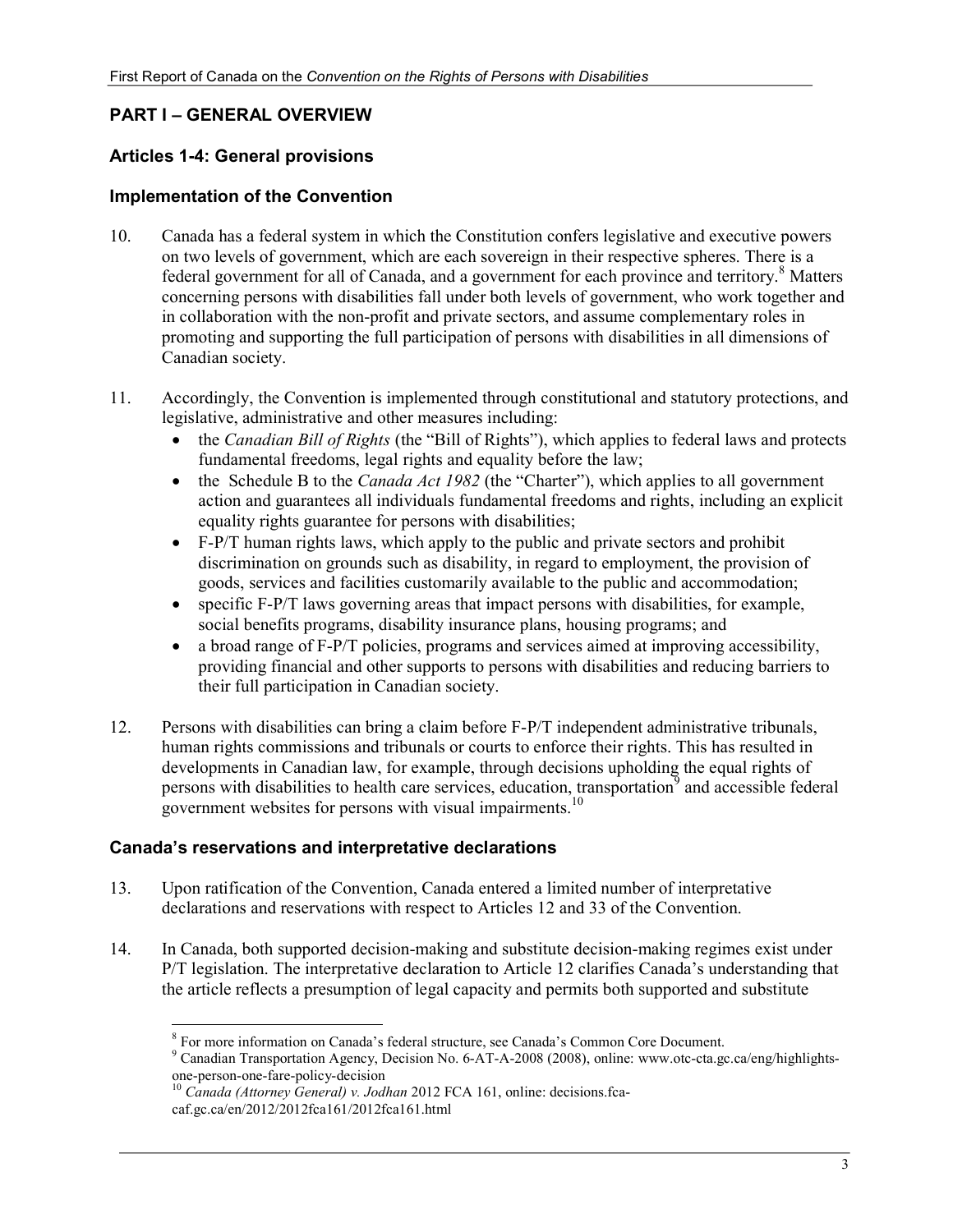decision-making arrangements in appropriate circumstances and in accordance with the law. The reservation to Article 12 preserves Canada's ability to continue to use substitute decision-making arrangements in appropriate circumstances and subject to appropriate and effective safeguards. In Canada, many measures relating to the exercise of legal capacity are subject to regular review by an independent and impartial authority or judicial body, while others are subject to a review or appeal mechanism. Canada's reservation to Article 12(4) preserves its right to maintain the supported and substitute decision-making arrangements that are not subject to regular review by an independent authority, where such measures are subject to review or appeal.

15. Canada's interpretative declaration in relation to Article 33(2) clarifies that Canada implements this article at both the federal and P/T levels through a variety of mechanisms such as courts, human rights commissions and tribunals, public guardians, ombudspersons, and intergovernmental bodies.

## **Research, policy and legislative development**

- 16. Canada implements the Convention by supporting research and development projects, such as the Neil Squire Society's project to increase knowledge of the accessibility issues relating to emergency services delivered through wireless mobile devices.
- 17. The 2013 Federal Budget also announced additional funding of \$7 million per year to the Social Sciences and Humanities Research Council of Canada, some of which will support research related to the labour market participation of persons with disabilities.
- 18. In 2012, the Government of Canada launched the *Federal Disability Reference Guide*, a tool that can help ensure that legislation, policies, programs and services are inclusive of people with disabilities, respect the rights and needs of people with disabilities, and promote positive attitudes and raise awareness about the needs of people with disabilities.<sup>11</sup>

## **Engaging and working with the disability community**

- 19. Canada's disability community has long played a leadership role in promoting equality, inclusion and participation of persons with disabilities both in Canada and abroad. In both the negotiation and ratification of the Convention, Canada sought the views of persons with disabilities, including as members of the Canadian delegation, and has since sponsored organizations to participate in all Conferences of States Parties.
- 20. All F-P/T governments continue to engage and work with the disability community to gain a greater understanding of various perspectives and to develop well-informed and effective policies and programs for persons with disabilities. Examples include:
	- Discussions at an annual policy forum on issues relating to persons with intellectual disabilities in the areas of housing, employment and youth transitions.
	- Consultations on the Registered Disability Savings Plan to ensure its responsiveness to the financial saving needs of Canadians with severe disabilities and their families.
	- Surveys and focus groups for evaluations of the Canada Pension Plan Disability benefit to identify areas for further improvement.

<sup>-</sup><sup>11</sup> publications.gc.ca/collections/collection\_2012/rhdcc-hrsdc/HS64-17-2012-eng.pdf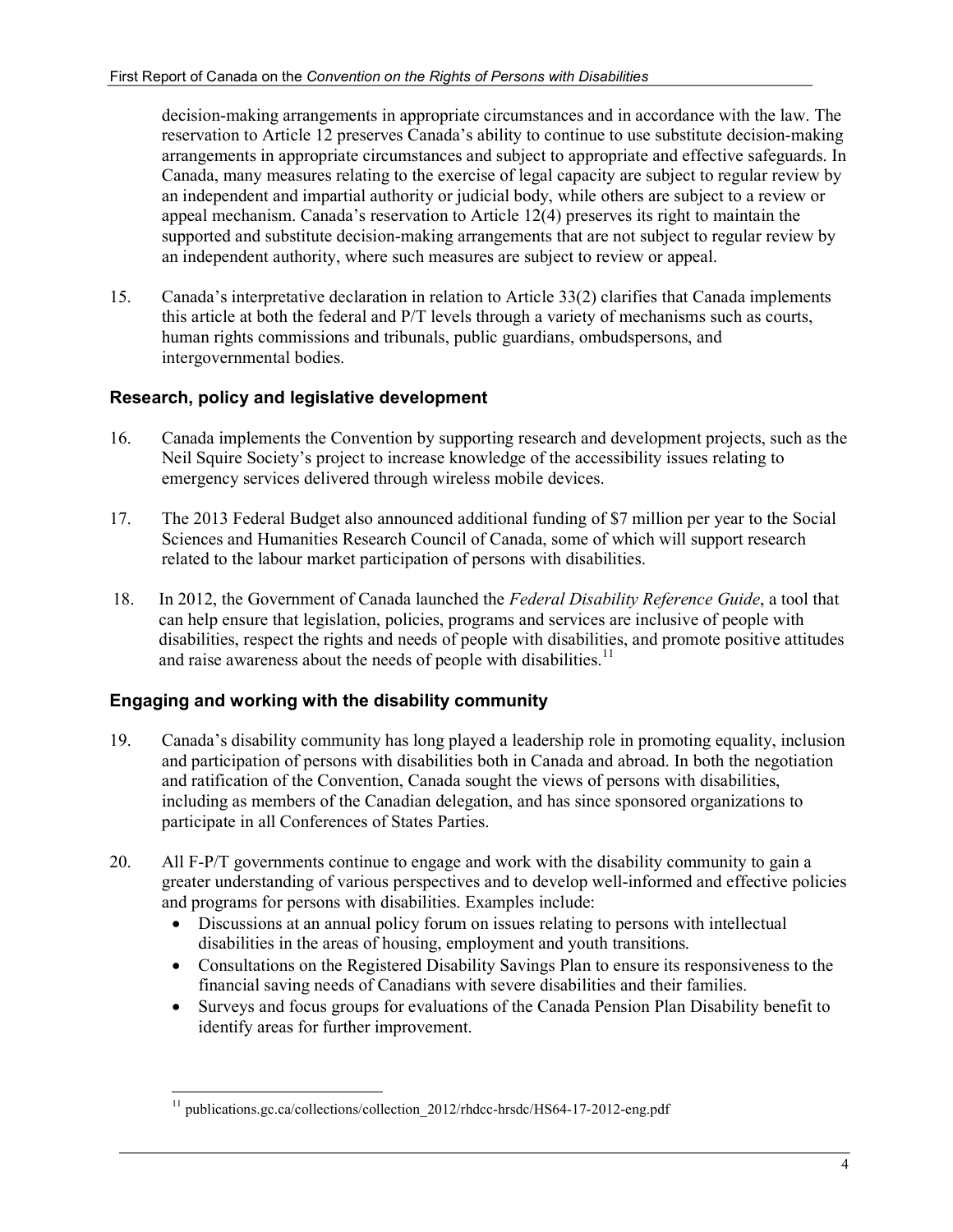- Ongoing engagement with the Persons with Disabilities Technical Advisory Group on the development and implementation of the new Data and Information Strategy on persons with disabilities.
- The establishment of advisory committees, which provide expertise and advice to government bodies (e.g., Transport Canada's Advisory Committee on Accessible Transportation identifies issues in the national transportation system that impact accessibility. These issues and others are addressed by the Canadian Transportation Agency (CTA) with the assistance of its Accessibility Advisory Committee, which advises the CTA on the development of regulations, codes of practice and resource tools that support the CTA's mandate to make the national transportation system accessible).
- 21. The disability component of the Social Development Partnerships Program (SDPP-D) has provided, for many years, \$11 million in annual funding to support initiatives tackling social inclusion barriers faced by persons with disabilities. Historically, much of this funding was directed to 30 organizations, but as of 2015, SDPP-D will provide most of its funding through competitive processes for projects responding to current and emerging issues. The new approach includes transition funding measures for the former recipients of directed funding, developed in consultation with them, and learning sessions on social enterprise development and fundraising. In 2013, up to \$9 million was awarded to projects of up to three years in duration focusing on areas under the Convention, such as promoting active living and greater social inclusion of persons with disabilities in their communities, and promoting the accessibility of physical environments, information, communication and services.
- 22. At the provincial level, for example, the Government of Québec has held consultations with civil society to review the *Loi assurant l'exercice des droits des personnes handicapées en vue de leur intégration scolaire professionnelle et sociale,* and to develop the *À part entière* policy. These consultations were carried out by a committee, which is comprised of ministerial representatives, disability organizations and one subject matter expert, and which acts as a permanent advisory council on the policy. In Ontario, the *Accessibility for Ontarians with Disabilities Act, 2005*  (AODA) sets out the framework for the development of province-wide mandatory accessibility standards. Under the AODA, Standards Development Committees comprised of equal representation from the disability community and organizations developed proposals on accessibility standards for the government's consideration. In addition, government officials met with the disability, municipal, transportation and business communities to seek their advice on proposed accessibility standards.

## **Articles 5-7 and 12: Equality, non-discrimination and equal recognition before the law**

## **Equality and non-discrimination**

- 23. Canada has robust equality and non-discrimination protections for persons with disabilities that are entrenched constitutionally in Section 15 of the Charter and provided for in a regime of F-P/T human rights legislation. These protections are consistent with Article 5 of the Convention and recognize a duty of reasonable accommodation of the needs, capacities and circumstances of persons with disabilities in order to ensure their equality rights.
- 24. Section 15(1) of the Charter guarantees every individual the right to equality before and under the law and the right to equal benefit of the law without discrimination on a non-exhaustive list of prohibited grounds, which includes physical or mental disability. Section 15(2) of the Charter provides that government actions aimed at improving the conditions of historically disadvantaged groups, including persons with disabilities, will not be found to discriminate contrary to section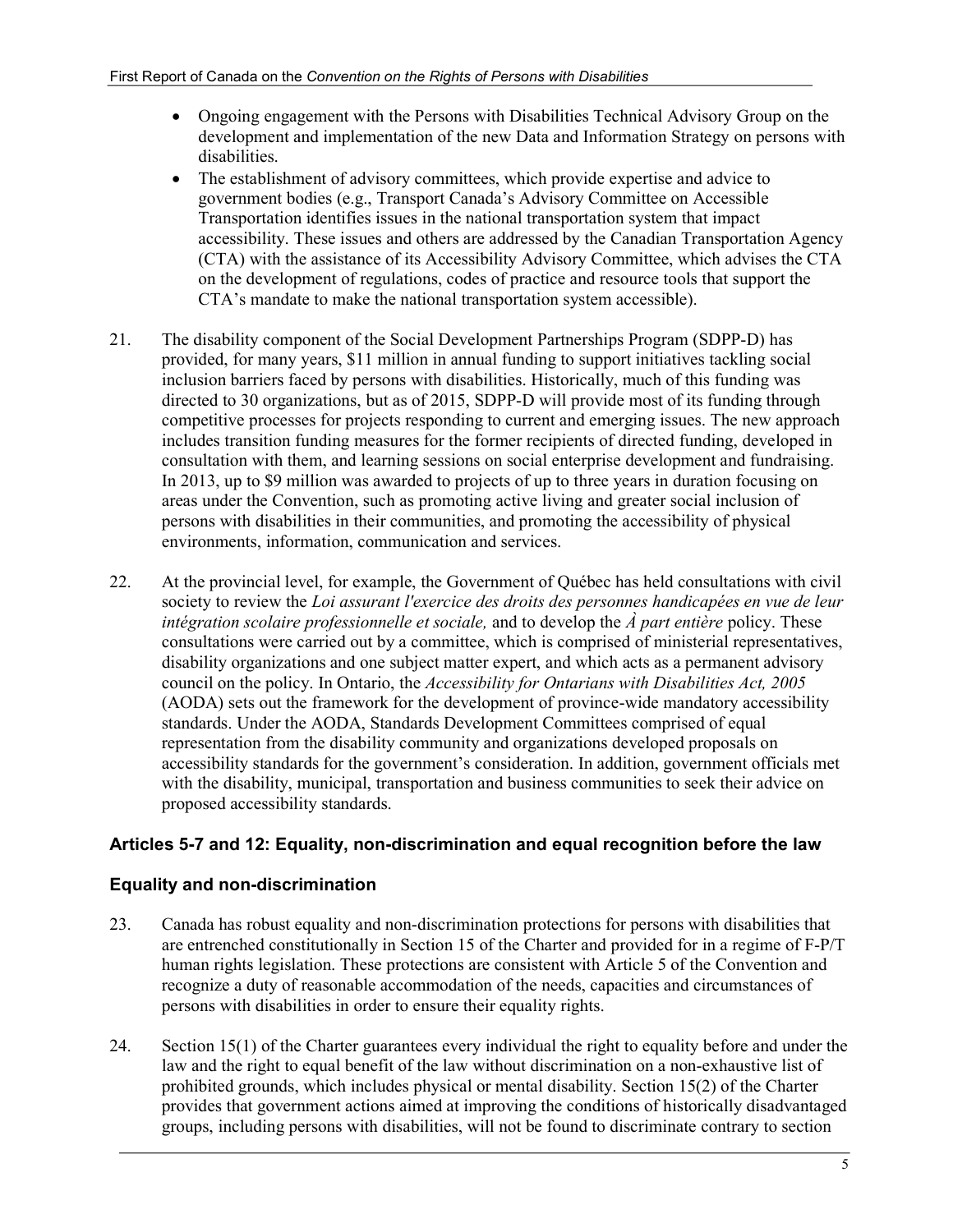15(1). The equality guarantee under Section 15 covers all laws and policies, including those relating to education, health care, social programs and benefits, housing and other economic, social and cultural rights covered by the Convention.

- 25. The *Canadian Human Rights Act* (CHRA) prohibits discrimination on grounds such as disability in employment, the provision of goods, services and facilities customarily available to the public, and accommodation. It applies to the Government of Canada, First Nations governments, and federally regulated private businesses, including in banking, airline, telecommunications and broadcasting and inter-provincial transportation sectors. All P/Ts have similar human rights legislation that prohibits discrimination within their own jurisdictions in areas such as employment and access to goods, services and facilities generally available to the public, including housing. $12$
- 26. While section 15 of the Charter does not define "disability", the term has been broadly interpreted by the Supreme Court of Canada to include a wide and evolving range of permanent, temporary or intermittent impairments, both physical and mental, which may or may not result in functional limitations as the person interacts with others and potentially with socially constructed barriers.<sup>13</sup> Other laws define disability in terms appropriate to the law's specific purpose. For example, the CHRA defines disability broadly for the purposes of protecting individuals from discrimination as "any previous or existing mental or physical disability and includes disfigurement and previous or existing dependence on alcohol or a drug".
- 27. The duty of reasonable accommodation requires, for example, that employers and service providers accommodate the needs of their employees and customers with disabilities, except where it would cause undue hardship, considering factors such as health, safety and cost. While "reasonable accommodation" is required in relation to a particular individual's situation, the Supreme Court of Canada has recognized that it also has a more systemic meaning.<sup>14</sup> Where it is established that the reasonable accommodation would cause undue hardship, the impugned practice will be deemed not to be discriminatory.
- 28. Equality protections are also provided for in F-P/T legislation. For example, the *Criminal Code* contains specific provisions for offences against persons with disabilities and sentencing provisions that make it an aggravating factor if the offence was motivated by bias, prejudice or hate based on mental or physical disability.

## **Women with disabilities**

- 29. The Charter and F-P/T human rights legislation prohibit discrimination on the basis of sex. Canadian jurisprudence recognizes that grounds of discrimination may intersect and that women and men may experience discrimination on the basis of disability differently. This is taken into account in some analysis which is carried out during policy development to examine the intersection of sex with other identity factors, including disability.
- 30. Status of Women Canada (SWC) promotes equality for all women, including women with disabilities, and their full participation in economic, social and democratic life. SWC funds

<sup>&</sup>lt;sup>12</sup> See, further, *Canada's Common Core Document*, pp. 31-33

<sup>&</sup>lt;sup>13</sup> Granovsky v. Canada (Minister of Employment and Immigration), 2000 1 S.C.R. 703, online: scc.lexum.org/en/2000/2000scc28/2000scc28.html

<sup>14</sup> *British Columbia (Superintendent of Motor Vehicles) v. British Columbia (Council of Human Rights)*, 1999 3 S.C.R. 868, at para. 19, online: scc.lexum.org/decisia-scc-csc/scc-csc/scc-csc/en/item/1761/index.do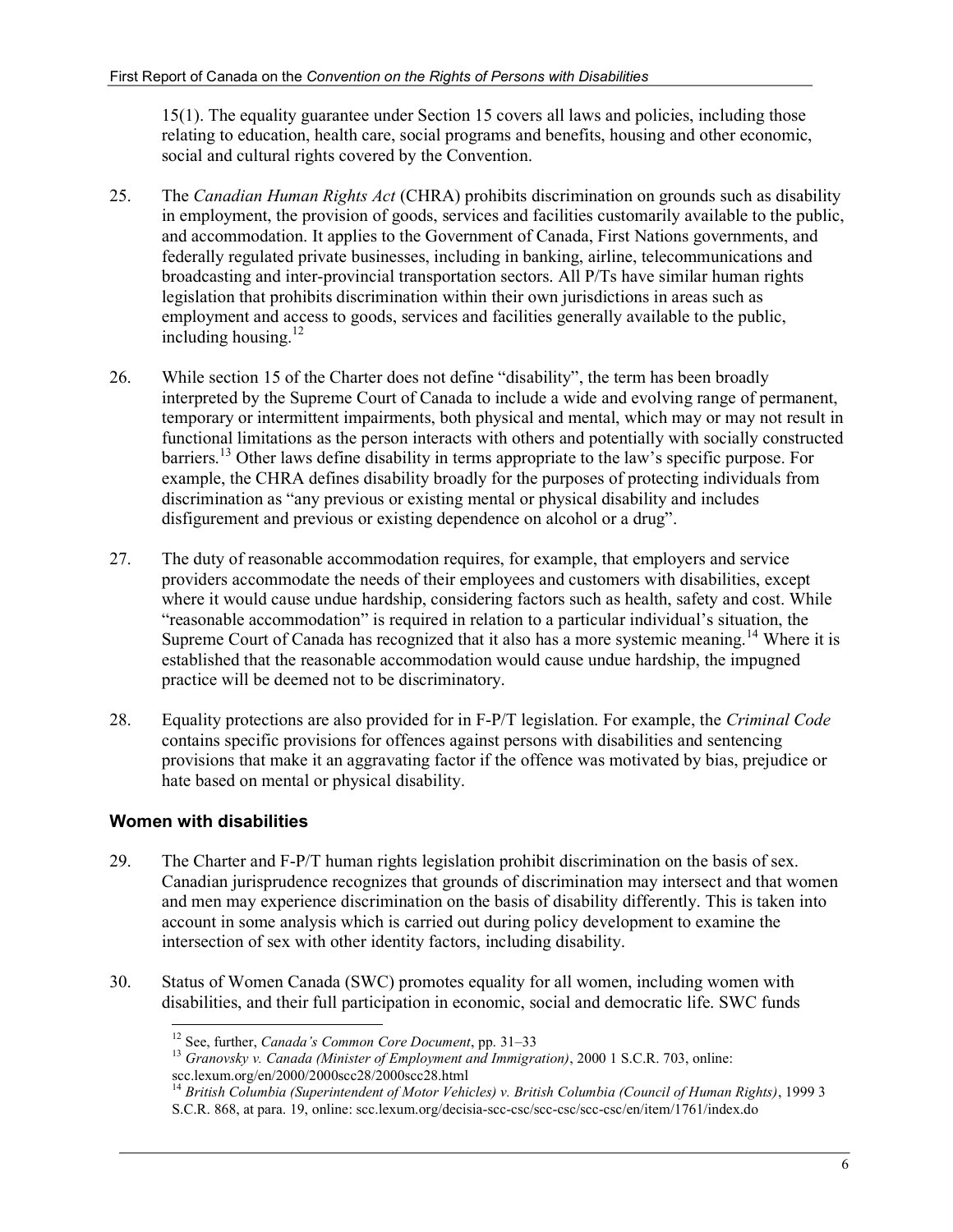projects that support women with disabilities, and which, for example, increase understanding of the issues relating to violence against women with disabilities and improve their economic security through skill development in areas such as employability, leadership and integration.

## **Children with disabilities**

- 31. While the rights of children with disabilities are protected on an equal basis with other children, Canada recognizes the challenges facing children with disabilities, and their families, and has a number of programs in place to address these barriers.
- 32. Canada provides tax relief and financial support for children with disabilities, their families and caregivers. The Child Care Expense Deduction and the Children's Fitness and Arts Amount, which are available to all children, have a higher amount for children with disabilities. The Child Disability Benefit, which in fiscal year 2012–2013 provided over \$267 million in benefits, offers additional income support to families with a child with a severe and prolonged disability. The Government of Canada also invests in community-based programs such as the Community Action Program for Children, which supports children with disabilities and their families who are facing challenges such as low-income status, social isolation, situations of violence, neglect or substance addiction.

## **Equal recognition before the law**

-

- 33. Canada strongly supports the equal recognition of persons with disabilities as persons before the law. As with other members of society, a determination of incapacity should only be based on evidence of the individual's actual decision-making ability, rather than on the existence of a disability.<sup>15</sup> Anyone who requires support in exercising their legal capacity should have access to the support required to do so, subject to appropriate regulation and safeguards.
- 34. Canada's interpretative declaration and reservations in relation to Article 12 set out Canada's understanding of its obligations under the article. All P/Ts have in place laws related to substitute and/or supported decision-making with safeguards to protect against abuse. Examples are outlined below:
	- In Alberta, under the *Personal Directives Act*, individuals may choose a representative to make personal, non-financial decisions on their behalf. The *Adult Guardianship and Trusteeship Act* provides options and safeguards to protect vulnerable adults who require support in making decisions.
	- In Manitoba, the *Vulnerable Persons Living with a Mental Disability Act* supports and regulates both supported and substitute decision-making for adults with a mental disability.
	- In Nunavut, the *Guardianship and Trusteeship Act* recognizes the legal capacity of adults to make decisions about their personal care, health care, and financial matters. While courtappointed guardianships may be ordered under the *Guardianship and Trusteeship Act*, the Department of Health and Social Services offers services to help protect individuals with a mental or physical disability who require support in making decisions.
	- In the Yukon, the *Adult Protection and Decision-Making Act* provides supported decisionmaking agreements, representation agreements, court-appointed guardianship and protection for adults who may be abused or neglected and unable to seek their own help. The Capability and Consent Board reviews matters under the *Mental Health Act* and the *Care*

<sup>15</sup> See generally: *Starson v. Swayze*, 2003 1 S.C.R. 722, online: scc.lexum.org/en/2003/2003scc32/2003scc32.html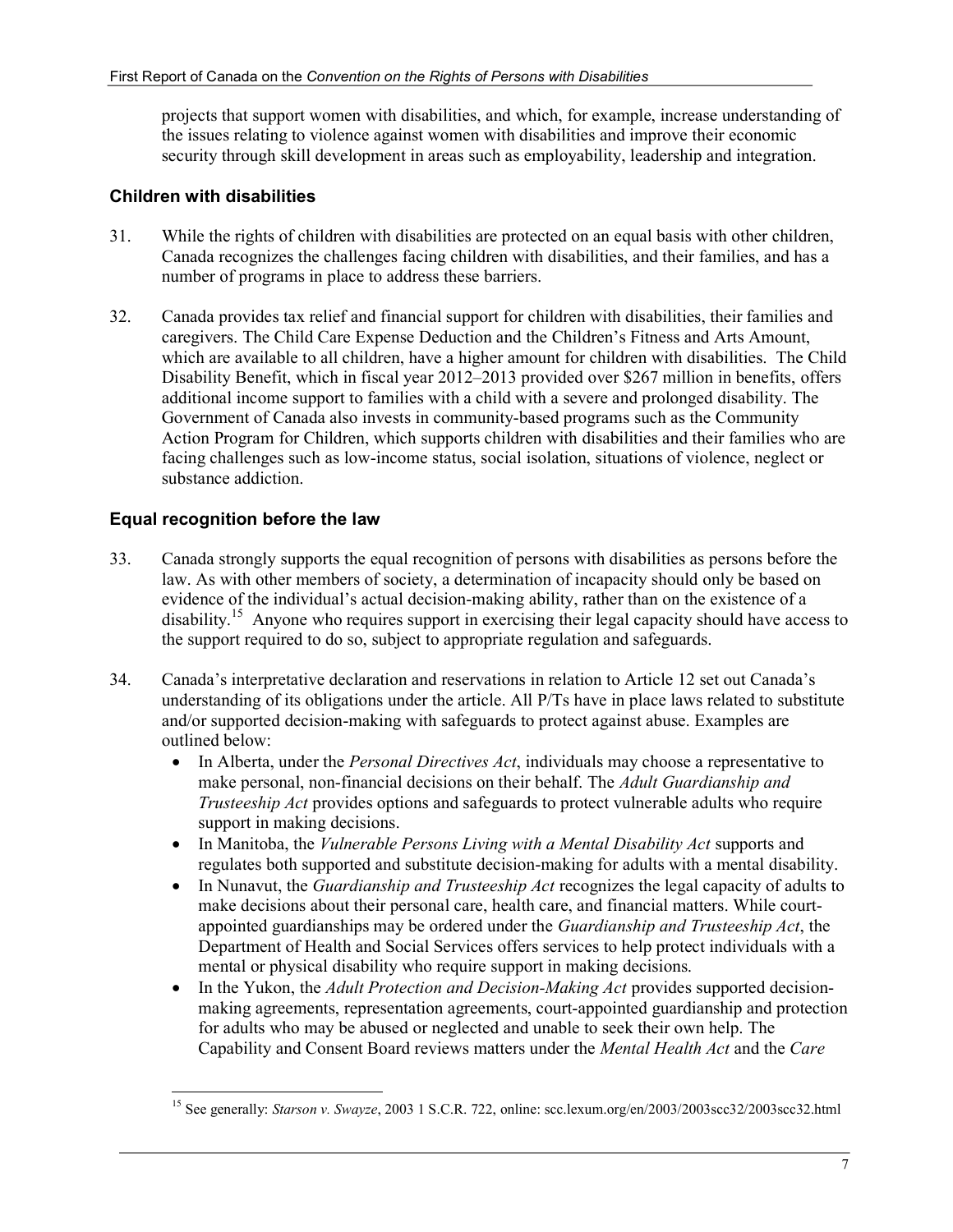*Consent Act,* such as decisions as to whether a person is capable of consenting to health care, to admission to a care facility or to receiving personal assistance services.

35. Representation agreements are both a supported and substitute decision-making option by which an adult may appoint another person to make decisions on their behalf in respect of personal and health care matters, and the routine management of an adult's financial affairs. For example, the Government of British Columbia amended the *Representation Agreement Act* to increase accessibility to representation agreements while maintaining related safeguards, such as requiring a monitor to be appointed in certain circumstances.

## **Articles 31-33: Other obligations**

## **Statistics and data collection**

- 36. F-P/T governments regularly produce statistical reports on disability to assist in developing initiatives and determining eligibility for assistance in social programming.
- 37. Between 1991 and 2006, disability-specific data was collected through the Participation and Activity Limitation Survey and its predecessor, the Health and Activity Limitation Survey. The Government of Canada, in collaboration with key stakeholders from the academic and the disability communities, is implementing a new Data and Information Strategy (DIS) on persons with disabilities in Canada. The DIS will provide more frequent, accessible and timely data and information, and will maximize the usability of existing information. This includes the new Canadian Survey on Disability Data, for which a data release is expected in 2013–2014.

#### **International cooperation**

- 38. Canada is committed to supporting the rights of persons with disabilities through both its multilateral activities and international development assistance activities. In the multilateral fora, Canada is an active co-sponsor and supporter of resolutions relating to disability rights, including at the UN General Assembly, the Human Rights Council and the World Health Organization.
- 39. Canada's development assistance, in conformity with the spirit of the *Official Development Assistance Accountability Act*, includes programming that promotes human rights and equal opportunities for persons with disabilities by raising awareness of disability issues addressing stigma and discrimination, and reducing barriers to the integration of persons with disabilities into their societies. Between 2001 and 2011, the Government of Canada invested approximately \$350 million in international projects for which disability was a principal or significant focus, such as issues associated with landmines, natural disasters, discrimination and poor health and nutrition.

## **Domestic implementation and monitoring**

#### *Mechanisms*

40. The Continuing Committee of Officials on Human Rights (CCOHR), an intergovernmental body for consultation and information sharing on certain international treaties, serves as the focal point for F-P/T discussions relating to the Convention.<sup>16</sup>

<sup>-</sup><sup>16</sup> See *Canada's Common Core Document*, pp. 36-37 for a description of the role and functions of the CCOHR.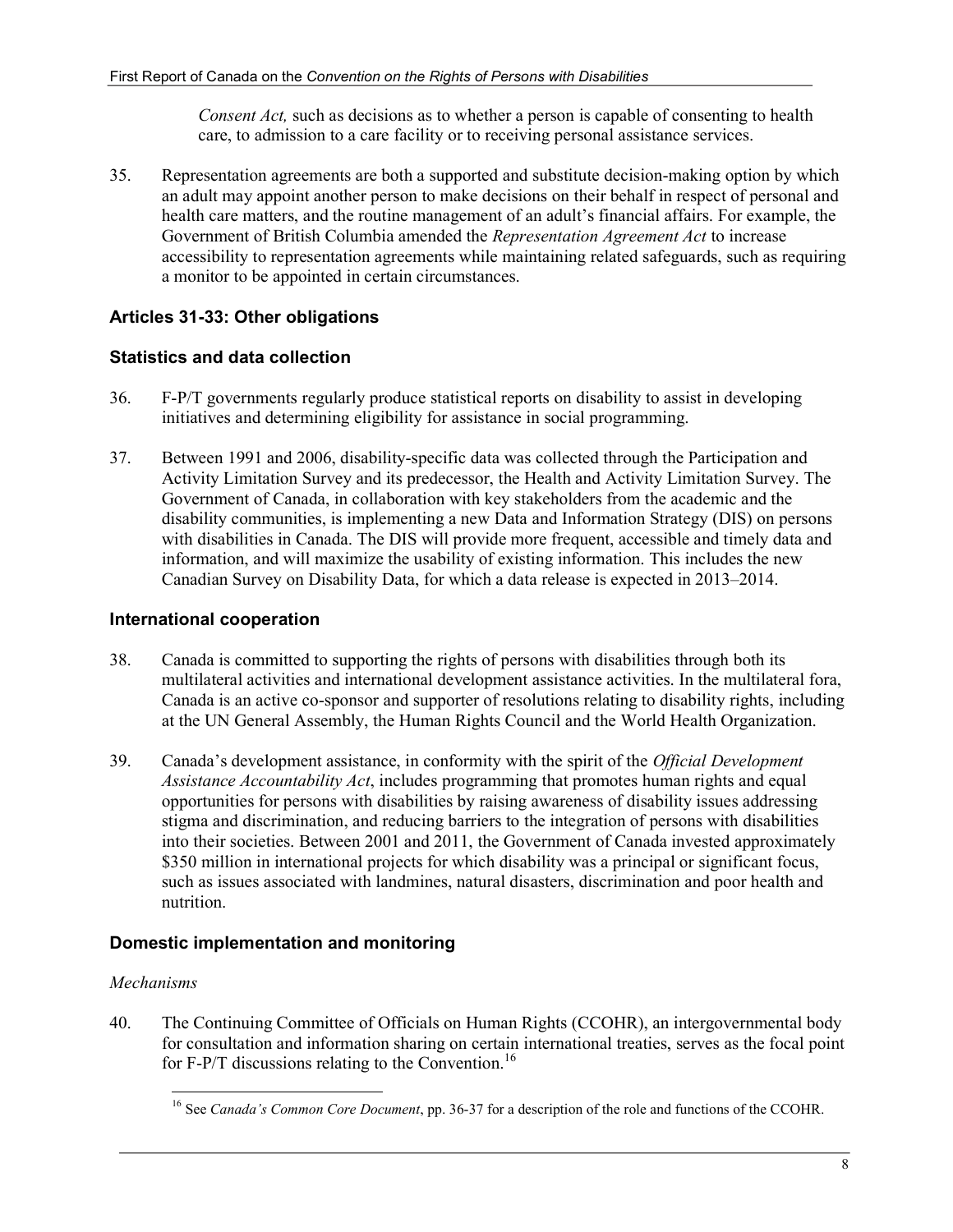- 41. There are many other F-P/T mechanisms with a mandate relating to matters that impact Canada's implementation of the Convention, including the F-P/T Persons with Disabilities Advisory Committee, which provides principled and evidence-based policy advice to F-P/T Deputy Ministers on disability issues and collaborates on research, analysis and development of options for addressing issues impacting the disability community in Canada. Other F-P/T committees in areas such as employment, poverty and at-risk children and youth include disability considerations in their work.
- 42. ODI is the focal point for matters relating to the Convention at the federal level. In collaboration with federal departments and key partners, it provides advice and expertise to foster coherent disability-related policies and programs across the Government of Canada. In 2010, ODI established the Interdepartmental and Intradepartmental Committees on Disability Issues to support its work and provide fora for sharing information and best practices on disability-related laws, policies, programs and initiatives to promote coordination and collaboration across the federal government on disability issues, including the ongoing implementation of the Convention.
- 43. Each P/T government has an office responsible for policy advice and expertise on disability issues within their jurisdiction (see Annex I).

## *Promotion, protection and monitoring framework*

44. Canada's framework pursuant to Article 33(2) is comprised of several elements, including government reporting and promotional activities, and the work of F-P/T human rights commissions and tribunals, the courts, public guardians and ombudspersons and civil society organizations across Canada. Combined, these mechanisms play a role in promoting, protecting and monitoring the rights set out in the Convention. After giving careful consideration to the offer by the Canadian Human Rights Commission to be designated to carry out monitoring functions in respect of the Convention, Canada determined that it could maintain and rely on existing mechanisms to fulfill its obligations under Article 33(2).

## **PART II: SPECIFIC MEASURES ADOPTED BY FEDERAL, PROVINCIAL AND TERRITORIAL GOVERNMENTS**

## **GOVERNMENT OF CANADA**

## **Articles 9 and 20: Accessibility and mobility**

45. Accessibility is addressed through a range of measures, including F-P/T human rights legislation and requirements under specific legislation, regulations, policies, codes and guidelines. In addition, the Enabling Accessibility Fund provides funding for community-based projects to improve the accessibility of buildings in which programs and services are offered to the public, to modify vehicles for community use and to provide accessible information and communication technologies that are available to the public.

## *Accessible public buildings*

46. Consistent with the *Canadian Human Rights Act*, the Government of Canada's *Accessibility Standard for Real Property* (ASRP) provides the minimum requirements for barrier-free access to and use of federal real property in Canada and abroad. The Standard applies to the acquisition,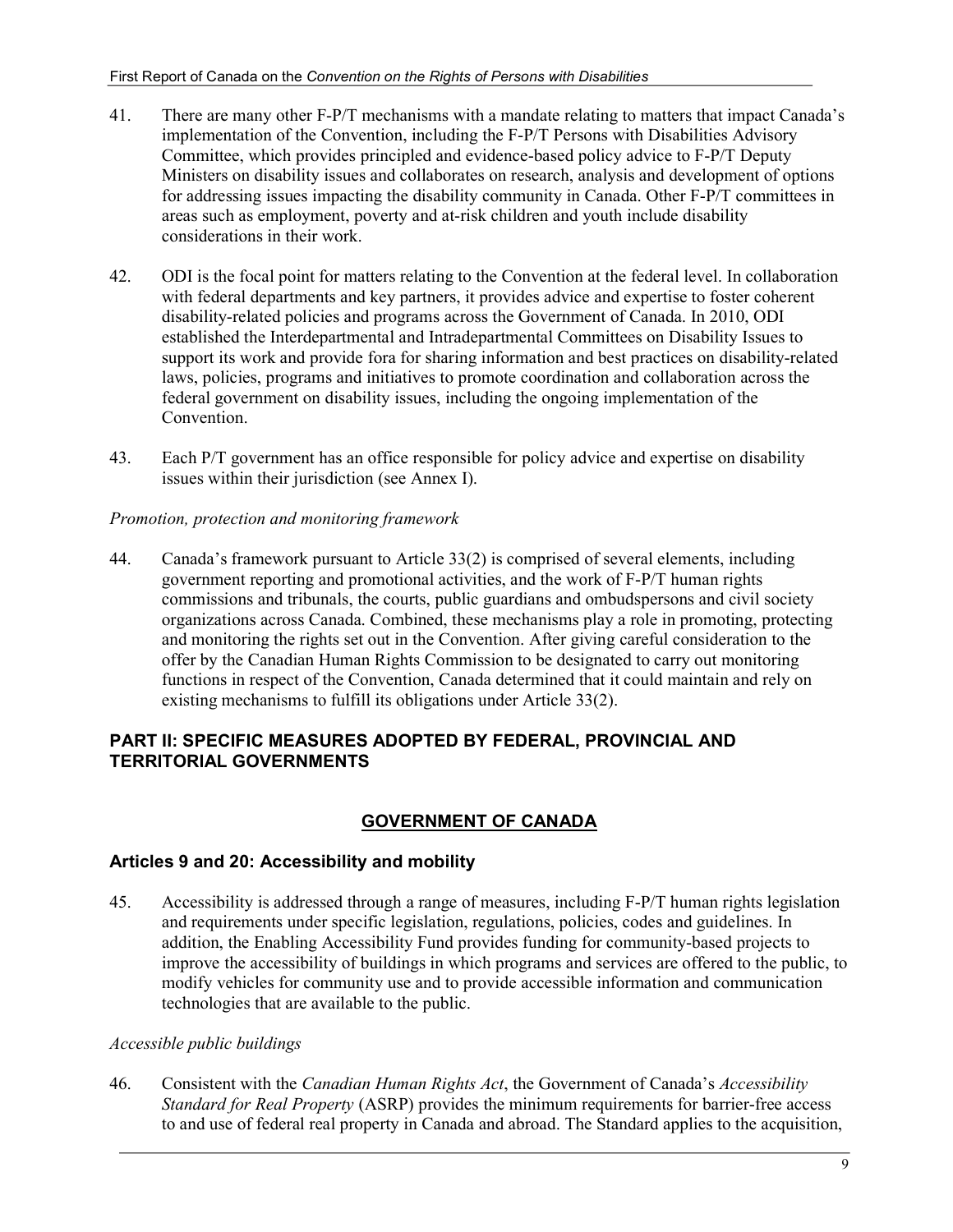design, construction and renovation of buildings, which, in conjunction with other technical standards, aims to ensure accessibility to persons with a range of physical, cognitive and sensory disabilities. In addition to the ASRP, the Government of Canada follows the Canadian Standards Association's code for accessible design for the building standard when building and/or retrofitting chanceries and official residences abroad.

- 47. The Government of Canada provides tax relief to persons with disabilities for costs related to personal mobility<sup>17</sup> and to buying or building a home that is more accessible or better suited to their needs.18 The Canada Mortgage and Housing Corporation (CMHC) also undertakes research on housing accessibility for persons with disabilities. This research is delivered in the form of publications, presentations and webinars which provide persons with disabilities - including seniors -, and their caregivers with information and tools on home design and modifications to enable independent living. In addition, the CMHC funds programs targeted to or that benefit persons with disabilities. For example:
	- \$1.7 billion annual funding in support of about 594,000 households living in social housing, including housing with special design features for persons with disabilities;
	- A one-time investment of more than \$2 billion under the 2009 federal budget to build new and repair existing social housing, including 883 new affordable housing units for persons with disabilities; and
	- Initiatives and funding under the 2011–2014 Investment in Affordable Housing Framework are aimed at increasing the supply of affordable housing, fostering safe independent living, and supporting renovations to affordable housing for households in need, including for persons with disabilities. This funding will be extended for an additional five years through to 2019.

## *Access to transportation*

- 48. The Government of Canada has a number of strategies, policies, regulations, voluntary codes of practice and guidelines to improve the accessibility of federally regulated (air, rail, marine and interprovincial bus) transportation services.
- 49. Transport Canada establishes and monitors the legislative policy framework for accessible transportation, conducts policy research, manages a targeted research and development program, and supports the transportation industry and travelers with disabilities through education and outreach. The Canadian Transportation Agency (CTA), an independent, quasi-judicial federal tribunal and economic regulator, is mandated to remove undue obstacles from federally regulated transportation systems. This includes resolving individual complaints and addressing systemic accessibility issues by administering regulations and codes of practice.
- 50. Compliance with the CTA's codes of practice has been positive, with one noted exception when, in 2000, VIA Rail, the national passenger rail service, purchased inaccessible rail cars. The CTA ordered Via Rail to take corrective measures to eliminate the undue obstacles to the mobility of persons with disabilities and the order was ultimately upheld by the Supreme Court of Canada.<sup>19</sup>

<sup>-</sup> $17$  For additional information, see 2011 Federal Disability Report, Annex D, online:

www12.hrsdc.gc.ca/p.5bd.2t.1.3ls@-eng.jsp?pid=4723

<sup>&</sup>lt;sup>18</sup> For additional information on the Home Buyer's Plan and the First-Time Home Buyers' Tax Credit, see www.cra-arc.gc.ca/tx/ndvdls/tpcs/rrsp-reer/hbp-rap/menu-eng.html?=slnk, and www.craarc.gc.ca/tx/ndvdls/tpcs/ncm-tx/rtrn/cmpltng/ddctns/lns360-390/369/menu-eng.html

<sup>&</sup>lt;sup>19</sup> Council of Canadians with Disabilities v. VIA Rail Canada Inc., [2007] 1 SCR 650, online: scc.lexum.org/en/2007/2007scc15/2007scc15.html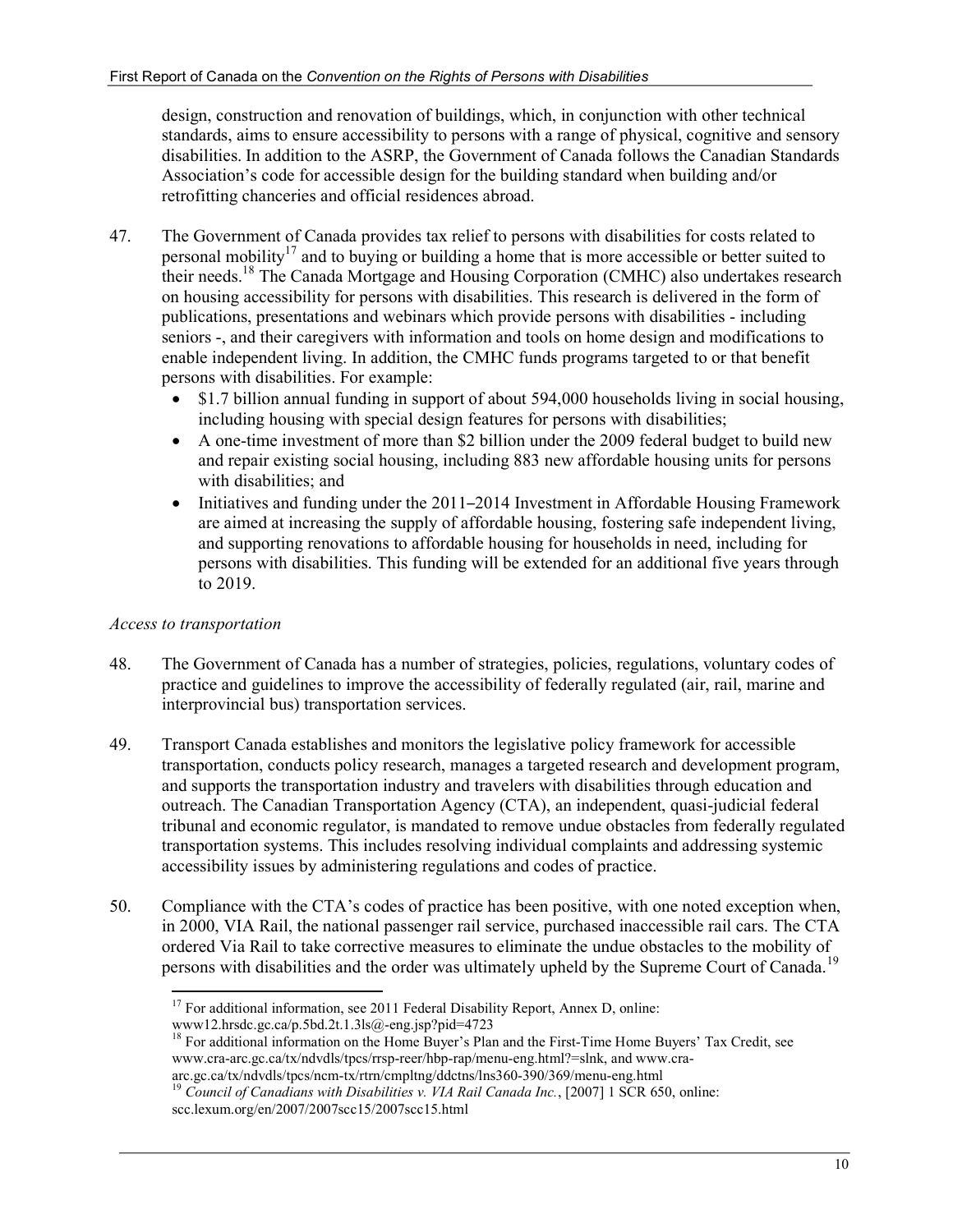VIA Rail has since been working with persons with disabilities and the CTA to ensure that its rail cars are made accessible.

#### *Accessible telecommunications and broadcasting services*

51. The Canadian Radio-television and Telecommunications Commission (CRTC) requires telecommunications service providers to provide a relay service, including Internet Protocol Relay Service; requires wireless service providers to offer at least one accessible mobile handset; directs telephone and wireless companies to support text messaging for emergency telecommunications services; requires broadcasters to caption 100 percent of their programming and imposes quality standards for closed captioning; and imposes described video and audio description obligations.

## *Personal mobility*

52. The Government of Canada provides benefits, services and supports to improve the mobility of persons with disabilities. For example, the Assisted Living Program funds projects to improve the coordination of programs and services relating to accessibility and mobility on reserve, including initiatives to provide guide dogs. In addition, the Income Assistance Program provides funding for financial assistance to eligible individuals, including support to persons with disabilities who require guide dogs and transportation. The Health Care Benefits Program, administered by Veterans Affairs Canada, provides funds to eligible veterans so they can access aids to daily living, prosthetics, mobility aids, home adaptations and vehicle modifications.

## **Article 13: Access to justice**

- 53. Equal access to justice for all Canadians, including for persons with disabilities, is a priority for Canada. Constitutional and statutory guarantees of equality for persons with disabilities, including the right to accommodation to the point of undue hardship, apply to proceedings before federal courts and tribunals, as well as to any administrative services offered in support of such proceedings, such as those offered by court registrars. Section 14 of the Charter guarantees a party or witness in any proceedings who is deaf the right to the assistance of an interpreter.
- 54. Within the criminal justice system, the *Criminal Code* provides for testimonial aids and other measures which make it easier for victims and witnesses with disabilities to provide testimony during criminal proceedings. These measures include: providing testimony outside of the courtroom by closed-circuit television, behind a screen or by recorded video; allowing a support person to be present during testimony; and appointing a lawyer to conduct a cross-examination of a witness with a disability when the accused is self-represented.

## **Articles 10, 11 and 14-17: Protection of the person**

55. The Bill of Rights protects the rights to life, liberty, security of the person, and the right not to be deprived thereof except by due process of law. The Charter also protects these and the right not to be deprived thereof except in accordance with the principles of fundamental justice. It also protects against arbitrary detention or imprisonment and provides that everyone has the right not to be subjected to cruel and unusual treatment or punishment. These rights apply equally to persons with disabilities. On February 4, 2013, the Government of Canada announced that it will introduce a Victims Bill of Rights to entrench the rights of all victims of crime into one federal law. The first ever federal Victims Bill of Rights will give victims an effective voice in the criminal justice system.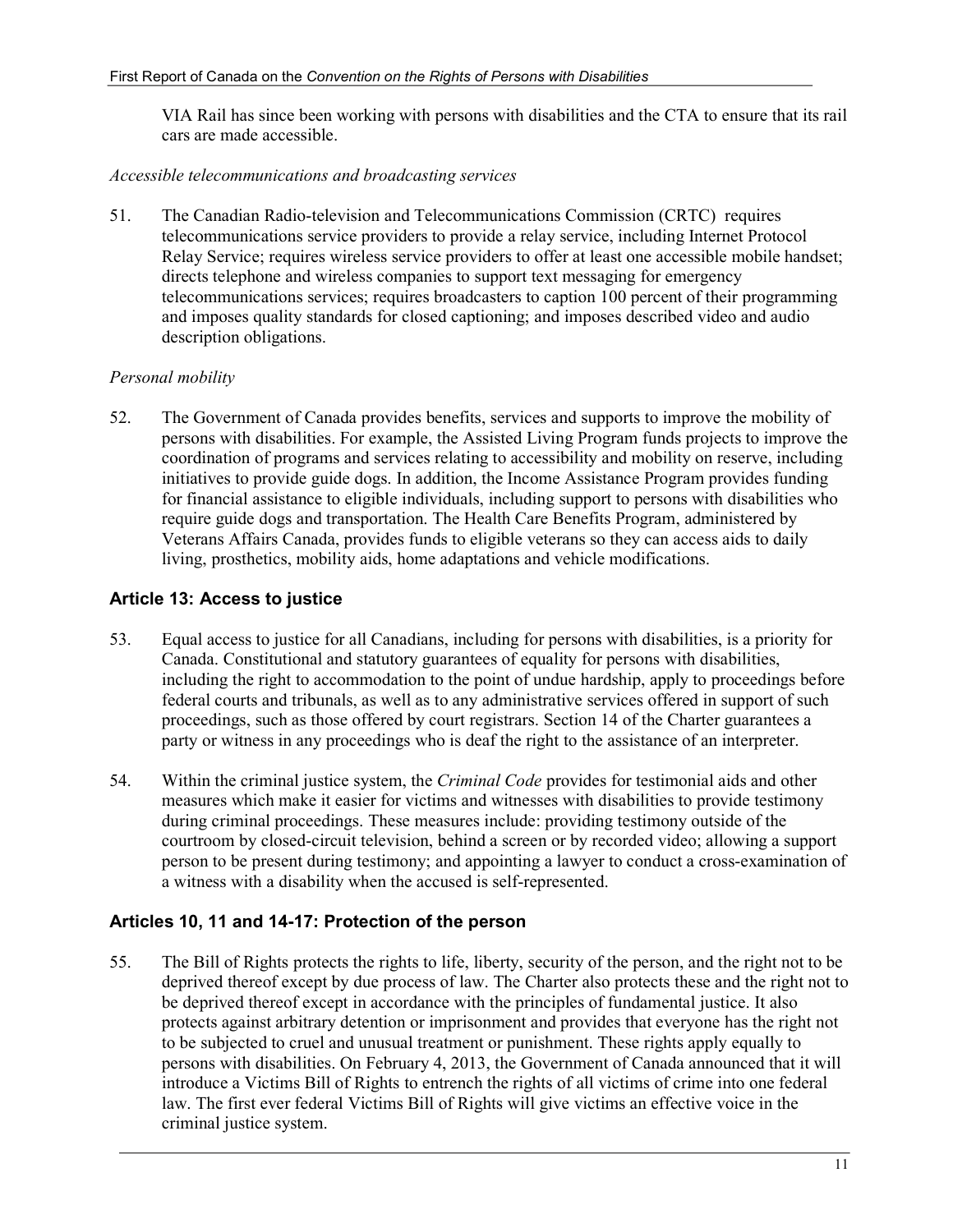- 56. The criminal justice system provides for specific measures in respect of accused persons with mental illness, including in relation to fitness to stand trial and a special verdict of "not criminally responsible on account of mental disorder".
- 57. In accordance with the *Corrections and Conditional Release Act*, an accused with a disability serving a sentence in a federal correctional institution is assessed upon admission and on an ongoing basis for health care needs and appropriate health services are provided, including necessary assistive devices. Correctional Service Canada's Mental Health Strategy aims to enhance the capacity to address and respond to the mental health needs of offenders in institutions and in the community. Its key components include primary mental health care in institutions and transitional care for release to the community, which are supported by training, and tools and performance measurement activities for correctional and mental health staff.
- 58. The *Criminal Code* contains a specific offence for the sexual exploitation of a person with a disability and provides broad protections for all individuals against assault, sexual assault, murder and threats of such actions. The Federal Victims Strategy funds organizations working with and for persons with disabilities to ensure that victims of crime and their families are able to participate fully in the criminal justice system and are aware of the legal services and assistance available to them.

## **Situations of risk and domestic humanitarian emergencies**

59. The Government of Canada strongly endorses efforts to ensure that humanitarian needs are more effectively met, including the needs of persons with disabilities. Domestically, the Government has developed a comprehensive emergency management framework<sup>20</sup> that is inclusive of the needs of all Canadians, including persons with disabilities. Abroad, the Government works through its international partners to support the delivery of essential services to vulnerable populations affected by conflict or natural disasters. These humanitarian organizations are encouraged to follow the principles set out in the Sphere Project's *Humanitarian Charter and Minimum Standards in Humanitarian Response* handbook, which addresses assistance for persons with disabilities to ensure that they may fully and meaningfully participate in, or benefit from, mainstream humanitarian assistance programs.

## **Articles 18, 21 and 22: Fundamental freedoms and respect for privacy**

## **Liberty of movement and nationality**

- 60. Sections 6 and 15 of the Charter guarantee the rights of persons with disabilities to liberty of movement and freedom to choose their residence on an equal basis with others.
- 61. Canada has taken steps to ensure that persons with disabilities can access immigration, refugee determination and citizenship services and proceedings in the same manner as other persons and provides accommodation, if necessary. For example, clients with disabilities may obtain information on immigration provisions in Braille, large print and audio format forms/guides, as well as on Citizenship and Immigration Canada's (CIC) accessible website. A third party may also assist applicants in the preparation of their application forms or represent them.

<sup>-</sup><sup>20</sup> An Emergency Management Framework for Canada, 2<sup>nd</sup> ed. (2011), online: www.publicsafety.gc.ca/prg/em/\_fl/emfrmwrk-2011-eng.pdf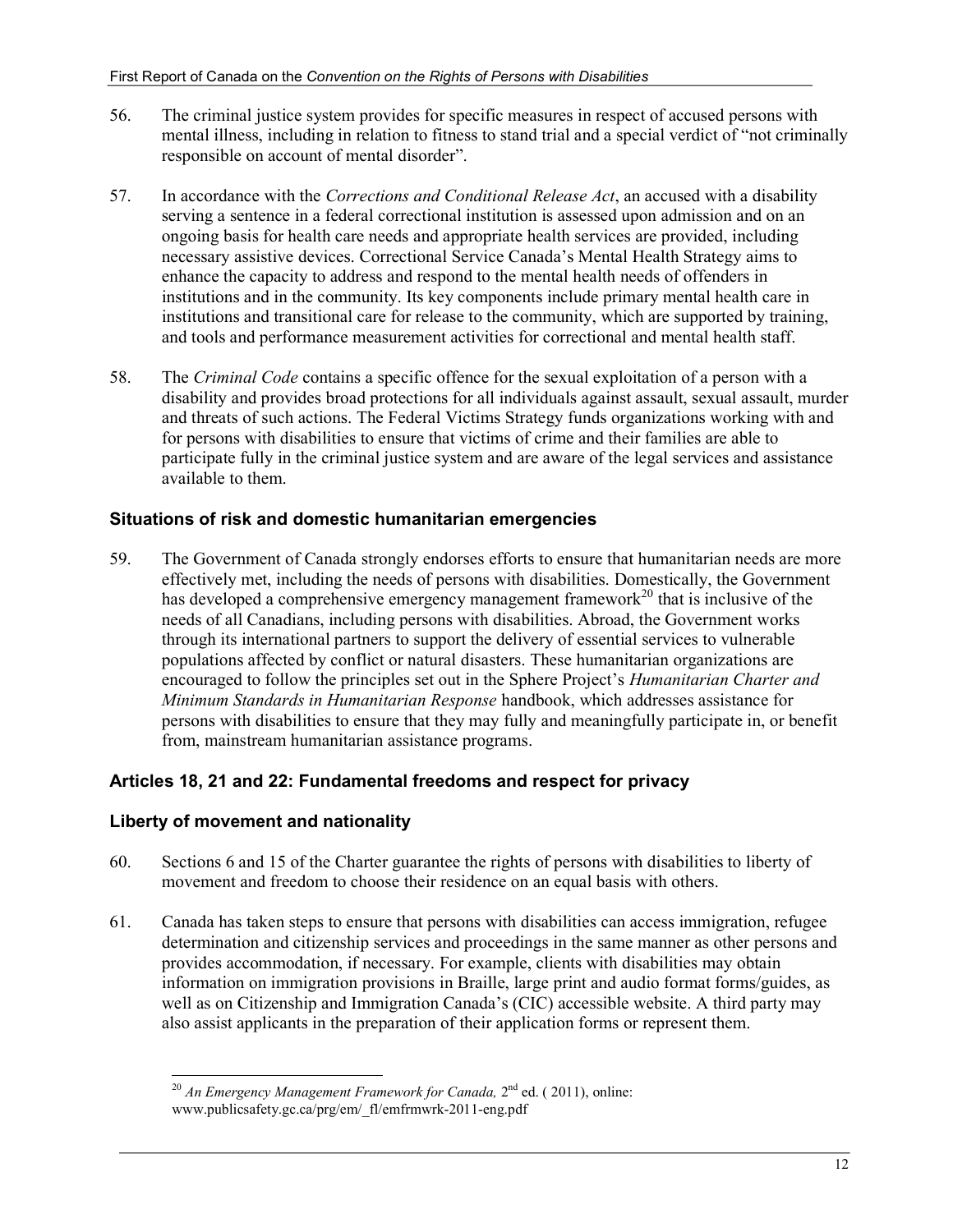- 62. Furthermore, within the refugee resettlement and determination processes, both CIC and the Immigration and Refugee Board (IRB) provide services and procedures for resettlement applicants and asylum seekers with disabilities to facilitate their full access to Canada's refugee selection and determination systems. CIC has published guidelines for the examination of vulnerable refugee claimants, including those with disabilities. The IRB likewise has procedures for refugee determination hearings involving those with disabilities, such as requiring a designated representative and/or interpreter.
- 63. Persons with disabilities can apply for a Canadian passport on an equal basis with others. A wide range of measures are in place to accommodate persons with disabilities, such as a website with adaptive technologies, passport application forms in large print and passport application instruction booklets in Braille. For applicants who wish to apply in person, Passport Canada ensures barrier-free access to all passport service locations.

## **Freedom of expression and opinion, and access to information**

- 64. The Bill of Rights protects the right to freedom of speech. Section 2(b) of the Charter guarantees everyone the right to freedom of thought, opinion, belief and expression. The Government of Canada supports accessible information through a range of means. For example:
	- The Communications Policy of the Government of Canada requires federal departments and agencies to ensure that their communications are responsive to the diverse information needs of the public. The Policy also requires that published information is available in multiple formats to accommodate persons with disabilities. In addition, the *Standard on Web Accessibility* requires that online information and services provided through websites and web applications respect the internationally recognized *Web Content Accessibility Guidelines* known as WCAG 2.0.
	- The Government of Canada must facilitate public access to all information materials produced, regardless of publishing medium. This includes ensuring information is available in alternate formats, such as Braille, large print and audio, upon request.
	- The Canadian National Institute for the Blind has received funding for the development of a National Digital Hub that will acquire, produce and make available alternate format materials in order to improve library services for the print-disabled community.
	- The 1800 O-Canada service, the primary telephone access point to the Government of Canada programs and services, has a new teletypewriter system and number to allow specifically trained information officers to respond to enquiries in real time.

## **Respect for privacy**

65. Section 8 of the Charter protects everyone's right to be free from unreasonable invasions of privacy. In addition, under the federal *Privacy Act* and *Personal Information Protection and Electronic Documents Act* persons with disabilities are afforded the same protection of their personal information as persons without disabilities. The *Privacy Act* further provides that persons with sensory disabilities have the right to obtain information about themselves in an alternative format acceptable to them, such as large print, audiocassette or Braille.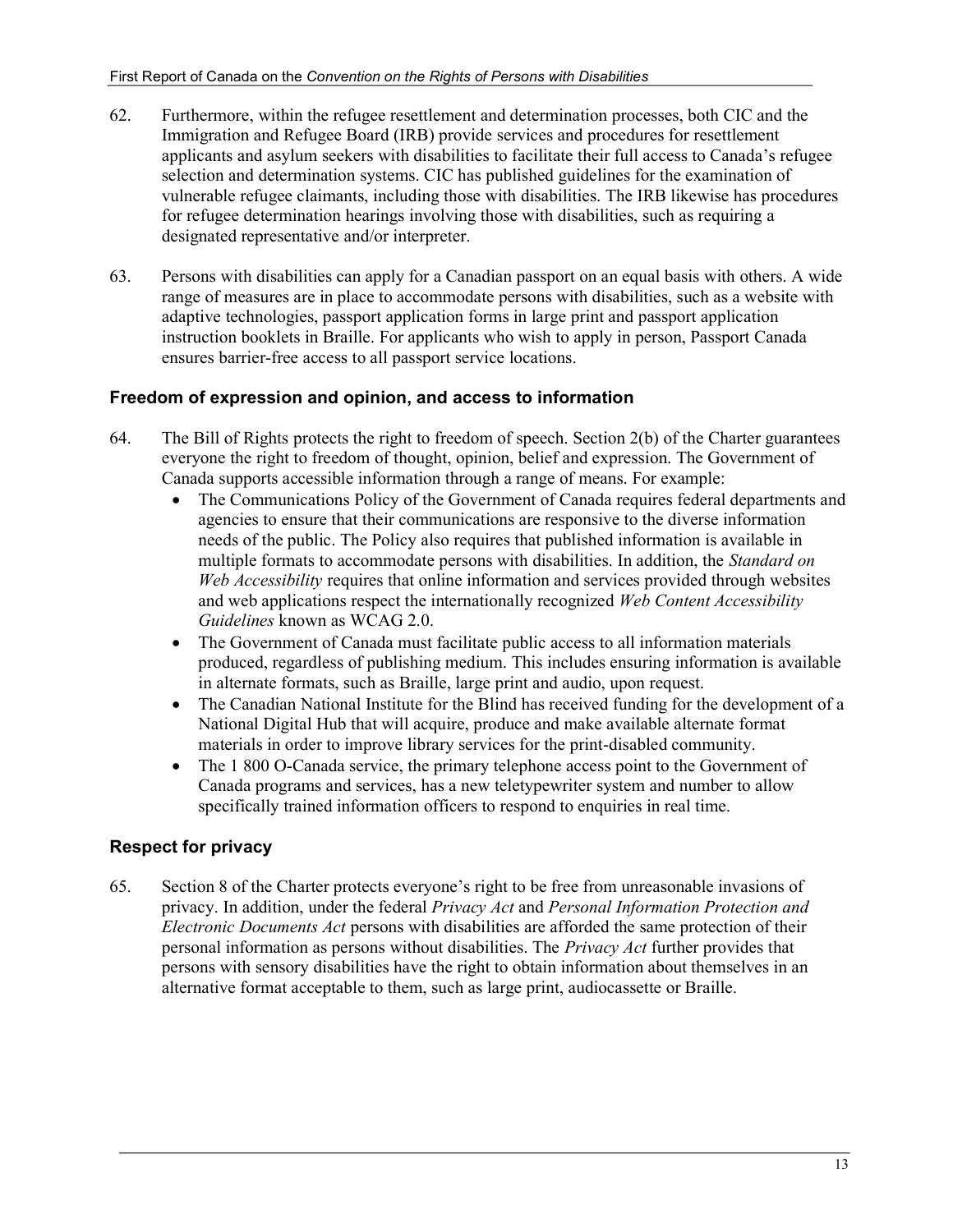## **Articles 19, 23, 26, 29 and 30: Social inclusion and independent living**

#### **Living independently and being included in the community**

- 66. Sections 6, 7 and 15 of the Charter protect persons with disabilities' mobility rights and individual liberty to choose a place of residence on an equal basis with others.
- 67. The Government of Canada offers tax exemptions, income supports, social benefits and services to persons with disabilities to facilitate their inclusion, participation and independence in various aspects of life. For instance, the First Nations and Inuit Home and Community Care Program provides basic home and community care services, such as nursing, personal care supports and respite to caregivers. The Assisted Living Program is a residency-based program that provides funding to assist in non-medical, social support services to seniors, adults with chronic illness, and children and adults with disabilities (mental and physical) living on First Nation reserves so that they can maintain functional independence and achieve greater self-reliance. Veterans Affairs Canada provides funding to eligible veterans so that they can access home care and support services such as housekeeping, grounds maintenance and personal care to assist them in remaining independent within their homes and communities. In addition, in 2013, tax exemptions were expanded to include personal care services for eligible persons who, due to age or disability, require such assistance at home.
- 68. The Government of Canada also funds community organizations who work to improve independent community living. For example, the Community Inclusion Initiative develops and implements housing, education, income and employment strategies to enable communities to become more inclusive of persons with intellectual disabilities.

## **Habilitation and rehabilitation**

- 69. The Government of Canada funds a number of habilitation and rehabilitation programs to support persons with disabilities in attaining and maintaining vocational ability. For example:
	- The Canada Pension Plan Disability Program, in addition to long-term disability insurance, provides vocational rehabilitation supports and services, such as counseling, financial support for training and job search assistance.
	- The Aboriginal Skills and Employment Training Strategy provides funding to Aboriginal organizations for skills development and training programs to assist Aboriginal persons, including those with disabilities, to upgrade their skills and find employment.
	- Veterans Affairs Canada's Rehabilitation Services and Vocational Assistance Program provides funding to Canadian Forces Veterans with disabilities to support their civilian reestablishment and workplace re-integration through the provision of financial support for medical and psychosocial rehabilitation, training and skills development.

## **Participation in political and public life**

- 70. The Charter guarantees every citizen of Canada who is 18 years or older the right to vote in elections and the right to run for public office, on an equal basis with others.
- 71. Informed by consultations with disability organizations, Elections Canada is implementing measures to reduce or eliminate barriers when voting, including: improving accessibility of polling sites and signage; providing training to electoral staff; introducing a monitoring and feedback process for the accessibility of polling sites; and offering a variety of voting methods,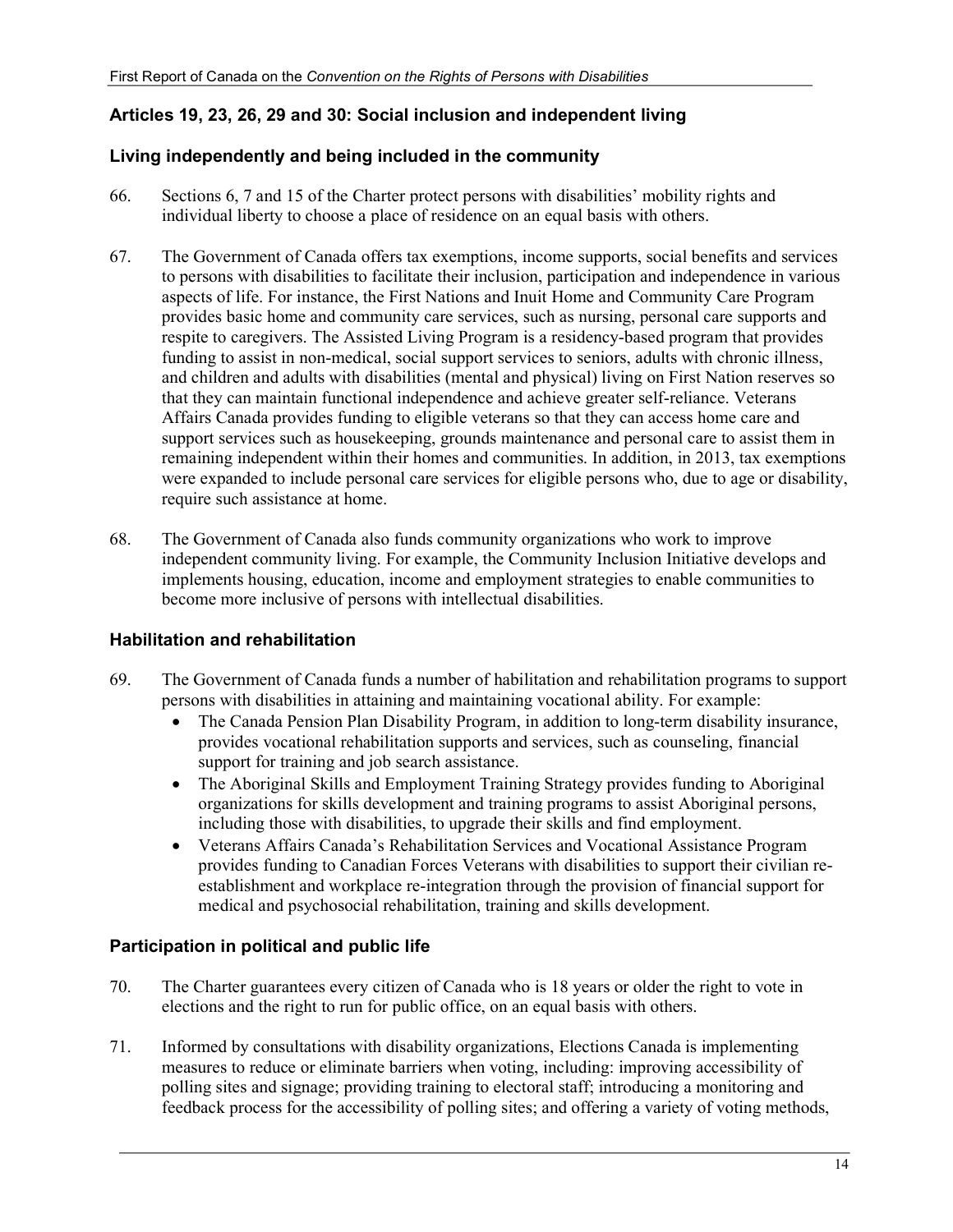communication channels and information in alternate formats. Elections Canada continues to investigate technology and equipment that allow electors with disabilities to cast their ballots independently and to build relationships with disability organizations to further remove barriers.

#### **Participation in cultural life, recreation, leisure and sport**

- 72. The Government of Canada strives to enhance opportunities for Canadians with disabilities to participate in and enjoy cultural life, recreation, leisure and sport.
- 73. For instance, Sport Canada's Policy on Sport for Persons with a Disability guides its work with partners and stakeholders in reducing or eliminating sport-specific barriers. Through this Policy, Sport Canada envisions the full and active participation of persons with disabilities in Canadian sport at all levels and in all forms. In 2010–2011, \$25 million was invested in sports for persons with disabilities, including over \$5.3 million to support the operations of the Canadian Paralympic Committee, Team Canada, and the development of a national Paralympic sport system strategy, in addition to funding to Special Olympics Canada and to the Canadian Deaf Sports Association.

#### **Articles 8, 24, 25, 27 and 28: Socio-economic participation**

#### **Awareness-raising**

- 74. Awareness-raising is an integral part of Canada's implementation of the Convention. The Government of Canada funds public education programs in the area of human rights and makes available its treaty reports to the public, libraries, educational institutions and NGOs. ODI is mandated to improve awareness of disability issues and of Canada's obligations under the Convention, to increase awareness regarding full participation of persons with disabilities in Canadian society, and to engage citizens on disability issues. ODI has taken a broad range of measures within the scope of this mandate, such as:
	- creating a public online resource on accessibility in the areas of employment, housing, service provision, technology and in the workplace;
	- training of federal public servants on the Convention. For example, two government-wide conferences and several training sessions have been held and continue to be offered;
	- engaging representatives from the disability community on the development of programs and workshops on various disability issues and to secure their participation in these initiatives; and
	- launching a new online course for federal public servants, Decoding Disability, to increase knowledge about the challenges faced by federal employees with disabilities and to dispel common myths about disabilities.
- 75. As a means of raising awareness and combating stereotypes, the CRTC-approved *Equitable Portrayal Code*, created by the Canadian Association of Broadcasters, ensures the equitable portrayal of all persons in television and radio programming, including persons with disabilities. Additionally, Sport Canada, through its programming, supports initiatives that raise awareness, foster understanding and promote participation in sport by persons with disabilities.
- 76. The Canadian Human Rights Commission has undertaken several awareness-raising initiatives in relation to the Convention and provides accessible, plain-language information to individuals, employers and service providers about equality, discrimination, harassment and employment equity.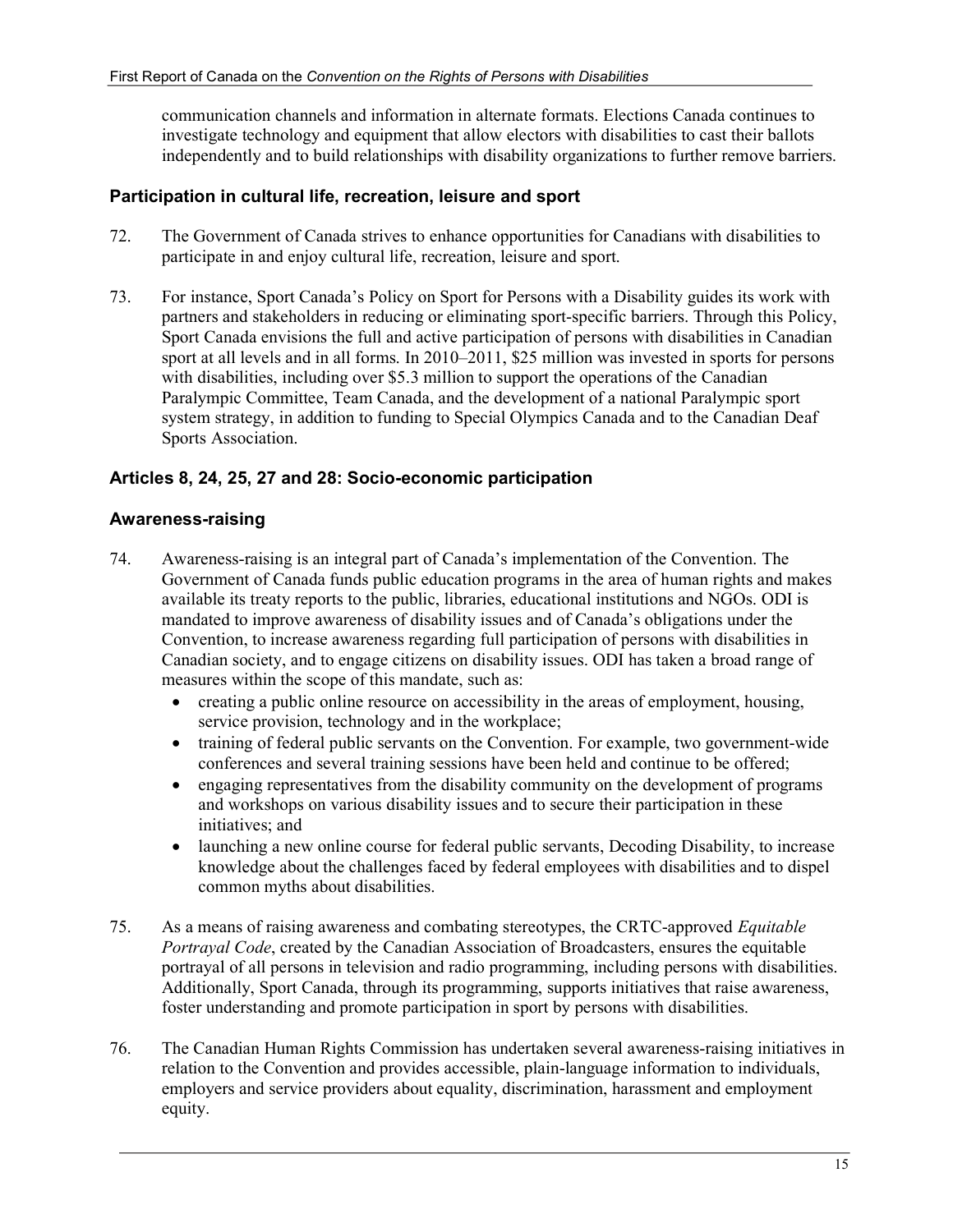#### **Education**

- 77. Persons with disabilities have equal access to primary, secondary, post-secondary and tertiary education, as protected by the Charter and human rights legislation.
- 78. While Canada's education system falls primarily under provincial and territorial (P/T) responsibility, the Government of Canada provides post-secondary support for students with permanent disabilities. Through grants, the Government provides financial assistance to help cover the costs of accommodation, tuition, books, and of exceptional education-related costs such as tutors, oral or sign interpreters, attendant care for studies, note takers, readers and braillers. The Canada Student Loans Program offers loan forgiveness for qualifying borrowers who have a severe permanent disability. The Disability Supports Deduction provides tax relief for the cost of disability supports incurred for the purposes of education, such as sign language interpretation and talking textbooks.

#### **Health**

- 79. While P/T governments have jurisdiction over most aspects of health care delivery in Canada, the Government of Canada, through the Health Care Policy Contribution Program, supports initiatives to strengthen continuing care and the health system's response to the physical or mental health needs of all Canadians, including persons with disabilities in areas such as: access to health care and reduction in wait times; primary health care and chronic disease management; and palliative and end-of-life care.
- 80. In addition, the Government provides benefits and programs for specific health concerns and to particular groups such as First Nations and Inuit people, as well as refugees. These include:
	- Annual investments to prevent Fetal Alcohol Spectrum Disorder (FASD) births and to improve outcomes for those affected by FASD by supporting First Nation and Inuit communities in developing culturally appropriate and evidence-based prevention and early intervention programs, raising awareness and educating front-line workers;
	- The Non-Insured Health Benefits Program, which provides eligible First Nations and Inuit people, including those with disabilities, with medically necessary health-related goods and services; and
	- The Interim Federal Health Program (IFHP), which provides temporary coverage of health care benefits to protected persons, including resettled refugees and refugee claimants. The IFHP's Expanded Health Care Coverage covers the costs of certain health care products and services such as prosthetics and devices to assist mobility for certain eligible beneficiaries.
- 81. In the area of mental health, in 2013, the Government of Canada announced funding of \$4 million over two years to increase the number of mental health wellness teams serving First Nations communities. In addition, the Mental Health Commission of Canada (MHCC) released in May 2012 its strategy to promote mental health and well-being, prevent mental health problems and illnesses wherever possible, and create a mental health system that meets the needs of people of all ages living with mental illness and their families. The MHCC also released Canada's first national voluntary standard for psychological health and safety in the workplace, focusing on promoting employees' psychological health and preventing psychological harm due to workplace factors.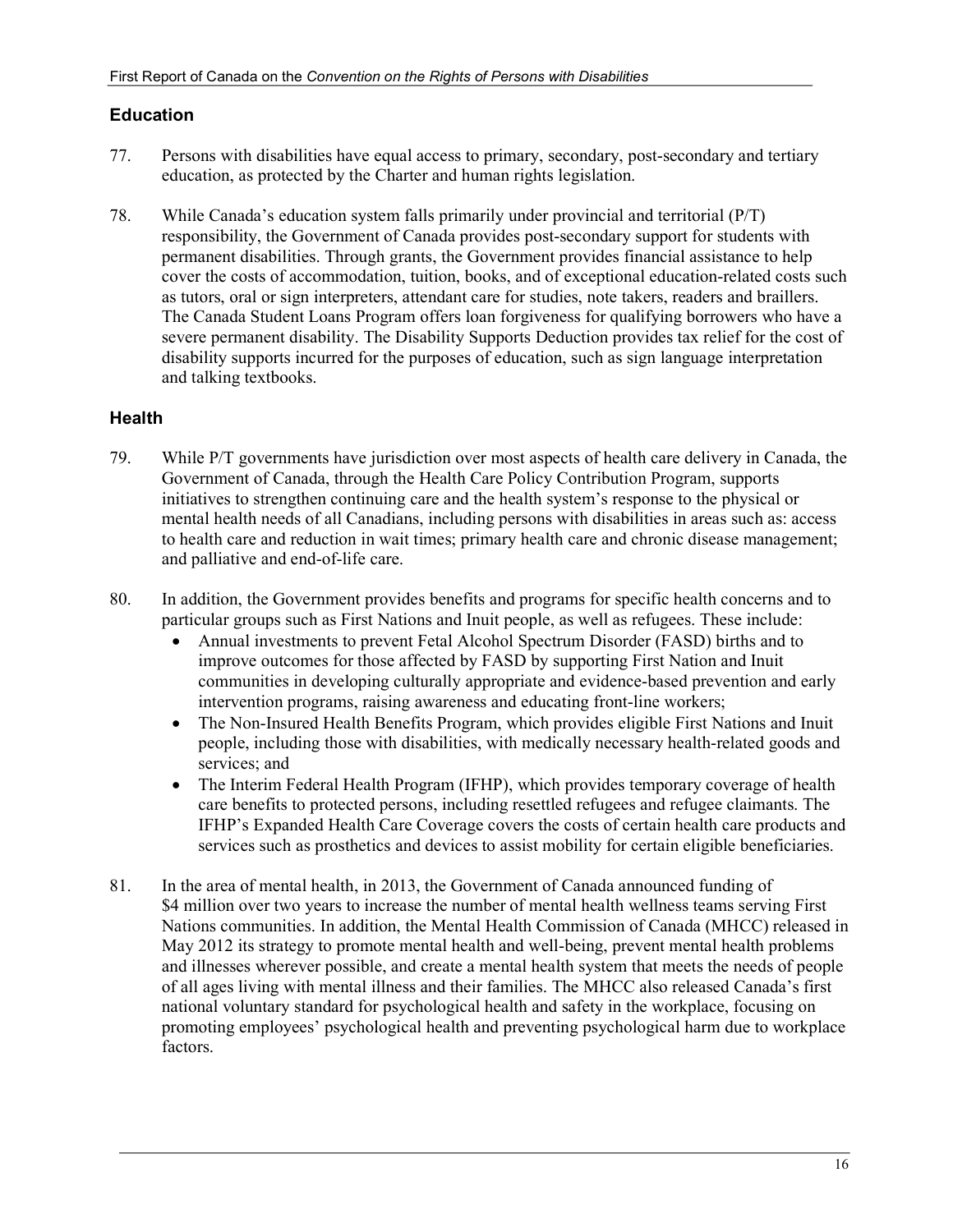## **Employment**

- 82. In addition to the Charter and the CHRA, the federal *Employment Equity Act* requires federally regulated employers to achieve workplace equality and remove the barriers to employment experienced by persons with disabilities and other designated groups. The Public Service Commission of Canada (PSC), as the organization responsible for implementing those requirements for the federal government appointment system, has developed an appointment policy framework<sup>21</sup> that incorporates the flexibilities of appointment measures allowed under the *Public Service Employment Act* for employment equity purposes, as well as duty to accommodate requirements in all matters related to staffing. The *Policy on the Duty to Accommodate Persons with Disabilities* outlines steps to achieve their full participation in the core public administration, such as providing and paying for technical aids, equipment, support materials and services for employees with disabilities.
- 83. The Government of Canada also recognizes the need to ensure greater participation of Canadians with disabilities in the labour market. With additional funding announced in 2012, the Opportunities Fund (OF) for Persons with Disabilities provides \$40 million a year to assist individuals prepare for, obtain and retain employment. In recent years, the OF program has increasingly focused on providing more work experiences with small and medium-sized businesses and raising employer awareness.
- 84. Through Labour Market Agreements for Persons with Disabilities (LMAPDs), the Government of Canada allocates \$222 million annually to provinces and territories to design and deliver programs and services to increase employment opportunities for persons with disabilities. A wide range of activities are supported under the LMAPDs, including pre-employment preparation, skills development and post-secondary education supports. The Government of Canada recently announced that it will introduce a new generation of LMAPDs starting in 2014. The reformed Agreements will be designed to address the current labour market needs and increase labour market participation for persons with disabilities as well as introduce stronger accountability regimes.
- 85. In 2012, the Government of Canada established the Panel on Labour Market Opportunities for Persons with Disabilities to engage private-sector businesses and other organizations to identify best practices and the barriers employers face in increasing the labour market participation of persons with disabilities. Its report—Rethinking disAbility in the Private Sector—highlights simple and low-cost ways in which employers can accommodate employees with disabilities, including modifications to workplaces and the provision of aids, devices and support services, and changes to job descriptions, policies and procedures. The report was widely disseminated to F-P/T governments, private employers, the disability community and the general public.
- 86. In response to the Panel's recommendations, the Government of Canada recently announced a \$2 million investment to support the creation of an employers' disability forum, which will be managed by employers, for employers, to facilitate education, training, and sharing of resources and best practices concerning the hiring and retention of persons with disabilities.

 $21\,$ The PSC's appointment framework includes an overarching policy on employment equity and the duty to accommodate requirements pertaining to staffing at: www.psc-cfp.gc.ca/plcy-pltq/eead-eeed/plcy-pltq-eng.htm The PSC also has guides and tools to support departments in integrating employment equity in the appointment process, including the Guide for Assessing Persons with Disabilities, at: www.psc-cfp.gc.ca/plcypltq/guides/assessment-evaluation/apwd-eph/index-eng.htm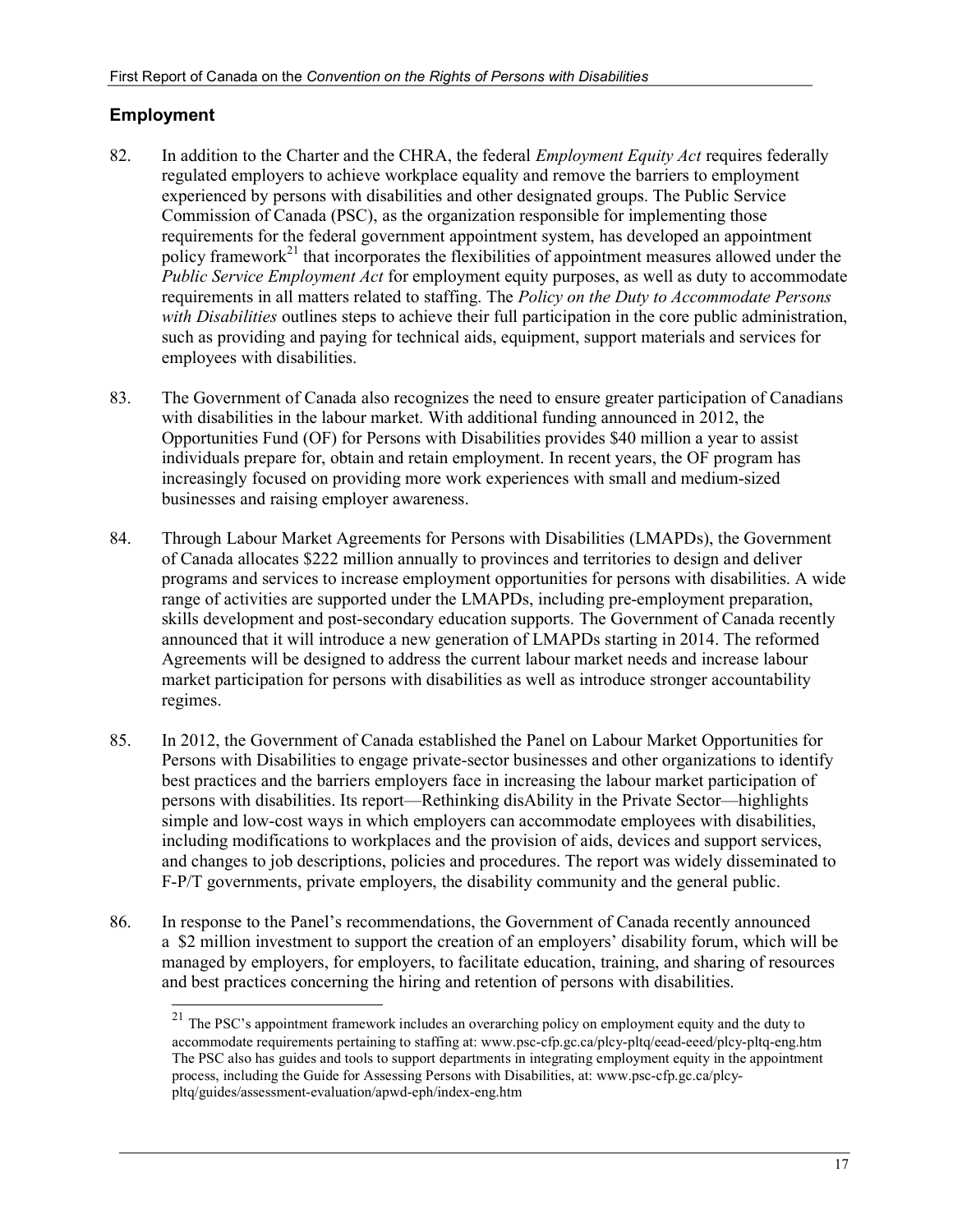## **Adequate standard of living and social protection**

- 87. While persons with disabilities have equal access to all social programs and benefits provided by governments, Canada recognizes that poverty rates among persons with disabilities remain a challenge in Canada.
- 88. To address this challenge, targeted benefits, income and housing supports are available to assist persons with disabilities and those who care for them. These include the Disability Supports Deduction for those who face additional disability-related costs, to be employed or to carry on a business, Canada Pension Plan Disability benefits and Employment Insurance sickness benefits, which provide financial assistance to those who are unable to work due to illness, injury, or quarantine, and Old Age Security benefits. The Canada Revenue Agency has various benefits, credits and deductions that are available to persons with disabilities and their families. This includes the Disability Tax Credit, which in fiscal year 2012–2013 had a utilization of over \$985 million. Disability-related tax measures also include exemptions from goods and services tax, and caregiver tax credits.
- 89. Through the Registered Disability Savings Plan, individuals with severe disabilities and their families can save for their future. As of November 2012, 63,944 plans had been registered, individuals contributed almost \$295 million, and the Government has paid over \$404 million in grants and over \$171 million in bonds.

## **NEWFOUNDLAND AND LABRADOR**

## **Articles 9 and 20: Accessibility and mobility**

- 90. The *Buildings Accessibility Act*<sup>22</sup> requires that various aspects of public buildings be available to and accessible by persons with disabilities and extends these requirements to apartment buildings, hotels and building links.
- 91. Provincial funding is available to persons with disabilities for the purchase of adaptive and assistive technologies required to access training and/or employment.

## **Article 13: Access to justice**

92. The Mental Health Office is a project launched by the Legal Aid Commission in 2004 which provides persons with mental illness with psychiatric help and legal assistance for civil and criminal matters. The *Legal Aid Act*23 allows an application for legal aid from a person found to be mentally incompetent, mentally ill or incapable of managing their own affairs to be accepted if made on that person's behalf by a third party. Recognizing that certain offenders with a mental disorder may commit offences as a consequence of their mental disorder or due to lifestyle issues related to their disorder, the province has instituted a Mental Health Court that provides increased supports to persons who appear before it.

<sup>-</sup> $^{22}$  RSNL1990 cB-10: assembly.nl.ca/Legislation/sr/statutes/b10.htm

<sup>&</sup>lt;sup>23</sup> assembly.nl.ca/Legislation/sr/statutes/l11.htm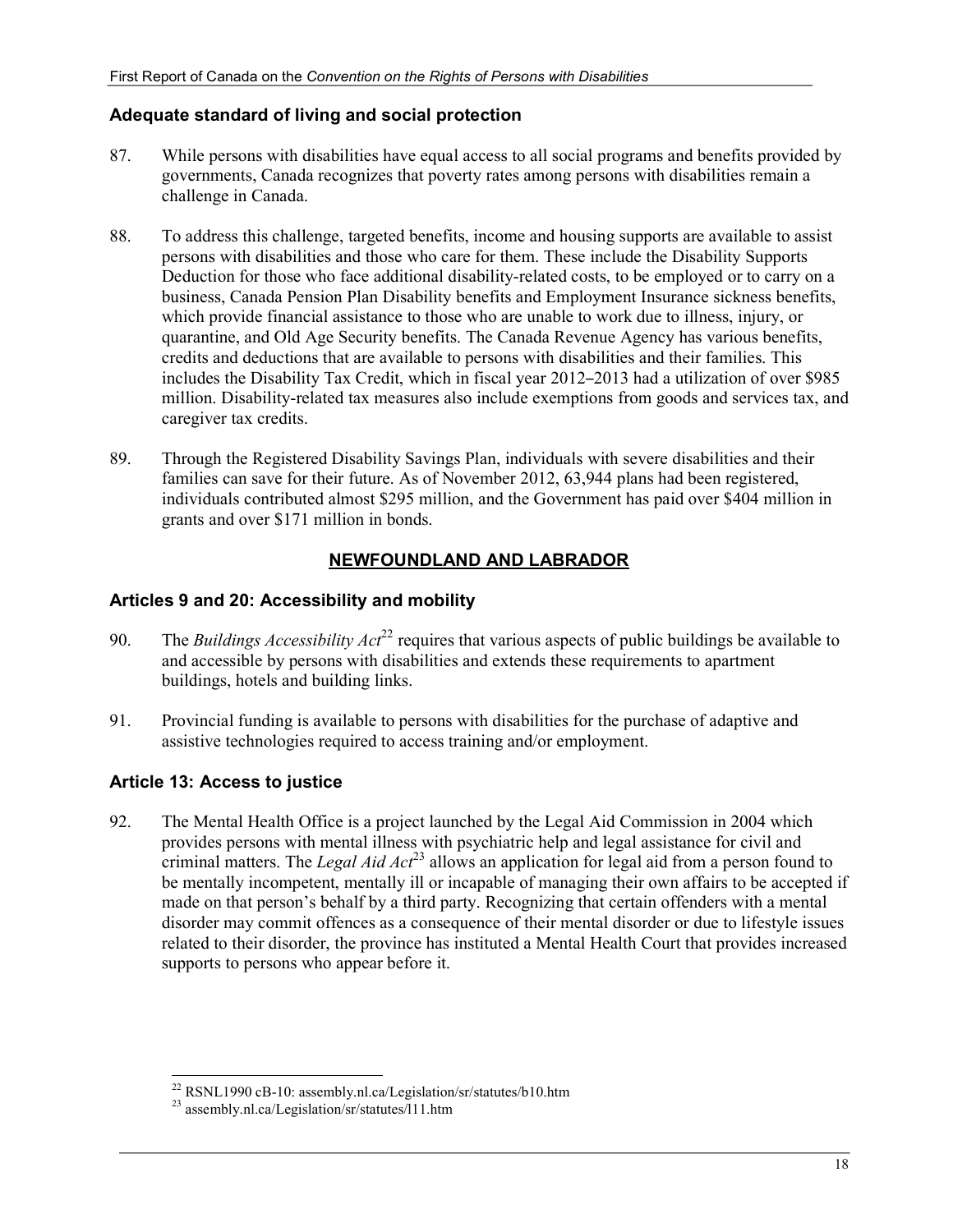#### **Articles 10, 11 and 14-17: Protection of the person**

#### **Situations of risk and domestic humanitarian emergencies**

93. The province's Emergency Social Services Program holds information gathering meetings with the Coalition of Persons with Disabilities to ensure that the needs of persons with disabilities are included in emergency protocols.

#### **Liberty and security of the person**

- 94. In 2008, *Decades of Darkness: Moving towards the Light*, a report from an independent review of the prison system in Newfoundland and Labrador, was released. As a result, ongoing training in mental health is offered to all front-line staff and psychological and medical services are available to all inmates.
- 95. The *Mental Health Care and Treatment Act*<sup>24</sup> requires two certificates of involuntary admission before a ministerial order can be issued for the transfer of a person from a correctional institution, prison, jail or lock-up to a psychiatric unit.

#### **Freedom from torture or cruel, inhuman or degrading treatment or punishment**

96. All health research involving human subjects in the province must be approved by the Health Research Ethics Board<sup>25</sup> or a designated research ethics body. The Board is established as a nonprofit body to approve research involving human subjects, under the *Health Research Ethics Authority Act*. 26

#### **Freedom from exploitation, violence and abuse**

- 97. The Violence Prevention Initiative is a six-year, multi-departmental, government-community partnership which aims to find long-term solutions to the problem of violence against those most at risk in our society, including persons with disabilities.
- 98. The St. John's Family Violence Intervention Court is a specialized criminal court intended to prevent and reduce the incidence of family violence through accelerated access to support services and intervention programs.
- 99. The Regional Health Authorities offer programs and residential options for persons with disabilities. There are provincial standards guiding the programs and services and regular monitoring by professional staff ensures that residences and programs operate in compliance with the operational standards.

#### **Protecting the integrity of the person**

-

100. The provision of medical treatment is based on informed consent as prescribed in common law. The *Advance Health Care Directives Act*27 outlines a substitute decision-making framework to be

<sup>&</sup>lt;sup>24</sup> SNL 2006 c M-9.1: assembly.nl.ca/Legislation/sr/statutes/m09-1.htm<br>
<sup>25</sup> The board's composition includes men and women; persons experienced in the conduct of health research involving human subjects; at least one ethicist; at least one person knowledgeable of the law related to health research; and at least one person representing the general public.

<sup>26</sup> SNL2006 c H-1.2: assembly.nl.ca/legislation/sr/statutes/h01-2.htm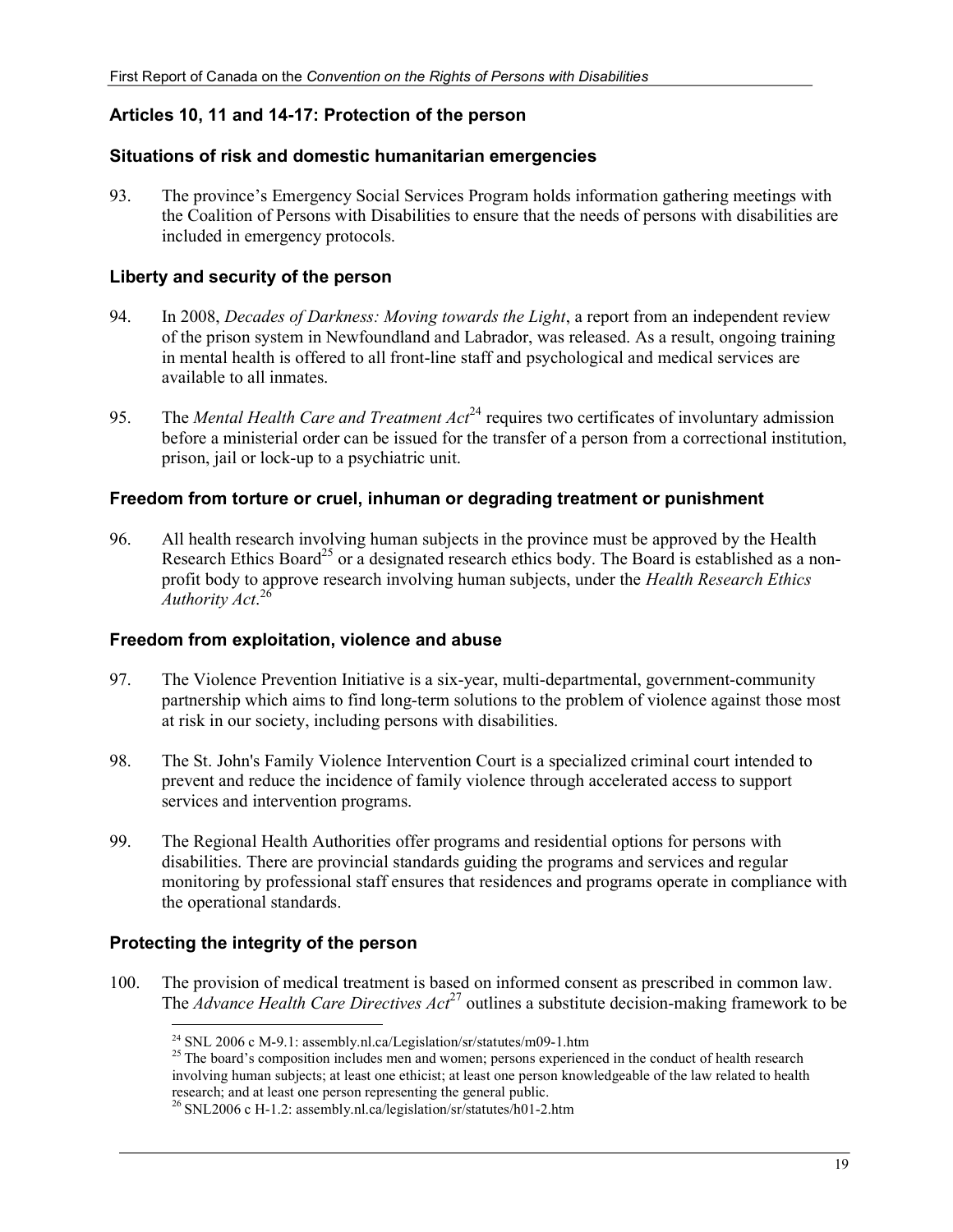used when a person is unable to provide consent. Only under the strict conditions outlined in the *Mental Health Care and Treatment Act*<sup>28</sup> can treatment be provided without consent.

## **Articles 18, 21 and 22: Fundamental freedoms and respect for privacy**

#### **Liberty of movement and nationality**

101. It is mandatory to register all births in the province under the *Vital Statistics Act*. 29

#### **Freedom of expression and opinion, and access to information**

102. Government disability supports and services are tailored to individual needs in order to ensure access to information in a timely and respectful manner. Funding has been provided for interpreters, Braille, FM Systems, and speech-generating devices to enable persons with disabilities to receive timely access to information and services related to training, career development and employment, and residential tenancy hearings. Social marketing campaigns are in accessible formats for persons with disabilities (e.g., closed captioned television ads, accessible websites).

#### **Respect for privacy**

103. The *Personal Health Information Act*30 outlines a comprehensive scheme for the collection, use and disclosure of personal health information. It provides a mechanism for review and oversight by a third party, the Office of the Information and Privacy Commissioner.

## **Articles 19, 23, 26, 29 and 30: Social inclusion and independent living**

#### **Living independently and being included in the community**

104. Funding is provided to various consumer groups to provide services to persons with disabilities which support independent community living. Residential options such as the Co-operative Apartment Program and Alternate Family Care are available to individuals with disabilities to encourage independent living and community inclusion.

## **Respect for home and family**

105. Child care services inclusion policy and funding are in place to support regulated child care settings which include children with disabilities. The Special Child Welfare Allowance offers funding to parents of a child with a disability to purchase support services. One of the core competencies in assessing foster parents is their ability to meet a child's development needs.

#### **Habilitation and rehabilitation**

106. The province provides rehabilitation services to all individuals based on need and availability of service providers. Supplies and equipment are available under the Special Equipment Program.

 $\overline{a}$  $^{27}$  SNL 1995 cA-4.1: assembly.nl.ca/Legislation/sr/statutes/a04-1.htm

<sup>&</sup>lt;sup>28</sup> SNL 2006 C M-9.1: assembly.nl.ca/Legislation/sr/statutes/m09-1.htm<br><sup>29</sup> SNL2009 c V-6.01: assembly.nl.ca/Legislation/sr/statutes/v06-01.htm

 $30$  SNL2008 c P-7.01: assembly.nl.ca/Legislation/sr/statutes/p07-01.htm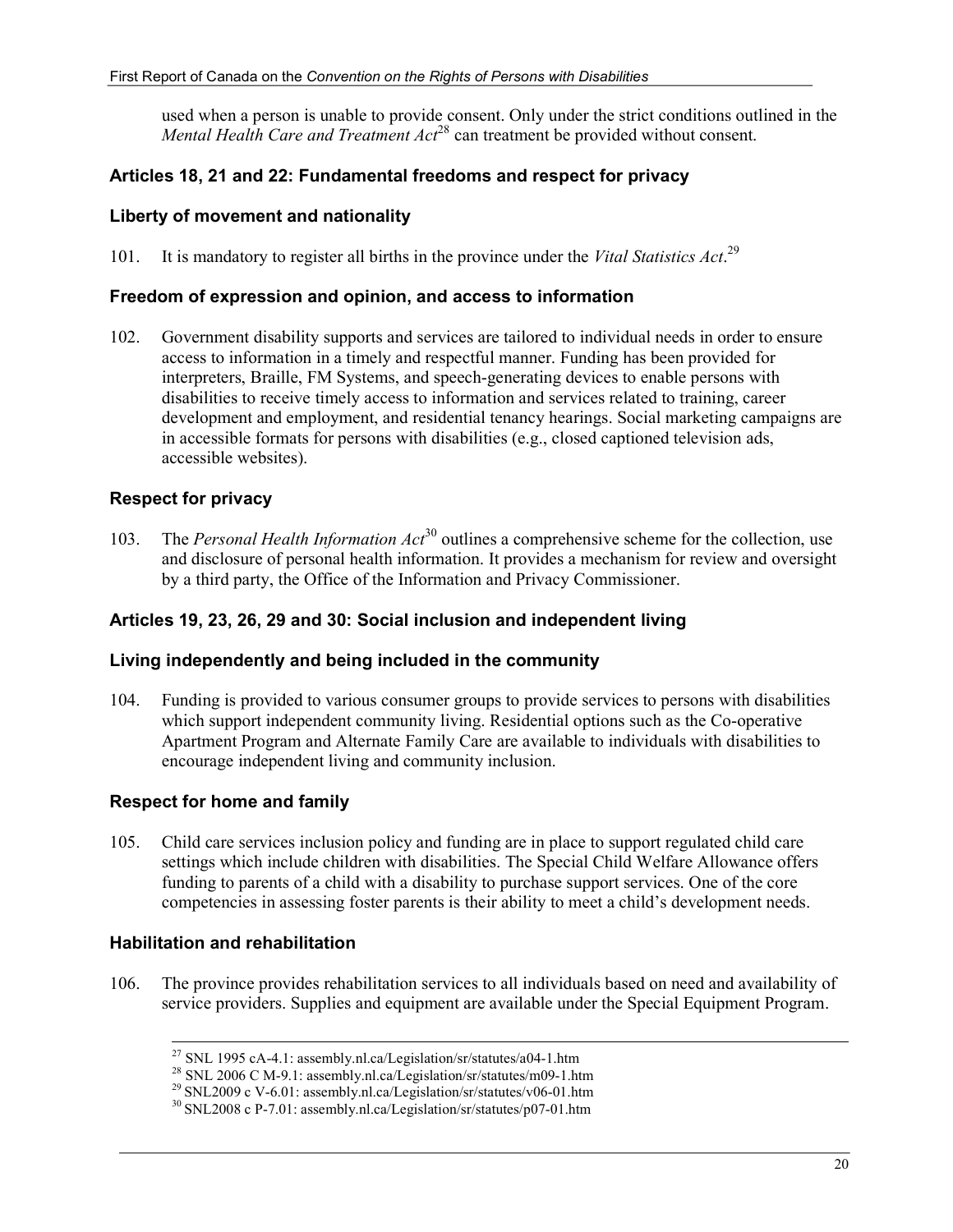#### **Participation in cultural life, recreation, leisure and sport**

107. *Active, Healthy Newfoundland and Labrador: A Recreation and Sport Strategy for Newfoundland and Labrador* was released in 2007 after consultation with members of the recreation and sport community. The Government ensures that disability-related adaptations and accommodations are recognized as eligible expenses in the various grants offered by the division. It has created a Provincial Sport Organization to increase representation in Paralympics.

#### **Articles 8, 24, 25, 27 and 28: Socio-economic participation**

#### **Education, promotion and awareness-raising**

- 108. The College of the North Atlantic has resource facilitators on staff at its Disability Services Office. Services include one-on-one or small group training sessions in Adaptive Technology; study skills; and courses in test-taking and note-taking. The Glenn Roy Blundon Centre at Memorial University provides supports for on-campus and distance students with disabilities.
- 109. The provincial government actively promotes the Convention by holding workshops; endorsing the use of the Convention's definition of disability; and using the Convention to provide instructive guidance in developing initiatives for inclusion.
- 110. The Violence Prevention Initiative delivers the Violence Awareness and Action Training Program for those involved in the justice system. Personnel in the justice system are trained on an ad hoc basis on issues facing persons with disabilities.

#### **Employment**

111. A Disability Accommodation Policy is in place for employees of the provincial government.<sup>31</sup>

#### **Adequate standard of living and social protection**

112. A Special Assistance Program provides basic supplies and equipment to assist with activities of daily living for persons with disabilities living in the community who meet the eligibility criteria.

## **PRINCE EDWARD ISLAND**

#### **Articles 9 and 20: Accessibility and mobility**

113. Prince Edward Island (PEI) grants community agency funding through the Disability Support Program to enable specialized transportation services for persons with disabilities and provides financial support to individuals who require technical aids and devices to increase their communication, improve their accessibility and mobility, and access community programs and services.

#### **Article 13: Access to justice**

-

114. Special provisions, such as accessible court facilities and Victim Services offices; access to interpretation or translation services where language barriers or hearing impairments exist; and

<sup>&</sup>lt;sup>31</sup> www.gov.nl.ca/exec/pss/working\_with\_us/disability\_accommodation.html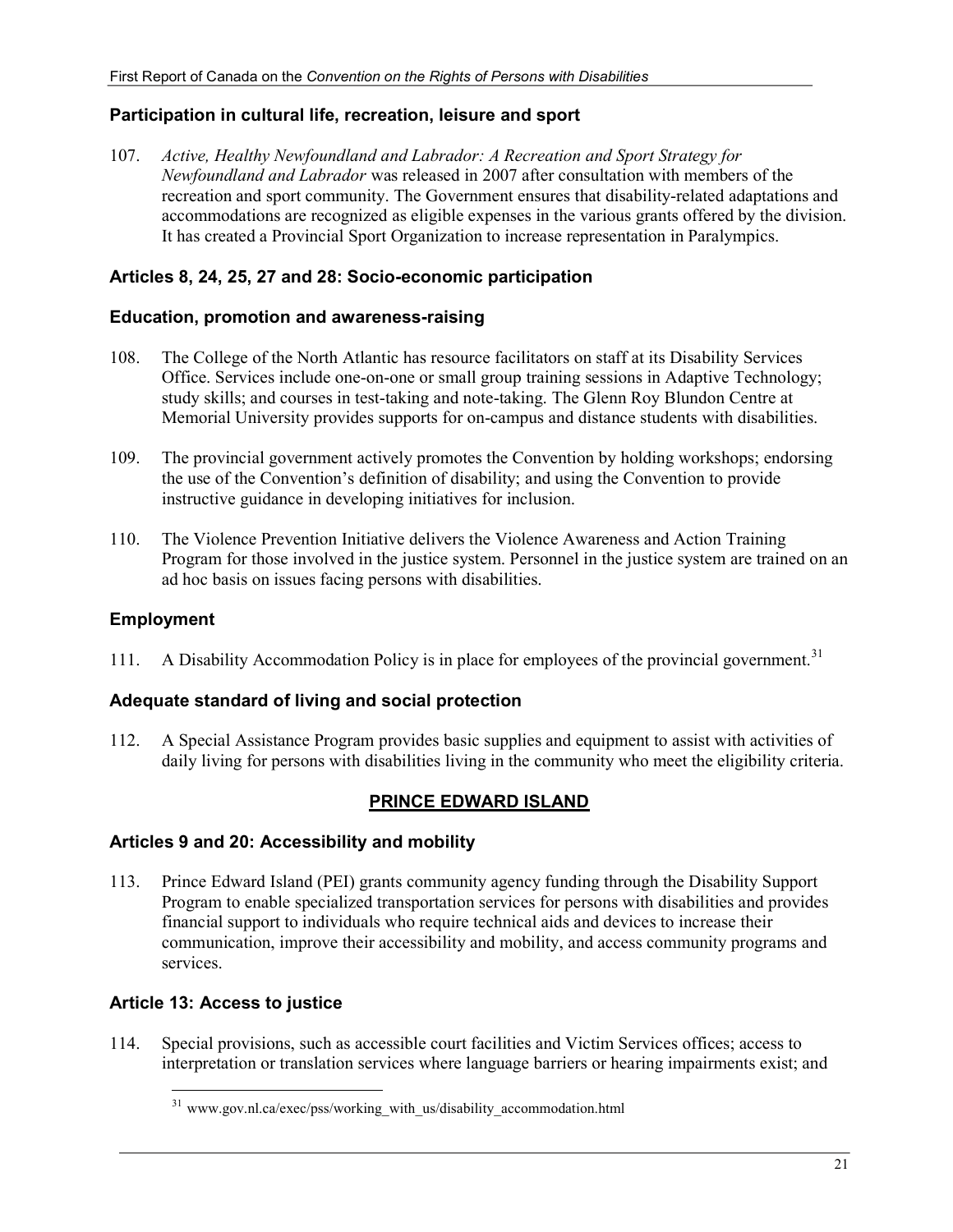provisions for facilitating the testimony of vulnerable witnesses (e.g. testimonial aids such as witness screen, support persons, testimony through closed circuit TV) are available for victims of crime who have physical, mental, intellectual or sensory impairments.

## **Articles 10, 11 and 14-17: Protection of the person**

#### **Situations of risk and domestic humanitarian emergencies**

- 115. The PEI Emergency Measures Organization is responsible for the development and coordination of an overall provincial emergency management program in relation to emergencies and disasters including response strategies for persons with disabilities.
- 116. The 911 Administration Office recently collaborated with the PEI Chapter of the Canadian Hard of Hearing Association to develop *Guidelines for Making a 9-1-1 Call* [direct connection to emergency services], *for Individuals who are Hard of Hearing*. 32

#### **Liberty and security of the person**

- 117. Under the *Mental Health Act*<sup>33</sup>, persons who are involuntarily admitted to a hospital may be admitted, detained, restrained and observed for up to 72 hours. A peace officer may take a person into custody for an involuntary psychiatric examination within 24 hours if the officer believes that (a) the person is suffering from a mental disorder of a nature or degree so as to require hospitalization in the interests of the person's own safety or the safety of others; (b) the person is refusing or unable to consent to undergo psychiatric examination; and (c) the urgency of the situation does not allow for a judicial order for psychiatric examination. The person has the right to retain counsel and receive a full explanation of the implications of any actions laid against them and of all possible procedures for the patient to appeal such decisions.
- 118. Under the *Adult Protection Act*<sup>34</sup>, an individual who is in need of protection may receive a "protective intervention" from an authority warranted by a court order where they may be removed from his/her present circumstance and placed elsewhere under supervisory/care arrangements. Adults in need of protection may, upon assistance from the Minister of Justice, apply for public trustee guardianship support. All actions are reviewable by the appropriate courts.

## **Freedom from torture or cruel, inhuman or degrading treatment or punishment**

119. Section 12 of the *Consent to Treatment and Health Care Directives Act*35 specifically prohibits providing consent on behalf of a person with a disability for medical or scientific experimentation.

<sup>-</sup>32 www.gov.pe.ca/jps/index.php3?number=1012182

 $33$  www.gov.pe.ca/law/statutes/pdf/m-06\_1.pdf

 $34$  www.gov.pe.ca/law/statutes/pdf/a-05.pdf

<sup>&</sup>lt;sup>35</sup> www.gov.pe.ca/law/statutes/pdf/c-17\_2.pdf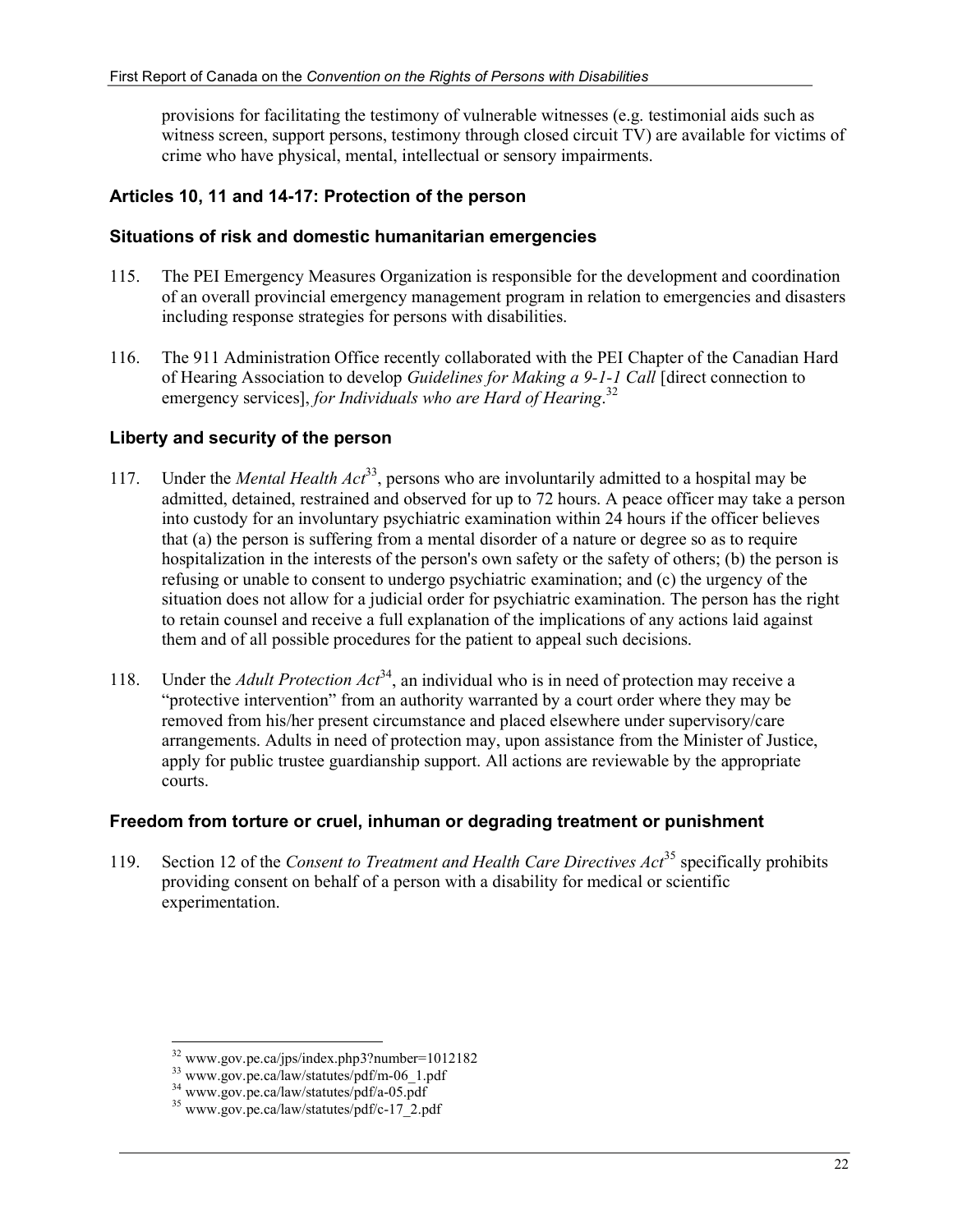#### **Freedom from exploitation, violence and abuse**

- 120. Family violence initiatives consider the needs of persons with disabilities. In cases of family violence, victims may be eligible to apply for an emergency protection order or victim assistance order under the PEI *Victims of Family Violence Act.*<sup>36</sup>
- 121. In the 2010 Department of Justice & Public Safety's *Policies, Procedures and Protocols Manual*, disabilities are included as a diversity factor. This includes *Woman and Spousal Abuse Protocols* developed for justice, police, income support and hospital emergency personnel.
- 122. The *Community Care Facilities and Nursing Home Act*37 provides for a licensing process and establishes an independent Community Care Facilities Board to establish policy and standards, and to ensure compliance with established standards for re-licensing.

## **Articles 18, 21 and 22: Fundamental freedoms and respect for privacy**

#### **Freedom of expression and opinion, and access to information**

123. The *Freedom of Information and Protection of Privacy Act*38 establishes a right of access by any person to records in the custody or under the control of a public body, subject to limited and specific exceptions set out in the Act. Section 4 of the Act's *Regulations* establishes that an applicant with a physical disability or condition that impairs his/her ability to make a written request may make an oral request. Public bodies are required to assist individuals seeking records under the Act who are disabled, do not have literacy skills or are otherwise unable to exercise their rights under regular procedures.

## **Articles 19, 23, 26, 29 and 30: Social inclusion and independent living**

#### **Living independently and being included in the community**

124. The government of PEI provides personalized community living supports through the Disability Support Program (DSP) (e.g., employment supports, respite, technical aids, and home modifications) and provides increased support for persons with disabilities within the Social Assistance Program (e.g., the shelter rate benefit is higher for single persons with disabilities than for persons without disabilities).

## **Respect for home and family**

125. Child care subsidy support in a licensed child care center is available for reasons related to the special needs of the child or the parents. The DSP provides case management and financial resources towards the needs of families with a child with disabilities.

## **Habilitation and rehabilitation**

-

126. Comprehensive programs and services are available for both habilitation and rehabilitation within the health system, including measures to support persons with disabilities.

<sup>&</sup>lt;sup>36</sup> www.gov.pe.ca/law/statutes/pdf/v-03\_2.pdf

 $37$  www.gov.pe.ca/law/statutes/pdf/c-13.pdf

<sup>38</sup> www.gov.pe.ca/law/statutes/pdf/f-15\_01.pdf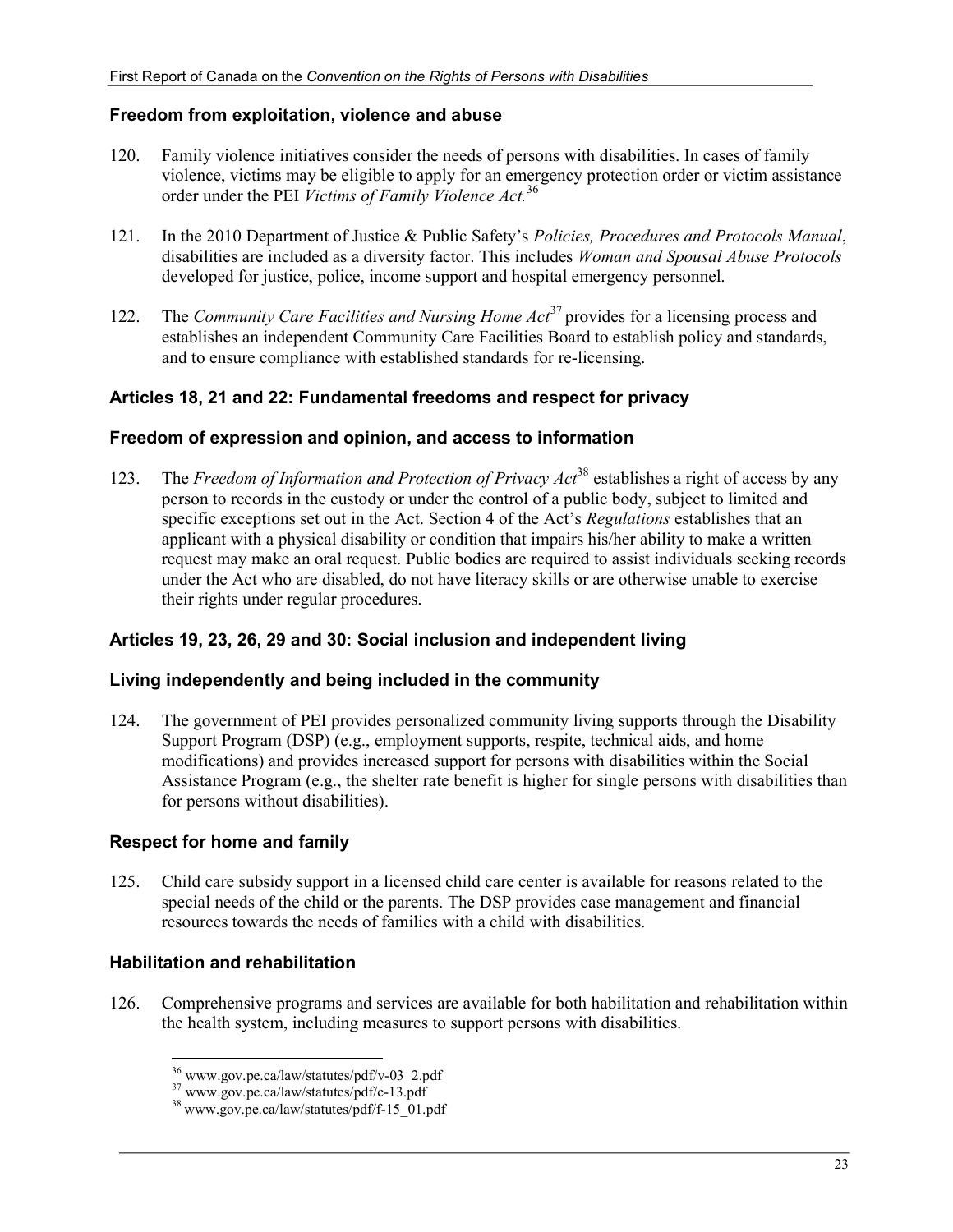127. The DSP provides early intervention support to families and pre-employment case planning which involves post-secondary and labour market participation and works in partnerships with community NGOs. It also provides support in the area of assistive devices and technology that can maintain and/or increase the employability of a person living with a disability (e.g., computer software, communication devices, mobility aids, vehicle modifications, job coach supports, and wage subsidy).

#### **Participation in cultural life, recreation, leisure and sport**

128. The government of PEI provides an annual contribution to NGOs whose mandate is to provide sport and recreation opportunities for persons with a disability.

## **Articles 8, 24, 25, 27 and 28: Socio-economic participation**

#### **Education, promotion and awareness-raising**

- 129. Specialized services to students with autism are offered by trained consultants and early childhood autism specialists. Trained teachers support educational programming for students who are deaf or hard of hearing and students with a visual impairment using Braille education, sign language and mobility supports. Other professionals, such as Speech Language Pathologists, offer school-based services to students with speech, literacy or language development needs. Professional development is offered to resource teachers, classroom teachers and administrators in order to better support students with a range of disabilities.
- 130. The province works with the Canadian National Institute for the Blind to provide training and support for daily living skills, such as mobility skills for persons with a visual impairment.

## **Employment**

131. PEI endorsed the Workforce Diversity Policy in 2002 to support an innovative, diverse and inclusive workforce and has invested in target support measures to increase the labour market attachment for persons with disabilities ensuring a representative public service workforce (e.g., career counseling, assistance on job search, diversity talent pool, and some costs for special device aids or assistance).

#### **Adequate standard of living and social protection**

- 132. The Social Action Plan that PEI is developing to address poverty will take account of the higher poverty rate commonly experienced by persons with disabilities.
- 133. The DSP is an essential program for providing community supports including personal care, supervision, behavioural care, community living  $\&$  participation, respite, employment supports, technical aids/assistive devices and specialized supports. The Child Care Subsidy Program offers access to affordable and quality child care supports in licensed child care centers. Contractual agreements with NGOs provide other supports (e.g., residential, vocational, transportation, advocacy, rehabilitation and social inclusion).
- 134. All of these measures taken together can enable a person with a disability to reside in the community with the required supports.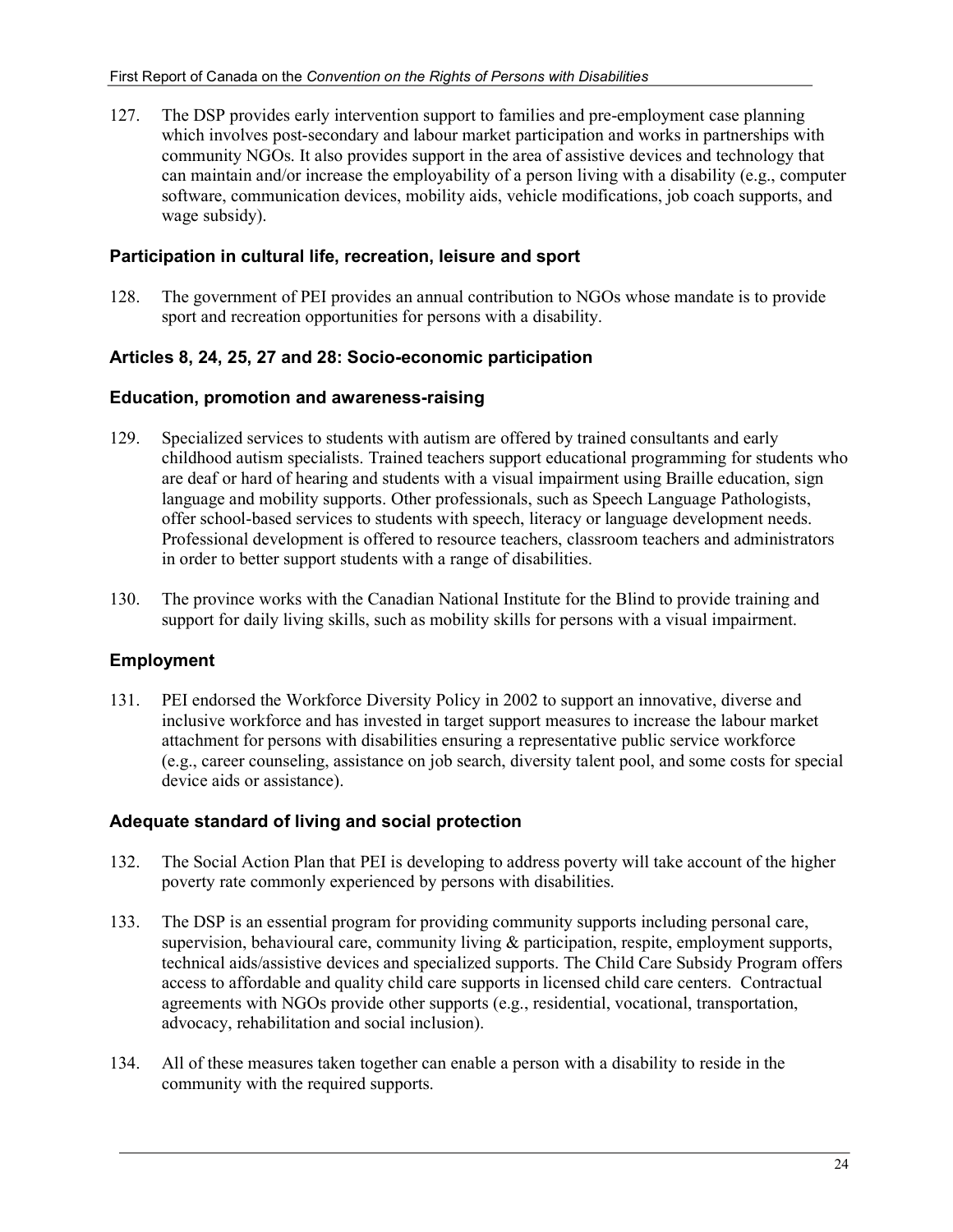## **NOVA SCOTIA**

#### **Articles 9 and 20: Accessibility and mobility**

- 135. The Nova Scotia *Human Rights Act* prohibits discrimination on the basis of physical or mental disability in the provision of or access to services or facilities.
- 136. Some examples of technical standards and guidelines for accessibility to facilities and services include barrier free design in the *Building Code Regulations*, the Universal Accessibility Plan for public transit, and technical standards for government websites.
- 137. There are programs for public school students to access assistive technology communication devices, resources for seniors with disabilities to live more independently including finding independent living services and care outside the home.
- 138. Disability supports are available through the Canada-Nova Scotia Labour Market Agreement for Persons with Disabilities, and the Services for Persons with Disabilities Program.<sup>39</sup>

#### **Article 13: Access to justice**

- 139. The *Nova Scotia Civil Procedure Rules* allow for assistance for parties and witnesses in civil proceedings. A guardian *ad litem* may be appointed for persons with a disability in Family Court. There are also processes to ensure that the special communication needs of victims and witnesses in criminal court are met. Some persons may have their criminal charges dealt with through the Mental Health Court.
- 140. There are new guidelines for correctional workers on the use of conductive energy devices, and corrections workers receive training on dealing with emotionally disturbed individuals.
- 141. Legal Aid is generally available for low-income persons for criminal and family matters, and legal assistance for persons with disabilities is also available through Reachability, a charitable organization supported by the province.
- 142. Redress mechanisms which are available to all in Nova Scotia include Charter and other legal challenges before the courts and complaints to the Nova Scotia Human Rights Commission.

#### **Articles 10, 11 and 14-17: Protection of the person**

#### **Liberty and security of the person**

-

143. Court approval is required to compel persons to accept services under the *Adult Protection Act* or to receive treatment against their will, including hospitalization, under the *Involuntary Psychiatric Treatment Act*. Patient advisors assist patients under the latter act, and legal aid may also be available.

#### **Freedom from torture or cruel, inhuman or degrading Treatment or Punishment**

144. The *Hospitals Act* requires that consent must be provided for any treatment.

<sup>&</sup>lt;sup>39</sup>www.gov.ns.ca/coms/employment/employment\_services/LabourMarketAgreement.html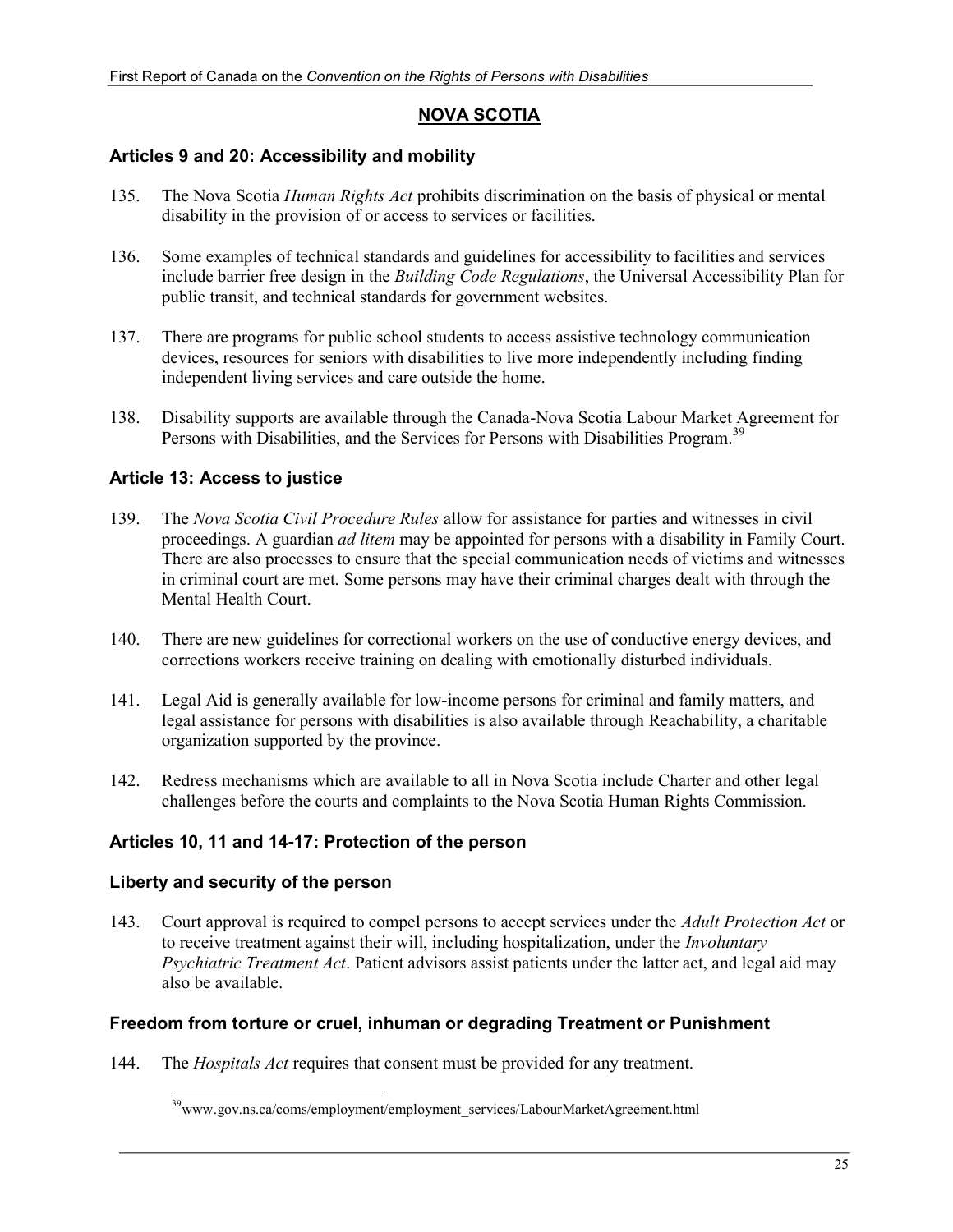#### **Freedom from exploitation, violence and abuse**

145. Independent monitoring of facilities and programs specifically designed for persons with disabilities is carried out by the Ombudsman.<sup>40</sup> Homes for seniors and persons with disabilities are monitored and licensed by the government, and complaints of abuse in such homes are investigated under the *Protection of Persons in Care Act.*

#### **Articles 18, 21 and 22: Fundamental freedoms and respect for privacy**

#### **Freedom of expression and opinion, and access to information**

146. The Nova Scotia Public Service Commission Sign Language Interpreter Services Policy for the Deaf and Hard-of-Hearing requires that interpreters be made available to access government services.

#### **Articles 19, 23, 26, 29 and 30: Social inclusion and independent living**

147. Independent living schemes include community-based homes, assistance for independent living, foster family support programs and direct family support. The Self-Managed Care Program provides financial assistance for persons with disabilities to employ caregivers.

#### **Respect for home and the family**

- 148. Persons with disabilities may marry, establish a family, become a foster parent or adopt. Programs to support parents with disabilities include the Healthy Beginnings home visiting program for new parents, the Early Intervention Programs for children with special needs, and early detection and intervention programs such as Universal Newborn Hearing Screening.
- 149. The *Children and Family Services Act* enshrines the principle of the best interests of the child and emphasizes the importance of placing children in care with relatives or within their own cultural, religious or other heritage background. There is financial assistance available for families adopting children with disabilities.

#### **Participation in cultural life, recreation, leisure and sport**

150. Children with disabilities may participate in play, recreation, leisure and sporting activities through the school system and other organizations including Recreation Nova Scotia.

## **Articles 8, 24, 25, 27 and 28: Socio-economic participation**

#### **Education, promotion and awareness rising**

151. The *Special Education Policy Manual* guides school boards, teachers and parents regarding the inclusion of students with disabilities. The *Handbook for the Transportation of Students with Special Needs* sets out the protocol for transporting students. There are specialized educational supports for children with autism.<sup>41</sup> A personal care attendant, note taker or assistive technology

 $40$  www.gov.ns.ca/ombu

<sup>&</sup>lt;sup>41</sup> novascotia.ca/coms/noteworthy/AutismActionPlan.html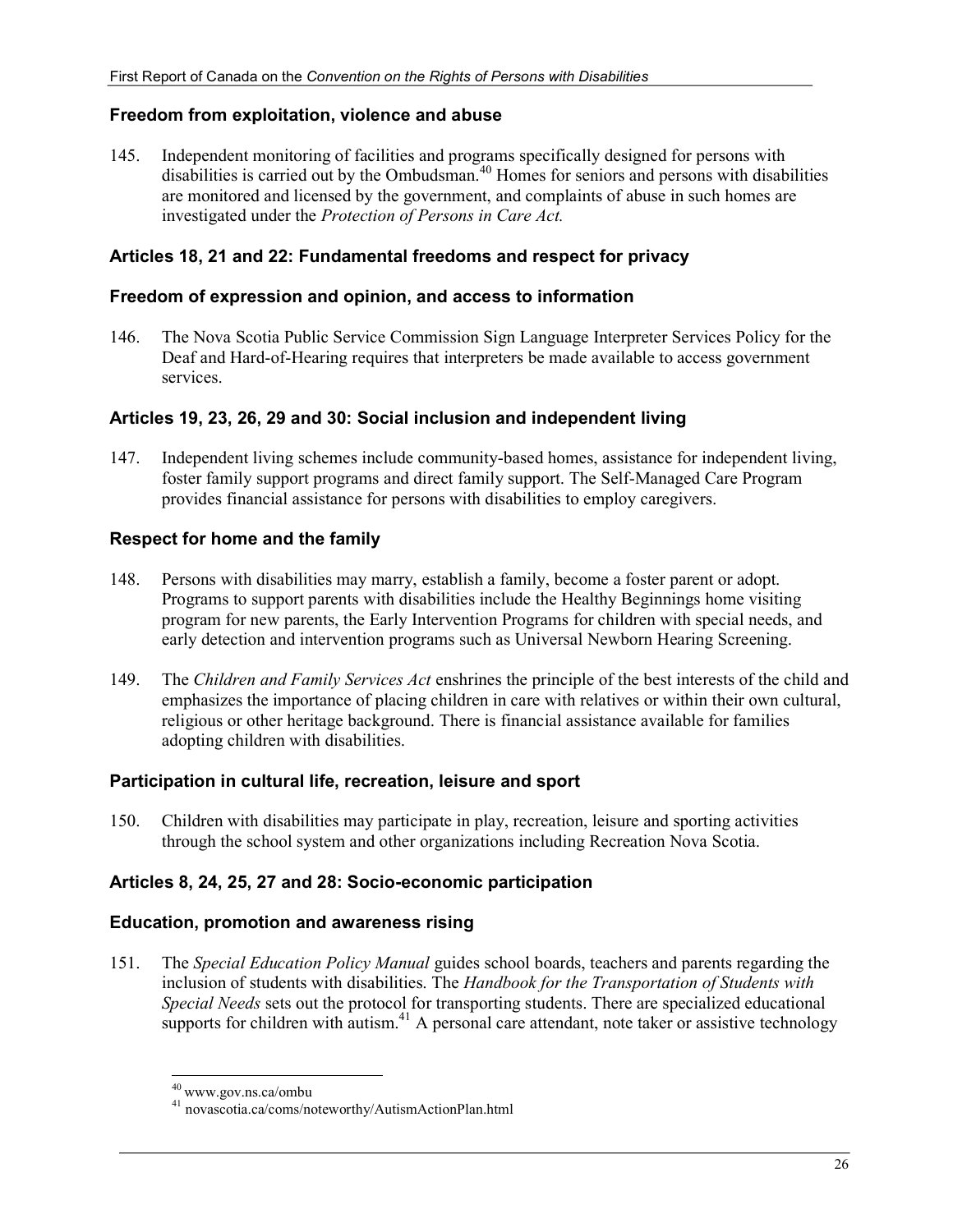is available to students. Grants are available for persons with disabilities who wish to access postsecondary education.<sup>42</sup>

152. Employment Support Services assists with both job search and retraining. There is also a Diversity Accommodation Fund to assist persons with disabilities employed in the public service. The Atlantic Provinces Special Education Authority provides educational support for children and youth in Atlantic Canada who are visually impaired or have a hearing disability.<sup>43</sup>

## **Employment**

153. Employment of persons with disabilities in the provincial government is promoted through the Employment Equity Policy, the Fair Hiring Policy, the Diversity Accommodation Fund and the Diversity Round Table.<sup>44</sup>

## **Adequate standard of living and social protection**

154. All Nova Scotians in need are entitled to public assistance for food, special needs and housing. Social protection and poverty reduction programs include the Direct Family Support Program which provides funding to families to care for an adult or child at home with a disability; the Employment Support and Income Assistance Program which provides support for those living in the community; and the Services for Persons with Disabilities Program which provides financial assistance and placement in homes for special care. Housing supports include Access-A-Home, which provides a grant to make a home accessible for persons in wheelchairs. Public housing in Nova Scotia offers accessible units.

## **NEW BRUNSWICK**

## **Articles 9 and 20: Accessibility and mobility**

- 155. The New Brunswick *Human Rights Act*45 protects individuals, including persons with disabilities, and specifically prohibits discrimination in the areas of employment, housing, services, publicity and association. It imposes a duty to accommodate on employers, unions and healthcare providers to the point of undue hardship in these areas. Other examples of legislation promoting accessibility include the *Official Languages Act*<sup>46</sup> and the *New Brunswick Building Code Act*.<sup>47</sup>
- 156. Examples of policies, social programs and services addressing accessibility and mobility include: Workers' Compensation; Interpreter Services for the Deaf; the Vehicle Retrofitting and Accessible Vehicle Program; the Disability Tax Credit; the Tax Rebate for Specially Equipped Vehicles for the Disabled; and parking placards. $48$

-

<sup>42</sup> psds.ednet.ns.ca/services

<sup>43</sup> novascotia.ca/psc/<br>
44 www.gov.ns.ca/psc/pdf/employeeCentre/diverseWorkforce/employmentEquityPolicy.pdf

<sup>&</sup>lt;sup>45</sup> laws.gnb.ca/en/ShowPdf/cs/2011-c.171.pdf<br><sup>46</sup> laws.gnb.ca/en/ShowPdf/cs/O-0.5.pdf

<sup>&</sup>lt;sup>47</sup> laws.gnb.ca/en/ShowPdf/cs/N-3.5.pdf<br><sup>48</sup> www.gnb.ca/0048/PCSDP/DirectoriesForPersons/DirectoryofServices/TableOfContents-e.asp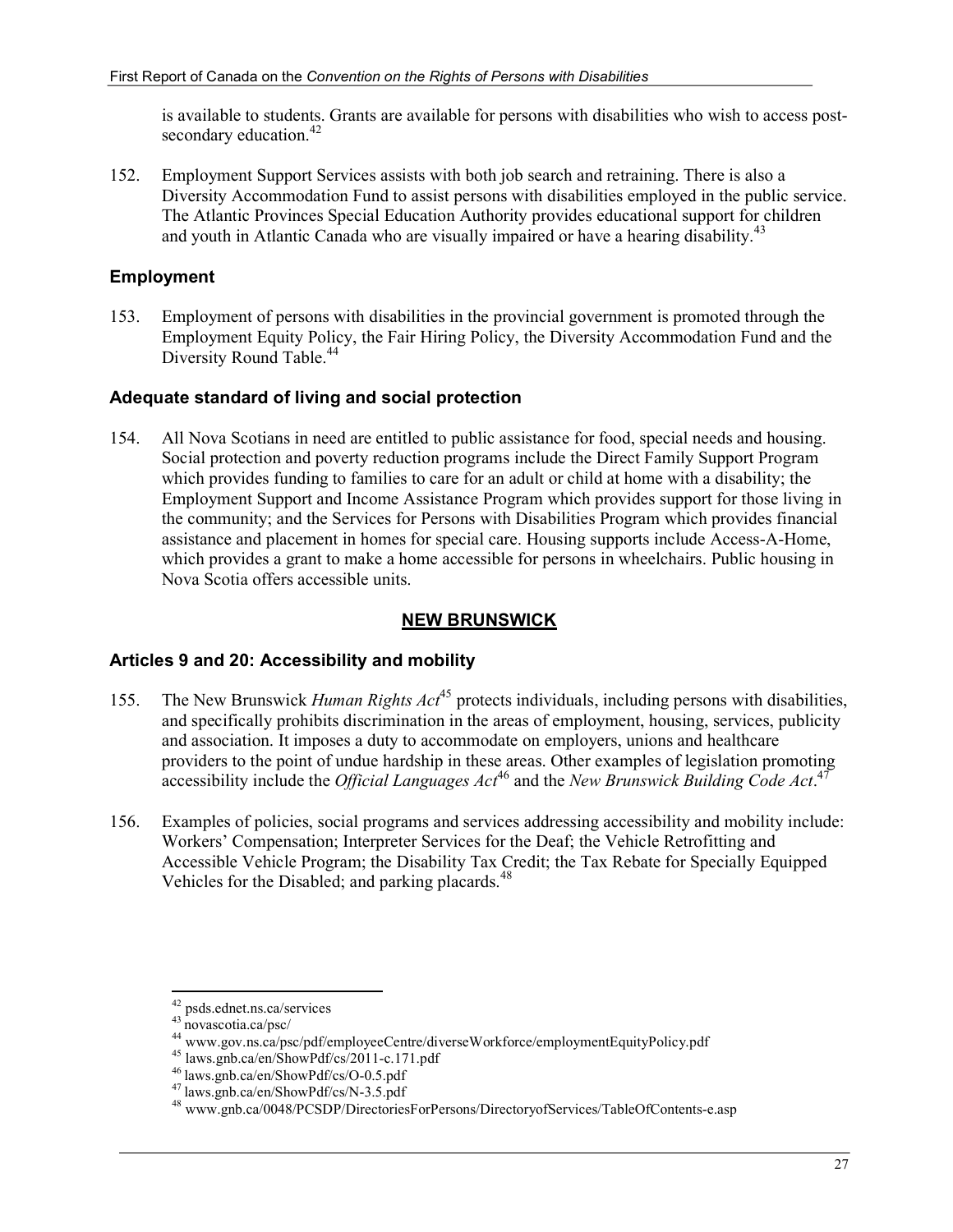## **Article 13: Access to justice**

- 157. New Brunswick provides access to justice in many forms. Legal aid is available to all New Brunswick citizens for criminal or family law cases. The *Victim Services Act*49 supports victims of crime through the criminal justice process, including information and referrals, court preparation and support.
- 158. The New Brunswick Human Rights Commission<sup>50</sup> promotes equality and investigates and tries to settle complaints of discrimination and harassment. If a complaint cannot be settled, a human rights tribunal can hear the evidence and order redress if discrimination is found.

## **Articles 10, 11 and 14-17: Protection of the person**

#### **Situations of risk and domestic humanitarian emergencies**

159. The New Brunswick Emergency Measures Organization<sup>51</sup> co-ordinates provincial preparedness for emergencies. Part of that responsibility involves providing training and advising responder agencies on processes and protocols to identify vulnerable persons and persons with disabilities who may need assistance during natural disasters.

#### **Freedom from torture or cruel, inhuman or degrading treatment or punishment**

160. The *Nursing Homes Act*<sup>52</sup> requires that nursing home operators ensure that no unauthorized individual or agency is permitted to interview or examine a resident or resident records for any purpose without the consent of the operator and the informed consent of the resident or, where the resident is unable to give an informed consent, the informed consent of his next of kin or legal representative.

#### **Freedom from exploitation, violence and abuse**

- 161. New Brunswick implements a number of abuse and neglect protocols: the *Women Abuse Protocols*53, the *Child Victims of Abuse and Neglect Protocols*54 and the *Adult Victims of Abuse Protocols*. 55
- 162. The *Nursing Homes Act* requires that nursing homes be licensed. They may be placed under a government appointed trustee, closed, and/or expropriated if the operator does not comply with the terms of the license and/or requirements of the Act.

## **Protecting the integrity of the person**

163. The *Mental Health Act* stipulates that a person is mentally competent to give or refuse to give consent if the person is able to understand the subject-matter and appreciate the consequences of giving or refusing to give consent.

<sup>&</sup>lt;sup>49</sup> laws.gnb.ca/en/showpdf/cs/V-2.1.pdf

<sup>&</sup>lt;sup>50</sup> www.gnb.ca/hrc-cdp/index-e.asp<br>
<sup>51</sup> www2.gnb.ca/content/gnb/en/departments/public\_safety/emo.html<br>
<sup>52</sup> laws.gnb.ca/en/ShowPdf/cs/N-11.pdf

<sup>&</sup>lt;sup>53</sup> www2.gnb.ca/content/dam/gnb/Departments/sd-ds/pdf/Protection/Women/WomanAbuse-e.pdf

<sup>54</sup> www2.gnb.ca/content/dam/gnb/Departments/sd-ds/pdf/Protection/Child/ChildAbuseProtocols05-e.pdf

<sup>55</sup> www2.gnb.ca/content/dam/gnb/Departments/sd-ds/pdf/Protection/Adult/AdultProtocol-e.pdf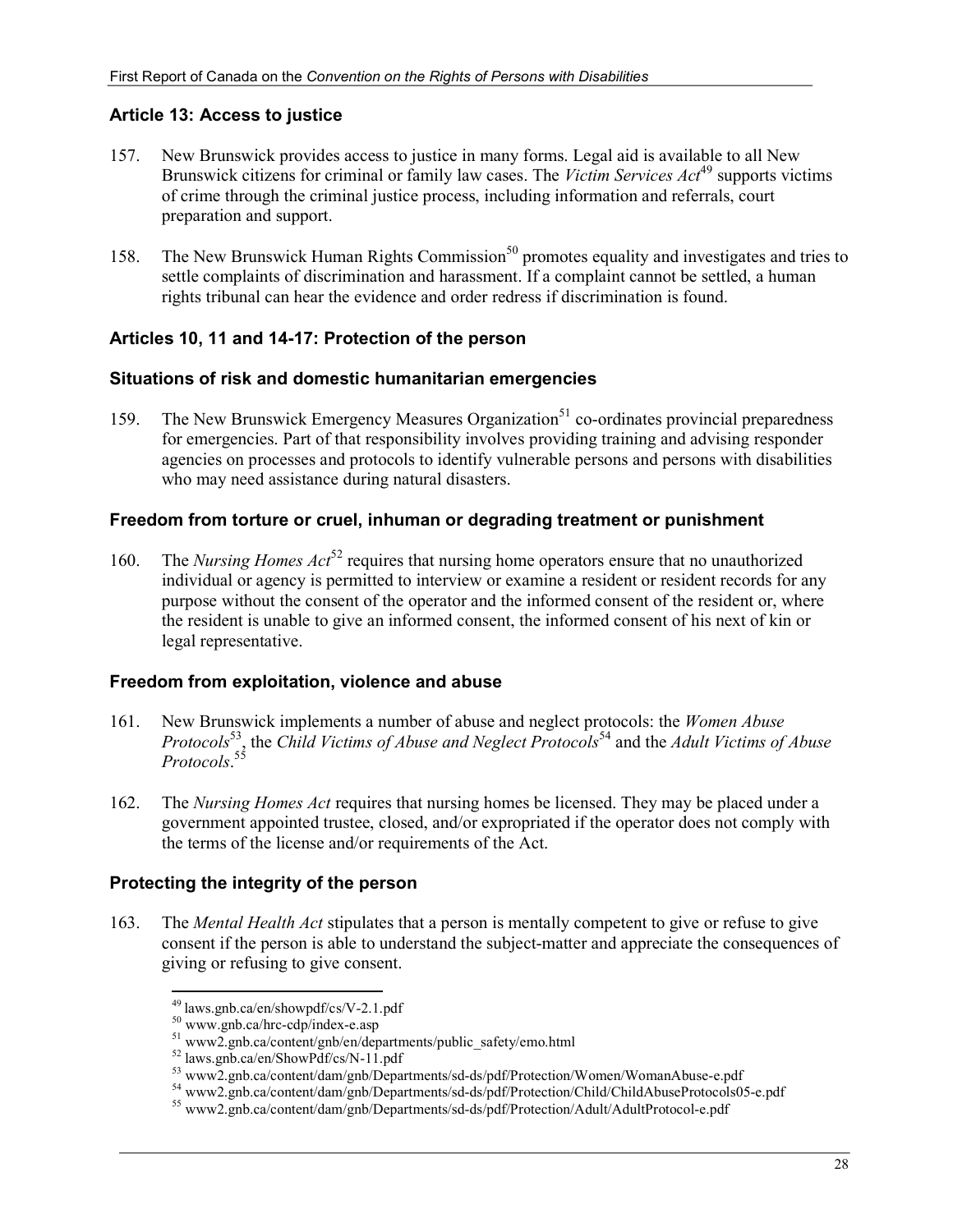## **Articles 18, 21 and 22: Fundamental freedoms and respect for privacy**

#### **Freedom of expression and opinion, and access to information**

164. The *Right to Information and Protection of Privacy Act* and the *Personal Health Information Protection and Access Act* establish the parameters within which personal information can be collected, used, and disclosed, as well as provide individuals with the right to access general information and their own personal information held by government bodies. The government has a duty to assist those requiring assistance in making requests, in reviewing the information with the individual, and an obligation to respond to the request in the language the request was made.

#### **Articles 19, 23, 26, 29 and 30: Social inclusion and independent living**

#### **Living independently and being included in the community**

165. New Brunswick supports independent living in the community through various programs and services, such as the Transitional Living Program; Adult Development Activities, Programs and Training; Home Support Services; and the Disability Support Program.

#### **Respect for home and family**

- 166. Under the *Marriage Act*<sup>56</sup>, all persons have the right to marry and to found a family provided that they are legally able to marry (levels of consanguinity), and that they are marrying of free will.
- 167. The province supports Community-Based Services for Children with Special Needs such as casemanaged assistance for families to meet the special developmental needs of children with severe, life-long developmental disabilities and who require daily assistance with personal care and everyday life activities (e.g., rehabilitation equipment, recreational opportunities, home support services, etc.).

#### **Habilitation and rehabilitation**

168. Under the Disability Support Program<sup>57</sup>, social workers assist individuals to develop personal disability support plans through independent facilitation and person-centered approaches.

#### **Participation in cultural life, recreation, leisure and sport**

169. New Brunswick's Wellness Strategy includes initiatives, programs and services such as the creation of a Parasport Coordinator and the Regional Community Development Grants fund, which both work to increase and encourage physical activity and participation in sport and recreation. Funding is also available for adaptive equipment to promote inclusive programming.

<sup>-</sup>56 laws.gnb.ca/en/showfulldoc/cs/2011-c.188//20120105

<sup>57</sup> www2.gnb.ca/content/gnb/en/services/services\_renderer.200972.html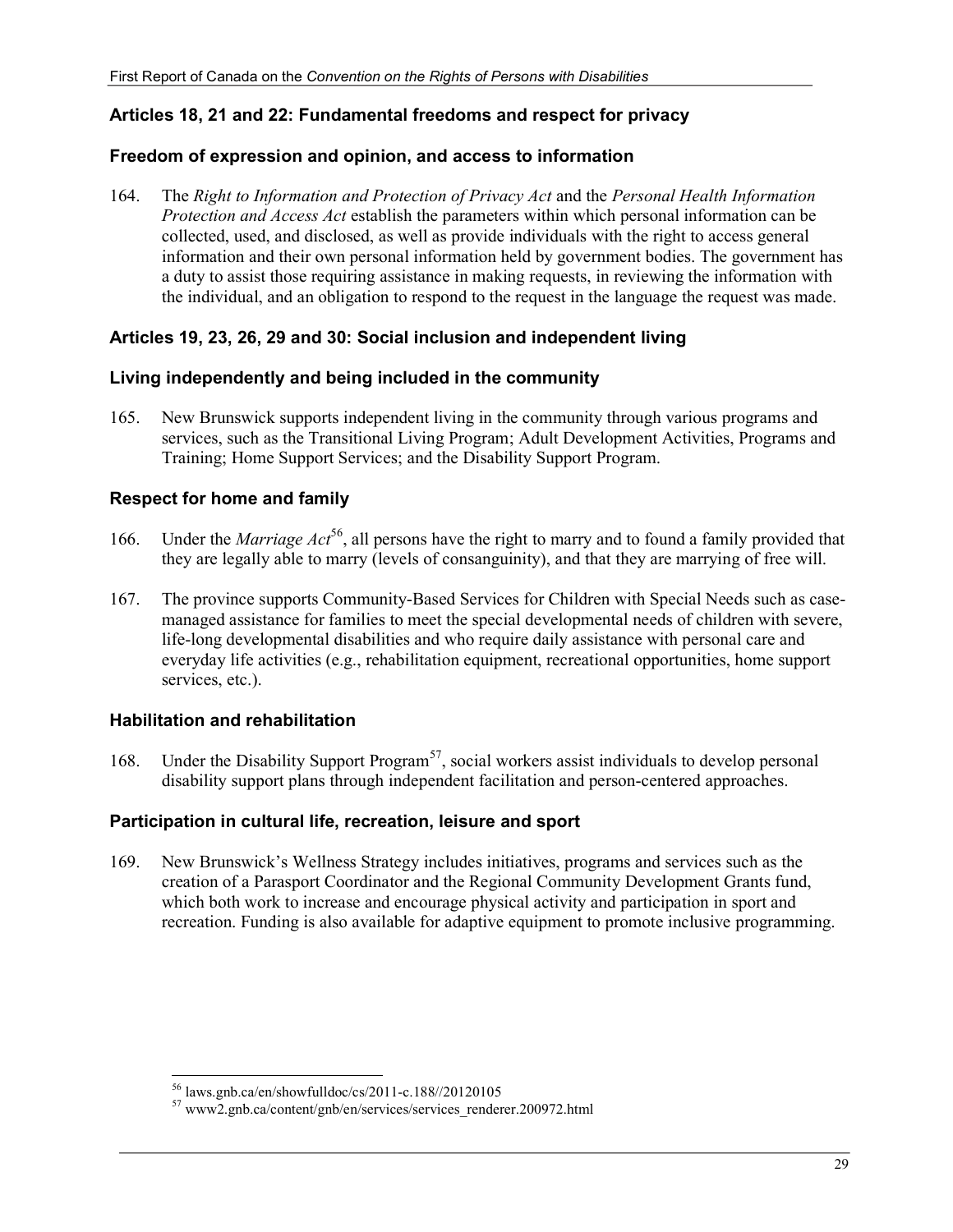## **Articles 8, 24, 25, 27 and 28: Socio-economic participation**

#### **Education, promotion and awareness-raising**

- 170. New Brunswick's Integrated Service Delivery Framework provides a range of services across government departments involved with children and youth aged 5 to 21 who are deemed at-risk and/or have complex social, emotional, physical and/or mental health needs.
- 171. With specific guidelines and learning strategies for the Anglophone and Francophone sectors<sup>58</sup>, inclusive public education is provided for students with disabilities, who are accommodated in the general classroom using Braille, sign language, and so forth. Separate classroom time for learning particular communications and mobility skills is also provided.
- 172. New Brunswick administers and delivers federally funded Canada Student Grants for persons with disabilities, as well as provincial programs such as the Repayment Assistance Plan for Borrowers with a Permanent Disability; the Severe Permanent Disability Benefit (loan write-off); and the Training and Employment Support Services Program for persons with disabilities.
- 173. The New Brunswick Human Rights Commission is mandated to provide public education, including subject-specific guidelines. New Brunswick's annual Disability Awareness Week<sup>59</sup> promotes better community access for people with disabilities.

## **Health**

- 174. In New Brunswick, health services are provided to persons with disabilities on precisely the same basis as for persons with no disability in matters of standard of care, access and so forth.
- 175. Recent initiatives to improve health services for persons with disabilities include *The Action Plan for Mental Health in New Brunswick, 2011-2018*60 and the *Joint Statement on the Implementation of Jordan's Principle in New Brunswick*. Jordan's Principle ensures that Aboriginal children who live on reserve in New Brunswick and who require multiple health service providers will not be denied services as a result of jurisdictional funding disputes between the provincial and federal governments. If a jurisdictional dispute should arise, New Brunswick's normative standards of care will be provided immediately through the agency of first contact while the jurisdictional funding dispute is being resolved.

## **Employment**

176. The province has developed *An Employment Action Plan for Persons with a Disability in New Brunswick*<sup>61</sup> in collaboration with community, employers, and government to increase labour force participation of persons with disabilities. The Plan is based on 38 recommendations to change and build policies within government, enhance services, build a culture of true collaboration, engage employers and fundamentally shift how government, organizations and the private sector address disability and employment.

<sup>-</sup><sup>58</sup> www.gnb.ca/0000/francophone-e.asp and www.gnb.ca/0000/anglophone-e.asp

 $^{59}$  www.gnb.ca/0048/DAW2012/IndexDAW2012-e.asp 60 www.gnb.ca/0055/action-e.asp

 $61$  www.gnb.ca/0048/index-e.asp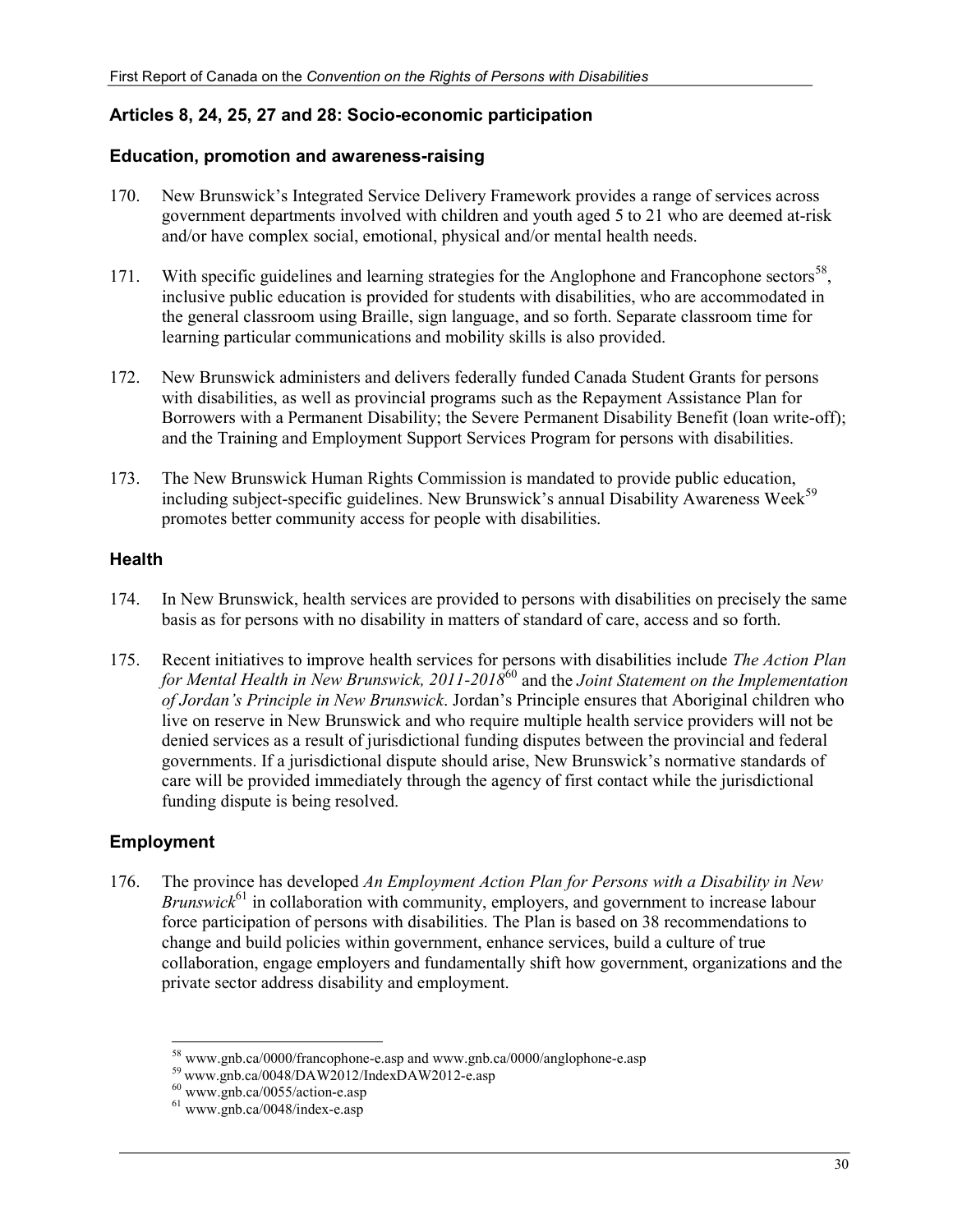177. Examples of ongoing services and programs for persons with disabilities seeking employment, training and skills development include the Transition to Work Strategy, which targets youth with disabilities leaving high school, and the Training and Employment Support Services for Persons with Disabilities which provides assistive technologies and other supports.

## **Adequate standard of living and social protection**

- 178. Adequate standard of living is addressed in the New Brunswick Human Rights Commission's *Guideline on Social Condition*. 62
- 179. The Disability Supplement and Extended Benefits program provides additional financial assistance under the Social Assistance program to qualified persons with disabilities.

## **QUÉBEC**

## **Background**

- 180. In 1978, Quebec passed an act to ensure that persons with disabilities could exercise their rights and created the Office des personnes handicapées du Québec ("the Office"). In 2004, the act was renamed *An Act to secure handicapped persons in the exercise of their rights with a view to achieving social, school and workplace integration* ("the Act") and emphasizes the accountability of all public and private actors. It requires government departments and agencies with 50 or more employees and municipalities with a population of 15,000 or more, to adopt an annual action plan to reduce barriers to the integration of people with disabilities.
- 181. Adopted in 2009, the policy entitled Equals in Every Respect: Because Rights Are Meant to Be Exercised ("EIER") seeks to increase the social participation of persons with disabilities. The policy comes with an implementation plan which includes 420 formal commitments.
- 182. The *Quebec Charter of Human Rights and Freedoms* prohibits all forms of discrimination on the basis of disability or of a person's use of a means to palliate one's disability.

## **Articles 9 and 20: Accessibility and personal mobility**

183. The right to equality without discrimination recognized in the Charter gives rise to the obligation to reasonably accommodate a person with a disability or of a person's use of means to palliate one's disability. One of the EIER's intervention priorities is developing accessible environments: premises, transportation infrastructure, communications and consumer products. Under the Act, public transit authorities must implement a development plan to ensure that services are accessible to persons with disabilities. The government financially supports Paratransit services. The *Building Code* provides barrier-free access standards for buildings and public spaces. Various technical aids programs help to facilitate the mobility of persons with impaired mobility.

## **Article 13: Access to justice**

-

184. Quebec provides a legal aid plan for persons on low income that can benefit persons with disabilities. The *Code of Civil Procedure* states that any person subject to an application for protective supervision must first be questioned by a judge. There are specific rules that apply to

 $62$  www.gnb.ca/hrc-cdp/07-e.asp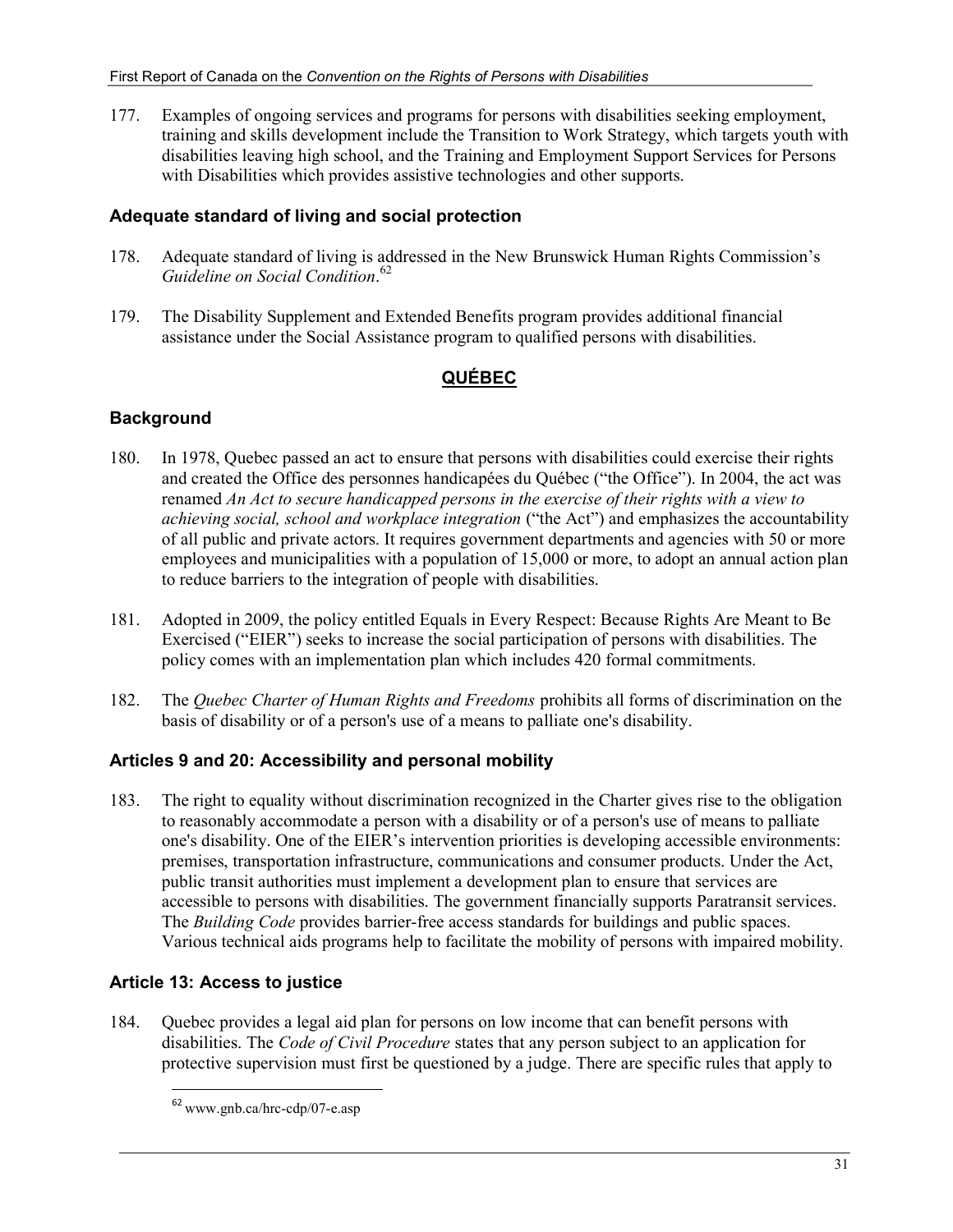representation and hearings for persons with certain disabilities. Interpreter fees for persons who are deaf and hard of hearing are borne by the government when the person is a party or a witness.

## **Articles 10, 11 and 14-17: Protection of persons**

#### **Protection from exploitation, violence and abuse**

- 185. Section 48 of the Charter and the *Civil Code* sets out the principle of the inviolability of the person and consent to care is central to Quebec law, particularly with regard to minors and incapacitated adults. If such a person suffers, or risks suffering, harm through the action or omission of a government agency, that person may request intervention by the Quebec Ombudsman.
- 186. The Act allows the Office to intervene when a person with a disability experiences any exploitation or when their basic needs are not met. Furthermore, measures of control such as physical restraint, isolation and chemicals are strictly circumscribed by, among others, the *Act Respecting Health Services and Social Services*.
- 187. The Government Action Plan on Domestic Violence, the Government Action Plan on Sexual Assault and the Government Action Plan to Fight Elder Abuse all propose measures addressing the needs of persons with disabilities, including women.

## **Protecting the integrity of the person**

188. In detention facilities, training in classifying incarcerated persons helps determine what type of monitoring would be appropriate to his or her physical and mental condition.

## **Articles 18, 21 and 22: Fundamental freedoms and respect for privacy**

#### **Freedom of expression and opinion and access to information**

- 189. Government agencies are obliged to offer, by means of adaptive communication equipment, access to documents and services for persons with disabilities. Government Web sites must comply with three accessibility standards in line with the most advanced international standards.
- 190. In the area of sign language use, interpretation services are provided in the education network. Similar services are also offered in the regions to meet communications requirements in a number of areas of activity.

#### **Respect for privacy**

191. Respect for privacy is affirmed by the Charter and various acts, particularly in the chapter on medical information.

## **Articles 19, 23, 26, 29 and 30: Social inclusion and independent living**

#### **Living independently and being included in the community**

192. A home support policy and fiscal measures promote independent living for persons with disabilities.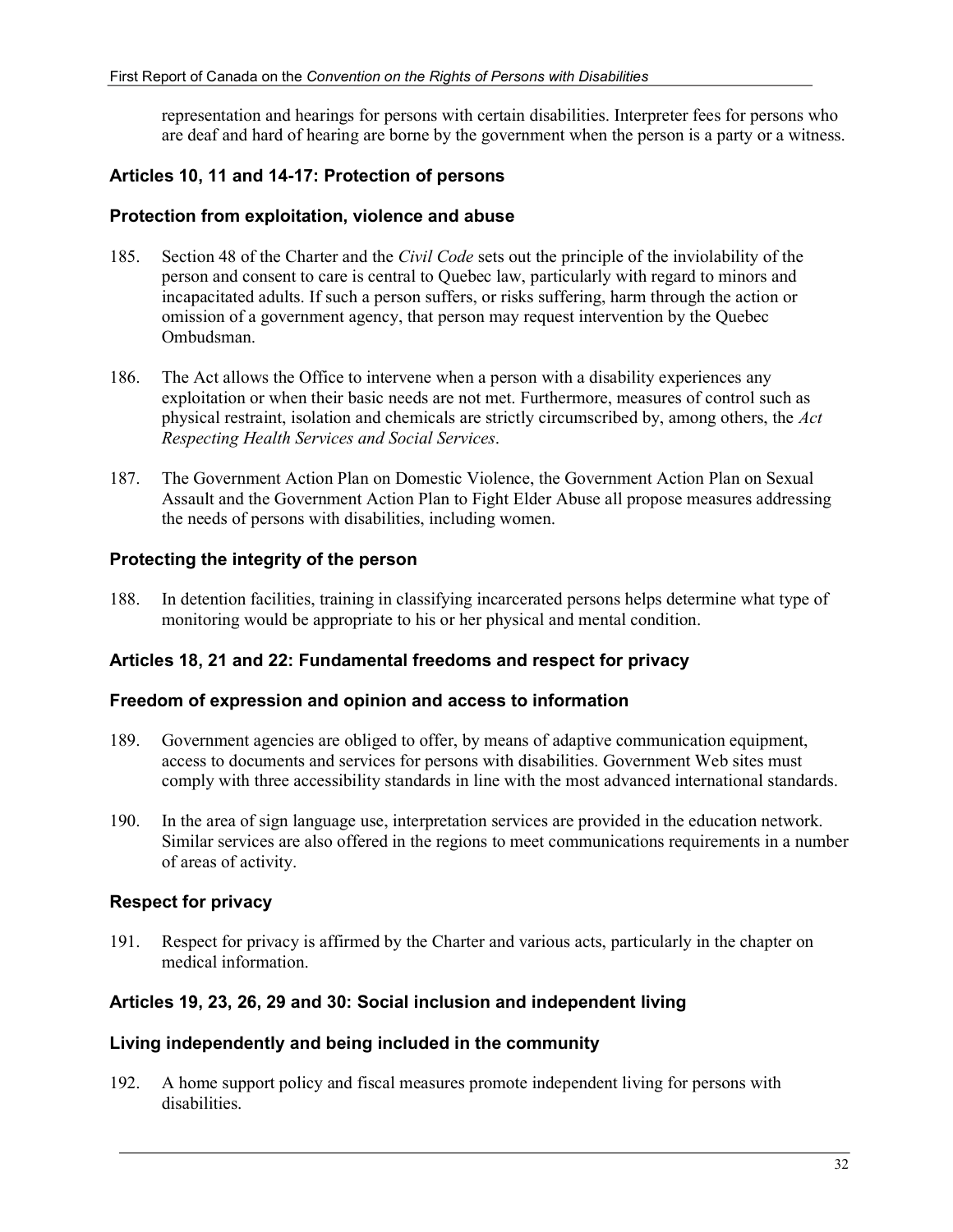#### **Respect for home and family**

193. Quebec's family policy aims at making daycare services more accessible to children with disabilities. A guide was developed to help daycare providers to adopt attitudes supportive of their integration. In addition, there is a measure for supporting high-needs children with disabilities and integrating them into daycare services, and providing monitoring services to achieve family-work balance. An allowance for respite services and babysitting is also provided. According to the *Civil Code*, any decision taken with respect to a child must be in the child's best interest. The *Youth Protection Act* clearly states that every decision made under this Act must aim at keeping the child in the family environment, unless doing so is not in his or her best interests

#### **Participation in cultural life, recreation, leisure and sport**

194. Several programs are offered, such as the Programme d'assistance financière à l'accessibilité aux camps de vacances [Financial Assistance Program for Access to Summer Camps], the Programme d'accompagnement en loisir pour les personnes handicapées [Recreation Support Program for Persons with Disabilities] and the Programme de soutien au développement de l'excellence sportive [Support Program for Developing Athletic Excellence].

#### **Articles 8, 24, 25, 27 and 28: Participating in social and economic life**

#### **Education, promotion and outreach**

- 195. The *Education Act* formally recognizes the principle of academic integration in public education. Various rules and procedures are based on this Act, such as the Policy on Special Education, and the Action Plan to Promote Success for Students with Handicaps, Social Maladjustments or Learning Disabilities.
- 196. Since 1996, the government has held week-long outreach campaigns to promote the rights of persons with disabilities. The Web site Ensemble au travail [Working Together] presents portraits of the professional success of persons with disabilities as well as the programs and services provided to employment candidates and employers.

#### **Health**

197. All Quebec residents are covered by the public health insurance policy. Medication insurance is obligatory for everyone through either a private or public plan. The government is taking various approaches with professional associations, particularly those in the domain of health, in order to adapt their interventions to the needs of persons with disabilities.

#### **Employment**

198. In addition to the provisions of the Charter, the Act respecting equal access to employment in public bodies requires over 600 public organizations to set up programs for employment equity access, with a view to increase the representation of minority groups such as persons with disabilities. The National Strategy for Labour Market Integration and Maintenance of Handicapped Persons aims at ensuring employment equity for persons with disabilities and increasing their participation in the labour market. By means of grants, the Contrat d'intégration au travail [Employment Integration Contract] promotes the hiring and retaining of persons with disabilities in a standard workplace and the Programme de subvention aux entreprises adaptées [Grant Program for Adapted Businesses] supports over forty businesses that hire a majority of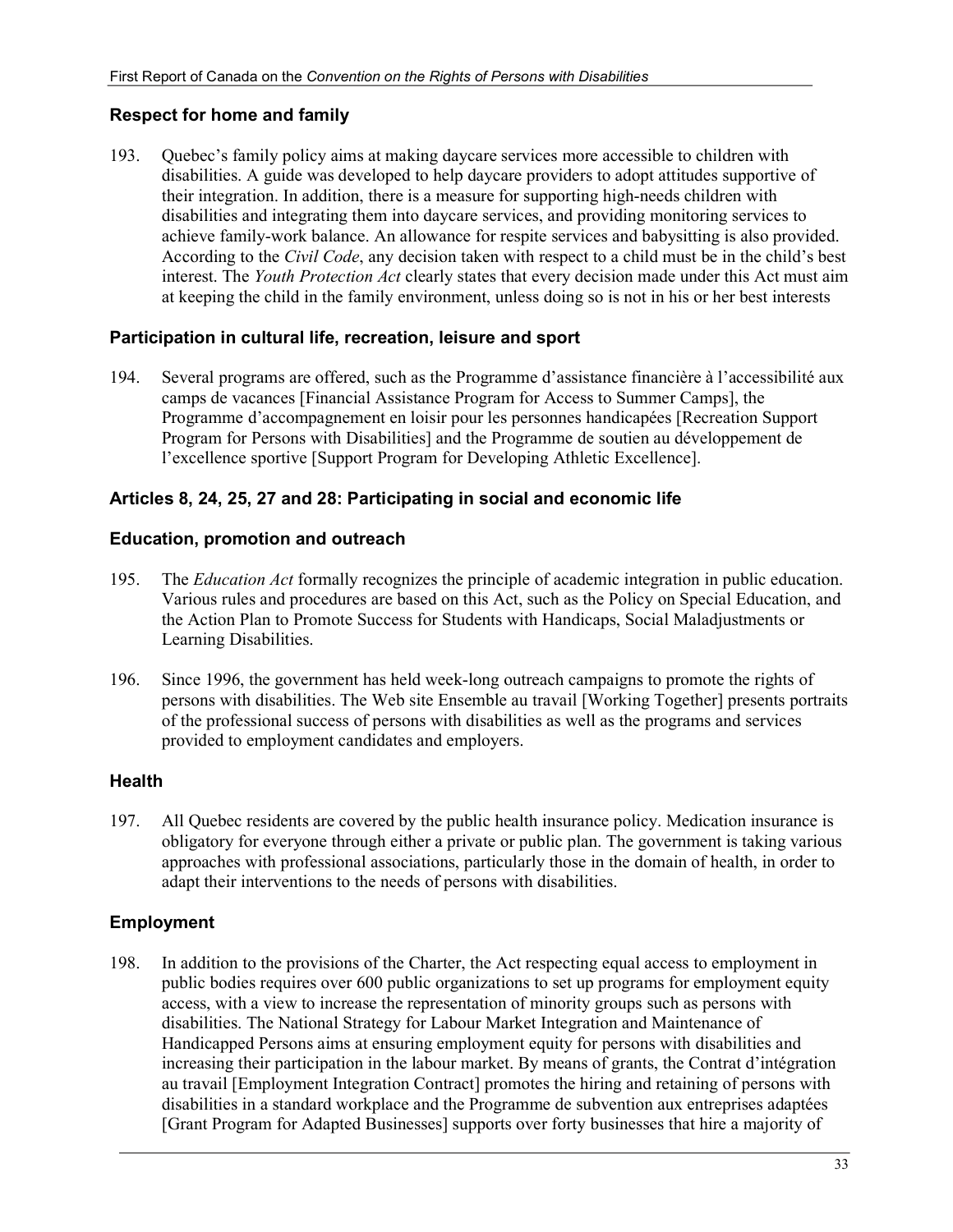persons with disabilities who are unable to work in ordinary conditions. Furthermore, the government has adapted its employment services to make access easier for persons with disabilities. Finally, a financial assistance program with increased benefits is designed for people with severely limited capacity for employment.

#### **Adequate standard of living and social protection**

199. A residential adaptation program assists persons with disabilities to pay for work required to make their residence more accessible. In addition, publicly funded low-income housing has over 1,600 units adapted for persons with disabilities. The AccèsLogis Program also maintains a supply of rental housing for these clients.

## **ONTARIO**

#### **Articles 9 and 20: Accessibility and mobility**

- 200. The *Accessibility for Ontarians with Disabilities Act*, *2005* establishes the goal of an accessible Ontario by 2025. This goal is to be achieved through the development, implementation and enforcement of accessibility standards in five key areas of daily living: customer service, transportation, employment, information and communications, and the built environment.
- 201. The *Accessibility Standard for Customer Service Regulation* applies to all organizations (public, private and not-for-profit) that provide goods or services directly to the public or to other organizations in Ontario and that have one or more employees in Ontario.

## **Article 13: Access to justice**

- 202. The Ministry of Children and Youth Services complies with the federal *Youth Criminal Justice Act* which mandates that the response to an offence committed by a young person (aged 12 to 17 at the time of the offence) should reflect the needs and individual circumstances of the young person, including those with disabilities.
- 203. All custody/detention (correctional) staff and probation office staff are required to be trained in accommodating or admitting persons with disabilities, in accordance with the *Public Service of Ontario Act*, the *Child and Family Services Act*, the *Youth Criminal Justice Act* and the *Criminal Code* of Canada and standards, policies, procedures and directives established by the ministry.
- 204. The Ministry of Community Safety and Correctional Services has developed the *Police Response to Persons who are Emotionally Disturbed or Have a Mental Illness or a Developmental Disability Guideline* to assist police services in the implementation of the *Police Services Act* and its regulations.
- 205. The Ontario Provincial Police piloted the use of video conferencing equipment to provide access to sign language interpreters for both victims and witnesses who are deaf/hard of hearing. It also recently revised its policy to ensure that officers consider the provision of a support person when interviewing an accused with a cognitive-related disability.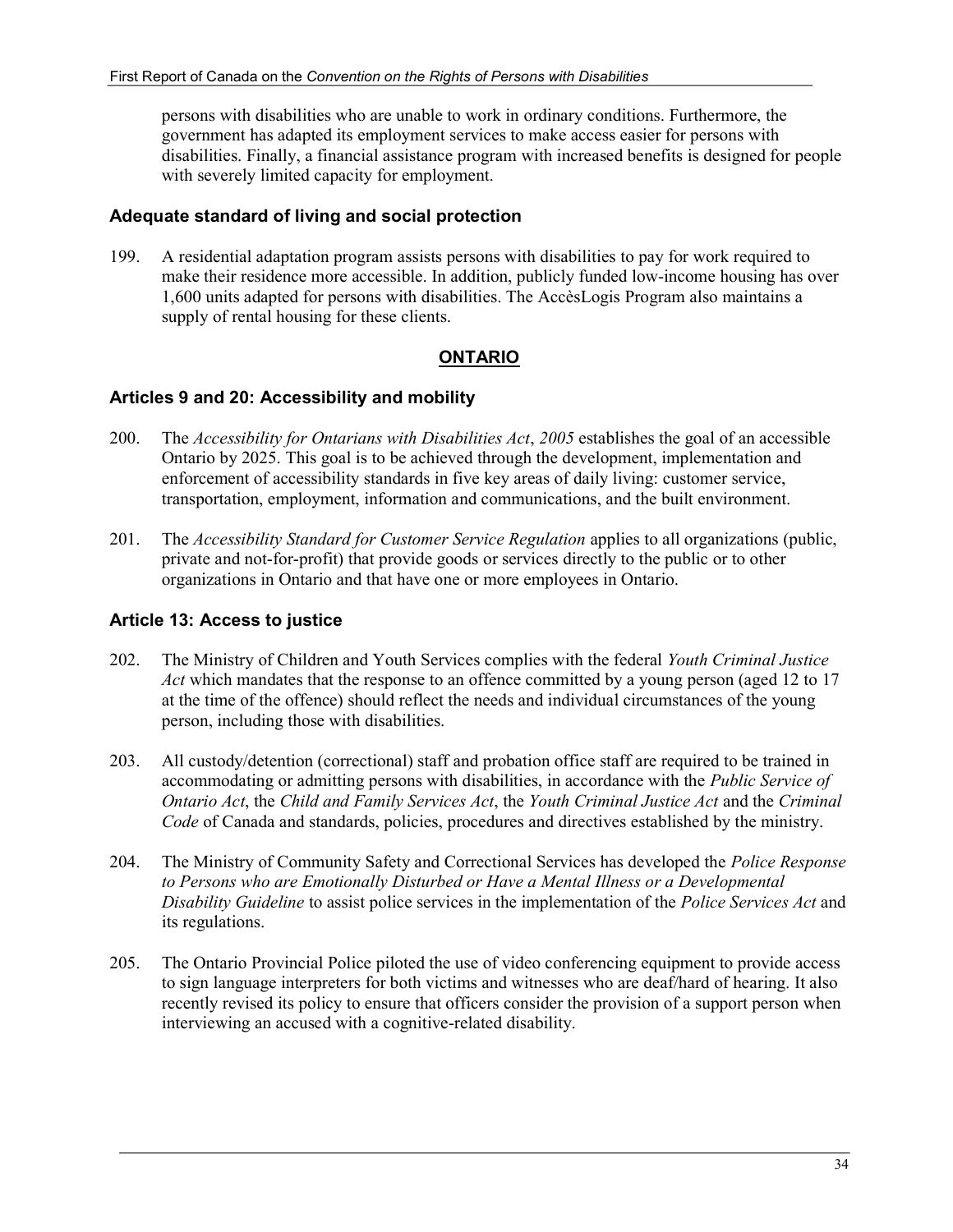#### **Articles 10, 11 and 14-17: Protection of the person**

#### **Situations of risk and domestic humanitarian emergencies**

206. Under the *Information and Communications Standard*, organizations that prepare emergency and safety information are required to provide this information publicly in an accessible format upon request. Under the *Employment Standard*, organizations are required to provide employees with disabilities with individualized workplace emergency safety information to prepare for potential workplace emergencies.

#### **Protecting the integrity of the person**

- 207. Health practitioners have to obtain the consent of a person before administering treatment. If the person is incapable, the consent must be obtained from his or her legally authorized substitute decision-maker. In Ontario, a substitute decision-maker does not have legal authority to consent to participation in medical research, sterilization or the removal of regenerative or nonregenerative tissue, on an incapable person's behalf.
- 208. The *Ontario Personal Health Information Protection Act, 2004* balances individuals' right to privacy with respect to their own personal health information with the legitimate needs of persons and organizations providing health care services to access and share this information. With limited exceptions, the legislation requires health information custodians to obtain consent before they collect, use or disclose personal health information. In addition, individuals have the right to access and request correction of their own personal health information.

#### **Articles 18, 21 and 22: Fundamental freedoms and respect for privacy**

- 209. The *Information and Communications Standard* under the *Integrated Accessibility Standards Regulation* requires all organizations (public, private and not-for-profit) to send and receive information and communications in ways that are accessible to persons with disabilities.
- 210. Ontario public sector, private and not-for-profit organizations with 50 or more employees are required to make their websites and web content conform to the international standard developed by the World Wide Web Consortium (W3C), *Web Content Accessibility Guidelines 2.0*.
- 211. In addition, organizations are required to provide accessible formats and communications supports to persons with disabilities, when requested. This includes providing accessible formats of educational resources, student records and information on programs.

## **Articles 19, 23, 26, 29 and 30: Social inclusion and independent living**

#### **Habilitation and rehabilitation**

212. Many school boards in Ontario have school-based teams that suggest teaching strategies to teachers who have students with special education needs. The teams often have expertise in such areas as speech and language development, psychology, physical and occupational therapy and social work.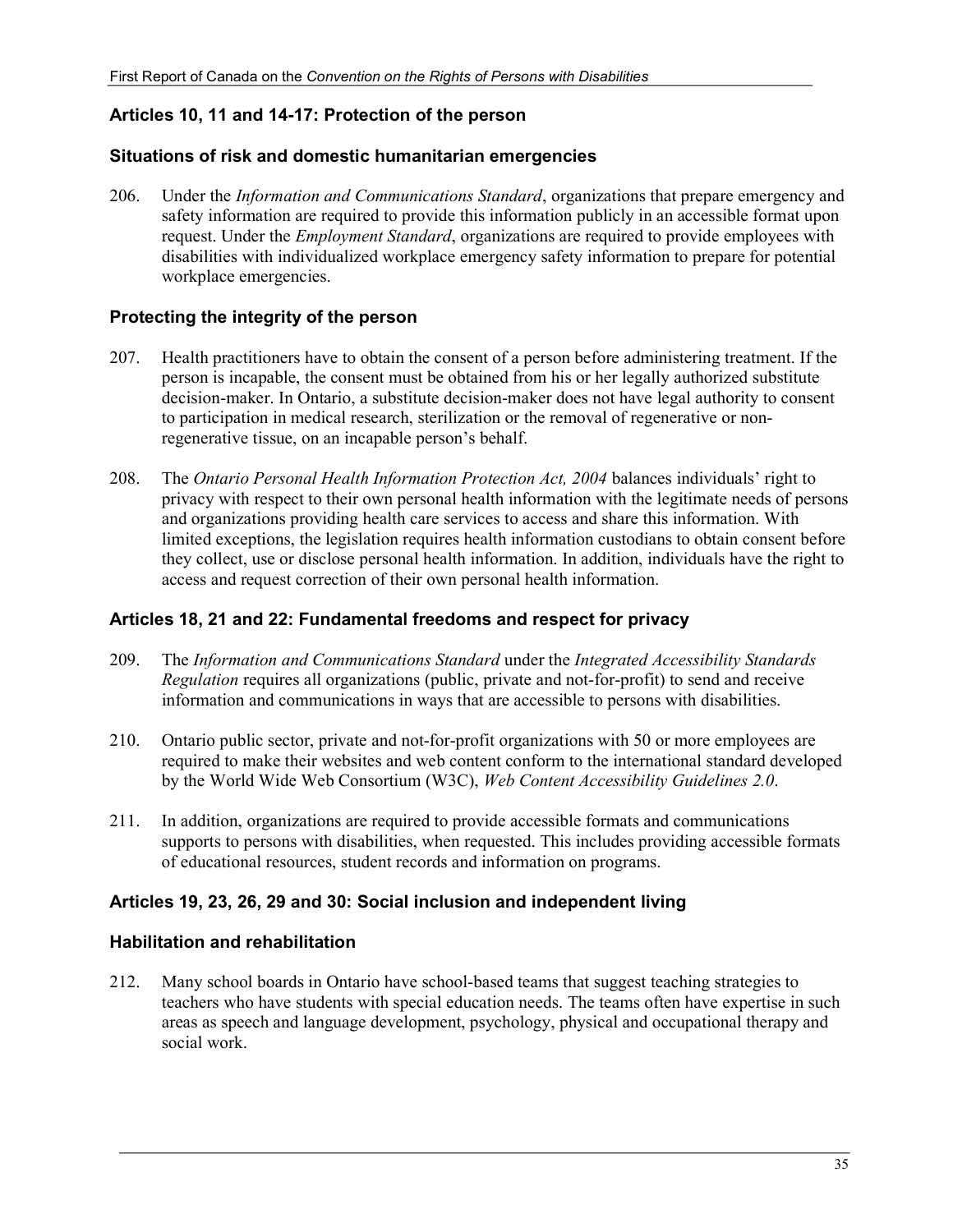## **Living independently and being included in the community**

213. Stable housing is central to attaining treatment goals with housing being part of any comprehensive treatment program. The Ministry of Health and Long-Term Care (MOHLTC) currently funds 8,500 units of supportive housing for persons with serious mental illness through the 14 Local Health Integration Networks (LHINs) to enable them to maintain tenancy. Support services offered by LHINs may include personal support services such as homemaking and personal care, life skills, peer support and more clinical mental health supports such as crisis support or case management.

## **Articles 8, 24, 25, 27 and 28: Socio-economic participation**

## **Health**

214. Mental health and addictions services and supports are funded by the MOHLTC through LHINs. They address the needs of disadvantaged clients and operate with the purpose of having clients return to or maintain participation in all aspects of their lives. Specific community-based programs include housing support.

## **Employment**

- 215. In January 2010, the Ministry of Community and Social Services launched the Don't Waste Talent awareness campaign<sup> $63$ </sup> to address the real and perceived barriers that discourage employers from hiring people with disabilities. The campaign encouraged Ontario employers to hire people with disabilities through the Ontario Disability Support Program (ODSP). It also encouraged people with disabilities to consider entering the workforce through the ODSP employment supports program.
- 216. Ontario Colleges of Applied Arts and Technology help people with special needs participate in apprenticeship, pre-apprenticeship and Ontario Youth Apprenticeship Programs. Eligible expenditures to support apprentices with disabilities include: offices for students with disabilities, equipment and technology, support services and professional development.

## **Education**

- 217. The Ministry of Education allocates funding through a series of grants<sup>64</sup> that provide school boards with flexibility to direct funds according to the required supports of students with special education needs.
- 218. About 82 percent of all students (86 percent at secondary schools) receiving special education programs or services are placed in regular classrooms for more than half of the instructional day.
- 219. Ontario's Student Success initiatives<sup> $65$ </sup> are intended to support all students, including students with special education needs. These initiatives provide opportunities for high school students to customize their secondary school program based on their interests, strengths and career plans.

<sup>-</sup>63 www.mcss.gov.on.ca/talent

<sup>64</sup> www.edu.gov.on.ca/eng/policyfunding/funding.html

<sup>65</sup> *Ibid*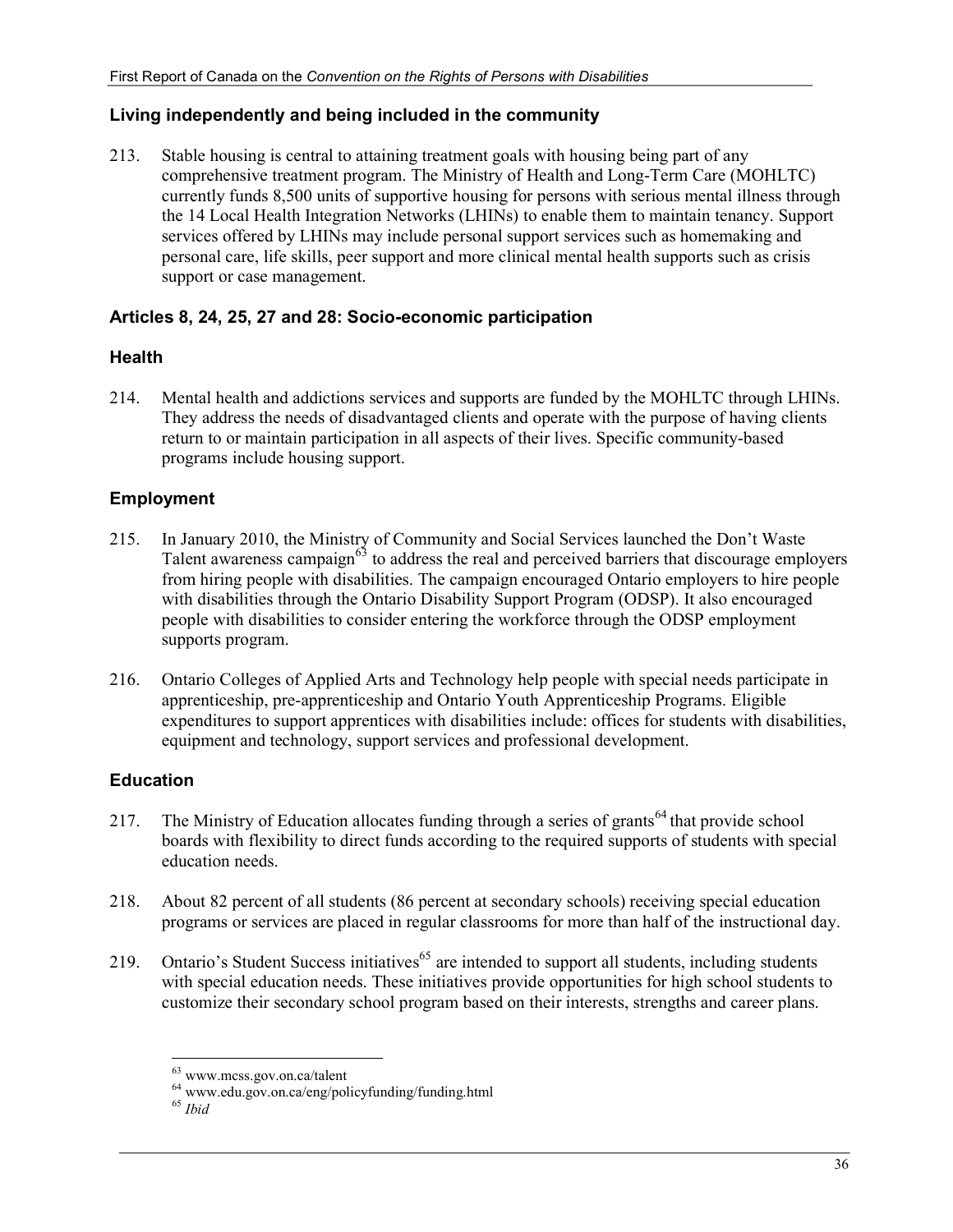Student Success initiatives include: an expansion of co-operative education programs; Dual Credits; the Specialist High Skills Major; and the School-College-Work Initiative.

- 220. The Ministry has provided funding related to the training of professionals regarding several specific areas of need, including with respect to children and youth with autism spectrum disorders, children and youth who are deaf or hard of hearing and those facing mental health and/or addictions related issues.
- 221. Special grants are provided to university and college disability offices to help them meet their legal obligations to provide access and accommodation for students with disabilities.

## **Adequate standard of living and social protection**

222. Clients of the Ontario Disability Support Program have the right to ask for an internal review of any decision about their case that they do not agree with. If dissatisfied with the outcome, they can appeal to the independent Social Benefits Tribunal, which hears appeals of decisions that affect eligibility for social assistance or the amount that beneficiaries receive under the *Ontario Works Act, 1997* or the *Ontario Disability Support Program Act, 1997*.

## **MANITOBA**

## **Articles 9 and 20: Accessibility and mobility**

- 223. The Accessibility Advisory Council, created in 2011 under *The Accessibility Advisory Council Act*, provides recommendations to the Minister responsible for persons with disabilities on new legislation that will proactively prevent and remove barriers to accessibility for persons with disabilities in Manitoba.
- 224. The Manitoba Policy on Access to Government Publications, Events and Services (MPAG) has the purpose of ensuring equal access by Manitobans with disabilities to information, public meetings, and other services provided by government.

## **Article 13: Access to justice**

- 225. In May 2012, a special Mental-Health Court began sitting in Manitoba. It will work with accused whose mental health issues are the likely cause of their criminal behaviour. Manitoba is also expanding mental health services to better support these individuals.<sup>66</sup>
- 226. Crown Prosecutors in Manitoba, with support from specialized victim services, are required to make necessary accommodations to assist a victim with disabilities to provide their testimony.
- 227. Manitoba's Compensation for Victims of Crime Program under *The Victims' Bill of Rights*<sup>67</sup> compensates victims or witnesses who have been injured (physically or emotionally) because of certain serious crimes designated by regulation.

<sup>-</sup>66 www.gov.mb.ca/chc/press/top/2012/04/2012-04-10-133700-13634.html

<sup>67</sup> web2.gov.mb.ca/laws/statutes/ccsm/v055e.php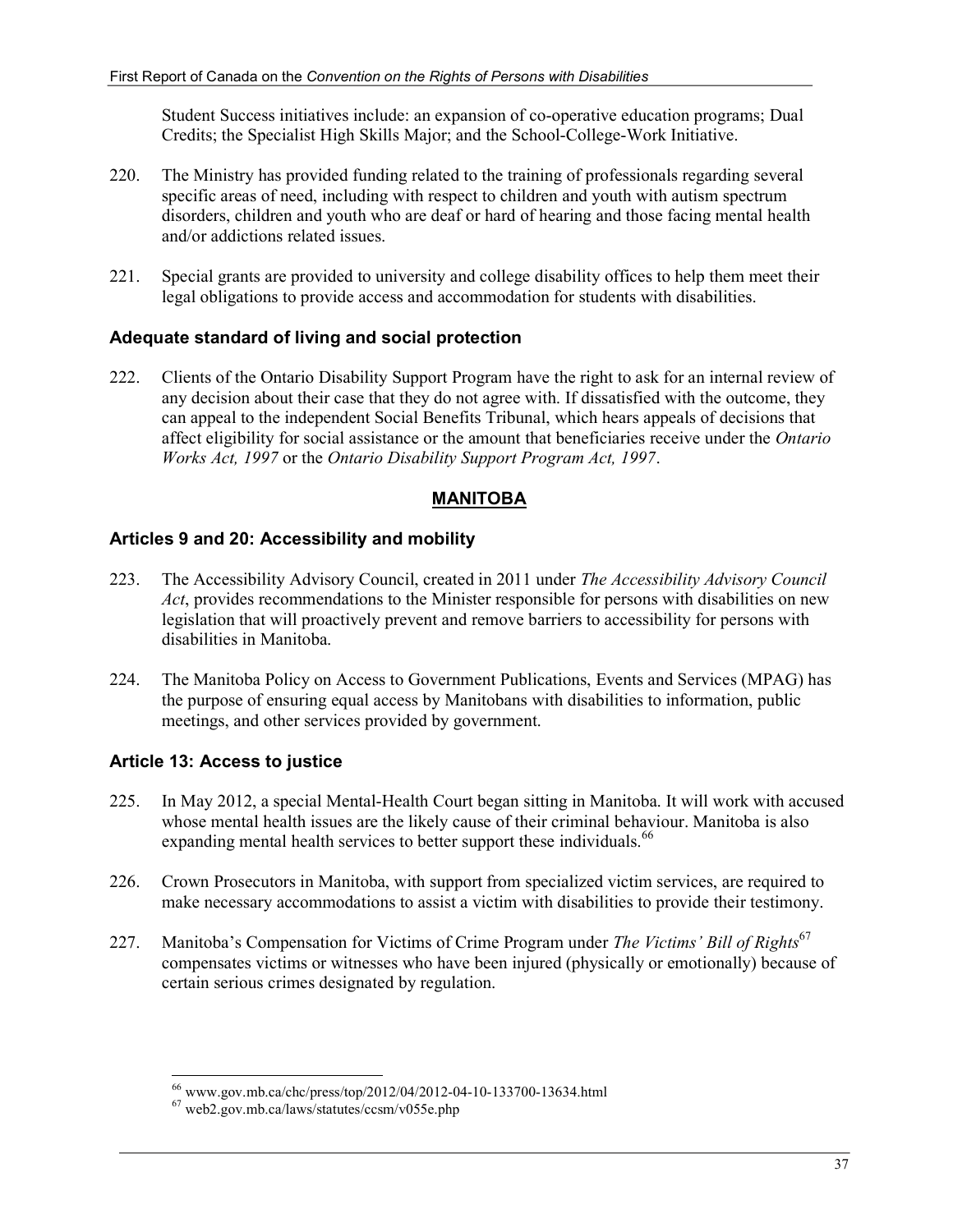## **Articles 10, 11 and 14-17: Protection of the person**

#### **Situations of risk and domestic humanitarian emergencies**

228. The Disability Emergency Management Network Manitoba is a coalition of community disability and seniors organizations, emergency responders and Manitoba's Disabilities Issues Office, established to educate and meet the needs of persons with disabilities whose functional limitations place them at risk during disasters.

#### **Liberty and security of the person**

- 229. *The Vulnerable Persons Living with a Mental Disability Act*68 allows an adult with a developmental disability to be placed in a developmental centre only by court order, where it is in the best interests of the adult and only if attempts to find an alternative were unsuccessful.
- 230. Specialized health care units are available for prisoners with medical disabilities and housing protocols have been established for prisoners who have been declared vulnerable persons.
- 231. Under *The Mental Health Act*<sup>69</sup>, a person with a mental disorder may only be detained for psychiatric evaluation and, where warranted, treatment in a mental health facility if he or she "is likely to cause serious harm to himself or herself or to another person, or to suffer substantial mental or physical deterioration", and is unwilling or unable to consent to the evaluation and treatment. A psychiatrist must review the detention every three months and the Mental Health Review Board, which hears appeals respecting detentions, must also review any involuntary detention once a year to ensure that the grounds continue to exist.

#### **Freedom from exploitation, violence and abuse**

- 232. Anyone may file a complaint alleging a violation of their right to be free from discrimination and harassment under *The Human Rights Code*. 70 An arm's-length Commission must investigate each complaint and argue the complaint before an adjudicator if one is appointed, at no cost to the complainant.
- 233. Independent monitoring of facilities and programs that provide housing and other services to persons with disabilities is provided under *The Vulnerable Persons Living with a Mental Disability Act* and *The Protection for Persons in Care Act*. 71 Manitoba also passed legislation in June 2011 to create a registry of persons found to have abused or neglected vulnerable adults.<sup>72</sup>

## **Protecting the integrity of the person**

-

234. Under *The Mental Health Act* in Manitoba, a "committee of personal care" cannot consent on behalf of a person with a mental health disability to research-oriented medical treatment that offers little or no benefit, sterilization that is not medically necessary, or the removal of tissue for transplant, medical education or medical research.

<sup>68</sup> web2.gov.mb.ca/laws/statutes/ccsm/v090e.php

 $^{69}$  web2.gov.mb.ca/laws/statutes/ccsm/m110e.php<br> $^{70}$  web2.gov.mb.ca/laws/statutes/ccsm/h175e.php

 $71$  web2.gov.mb.ca/laws/statutes/ccsm/p144e.php

<sup>72</sup> web2.gov.mb.ca/laws/statutes/2011/c02611e.php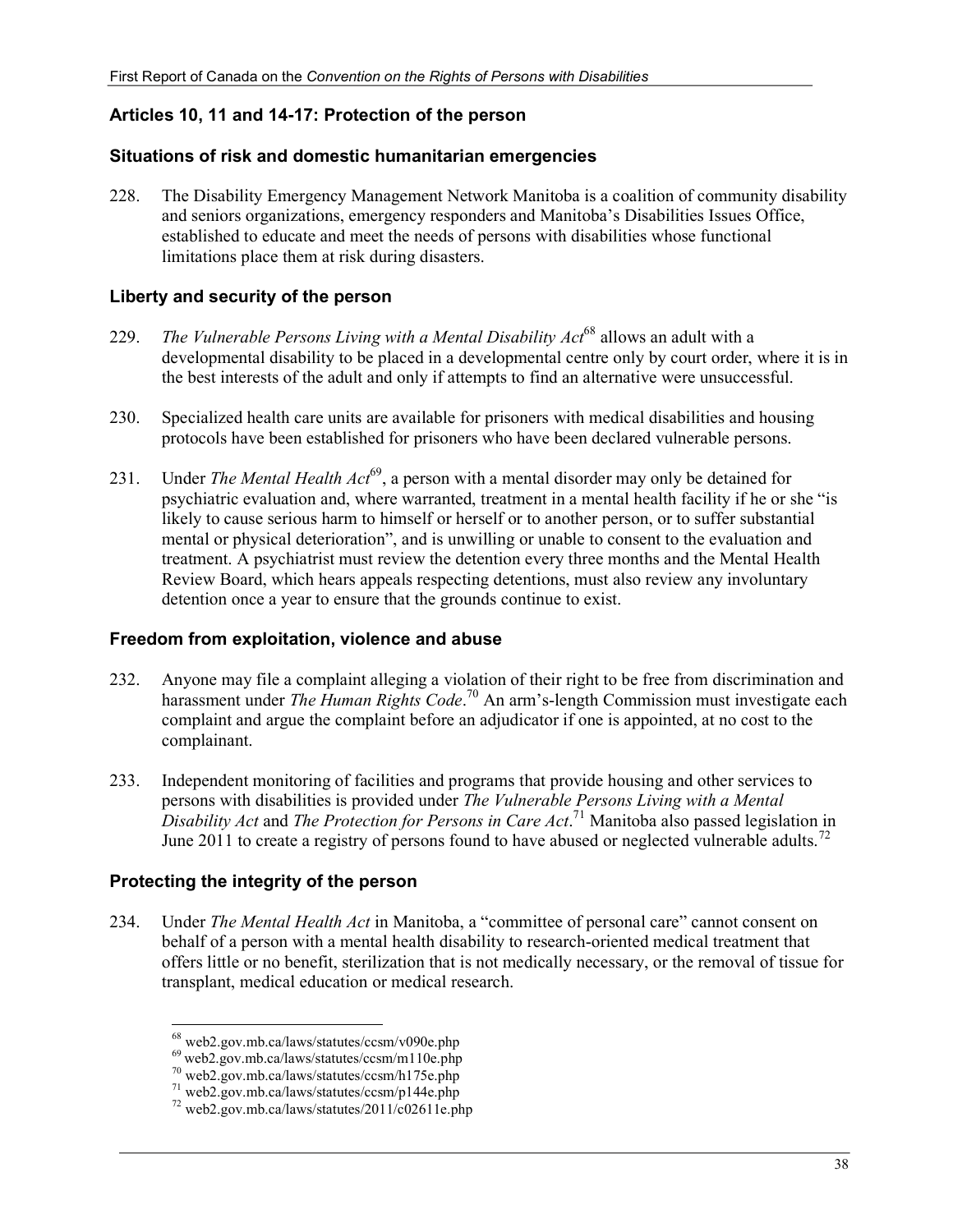## **Articles 18, 21 and 22: Fundamental freedoms and respect for privacy**

#### **Liberty of movement and nationality**

235. Manitoba supports equal access to and provides accommodation in the application process for identifying documentation for persons with disabilities, including birth and marriage certificates.

#### **Freedom of expression and opinion, and access to information**

236. Through the MPAG, government departments, boards, commissions, corporations and special operating agencies must provide reasonable access to public information in multiple formats upon request (Web and print), hold public events in accessible spaces, meet the physical and communication needs of persons with disabilities upon request, and provide customer service that reasonably meets disability-related needs.

## **Respect for privacy**

237. *The Freedom of Information and Protection of Privacy Act*73 and *The Personal Health Information Act*<sup>74</sup>, which protect the privacy of personal and personal health information respectively, apply not only to governmental bodies but also to a wide range of educational institutions, municipal and other local government bodies, and health care institutions and providers.

## **Articles 19, 23, 26, 29 and 30: Social inclusion and independent living**

## **Living independently and being included in the community**

- 238. The province supports the right of persons with disabilities to choose where they wish to live, and is significantly increasing its investment to provide options for community living.
- 239. The Government of Manitoba funds a wide variety of agencies to promote independent living. For example, Community Living disABILITY Services funds approximately 100 external agencies to support adults with an intellectual disability to live and participate in the community.

## **Respect for home and family**

- 240. Children's disABILITY Services (CDS) is a non-statutory, voluntary program that provides assistance to families raising children with developmental and/or physical disabilities. Parents who have a mental disability are eligible to receive services from the CDS Program because their children are at significantly higher risk of experiencing developmental delays.
- 241. CDS also provides early intervention services, including child development for pre-schoolers; occupational, physical, and speech language therapy; and applied behaviour analysis for preschoolers with autism spectrum disorders. Wherever possible, children receive services in integrated environments in the community; where there are opportunities for peer support they are encouraged and actively supported. Regulations require licensed facilities providing services to children to have an inclusion policy.

<sup>-</sup><sup>73</sup> web2.gov.mb.ca/laws/statutes/ccsm/f175e.php

<sup>74</sup> web2.gov.mb.ca/laws/statutes/ccsm/p033-5e.php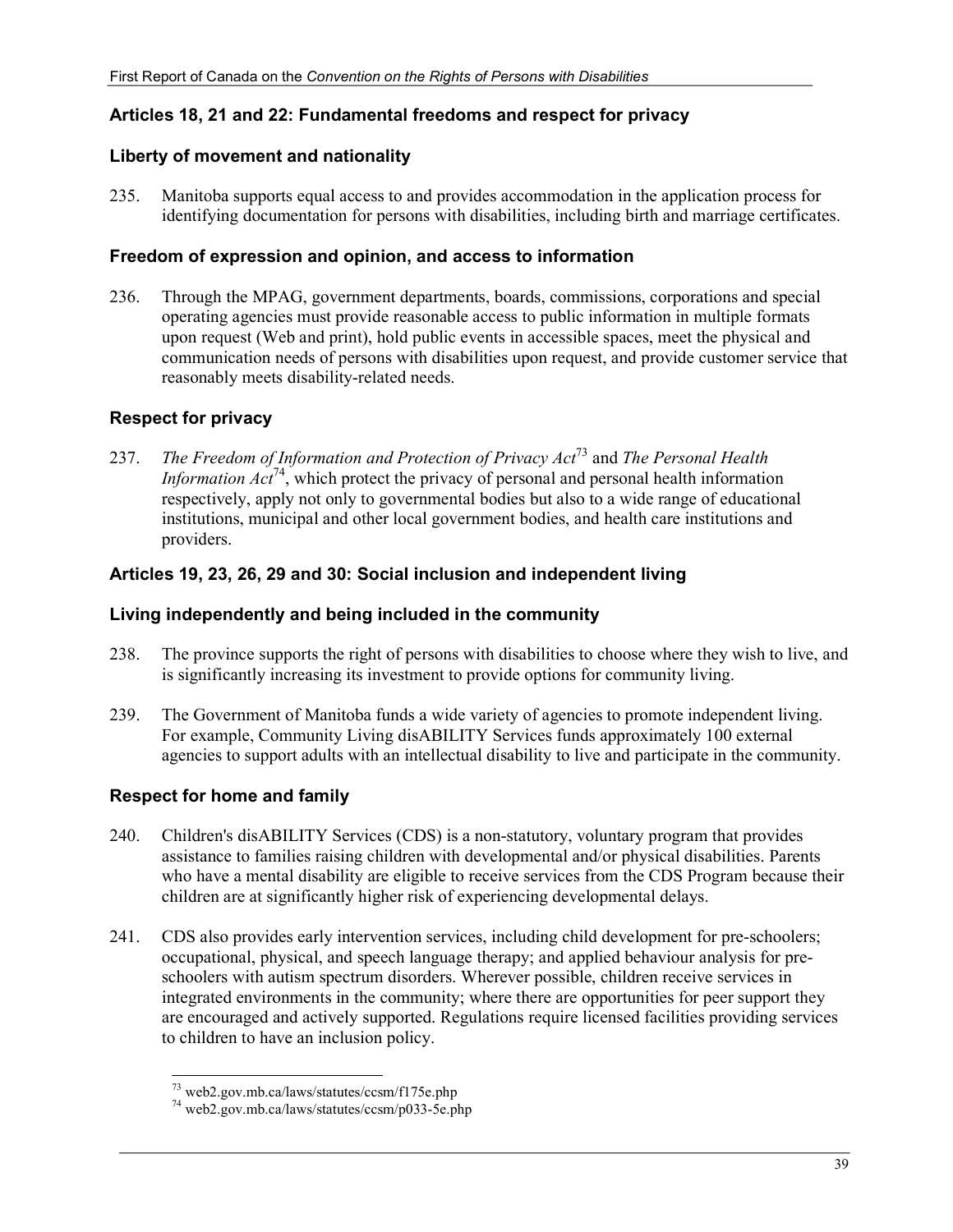#### **Habilitation and rehabilitation**

- 242. Manitoba launched *Rising to the Challenge: A strategic plan for the mental health and well-being of Manitobans*75 in June 2011. The strategic plan emphasizes a recovery-oriented system, crosssectoral cooperation and promotion of mental health within the whole population. The province funds a comprehensive system of mental health services and supports for all Manitobans. Manitoba's marketABILITIES Program offers a wide range of employment-focused services to assist adults with disabilities in preparing for, obtaining and maintaining employment. These include supported employment services, vocational rehabilitation services and funded partnerships between employers and community stakeholders to help persons with disabilities living in rural and northern regions to find and keep sustainable employment.
- 243. Under *The Workers Compensation Act*76, employers are obligated to re-employ a worker who has been unable to work as a result of an accident and who is able to return to work. Employers also have a duty to reasonably accommodate the needs of the worker with a disability to the extent that the accommodation does not cause the employer undue hardship.
- 244. The Workers' Compensation Board of Manitoba<sup>77</sup> has vocational rehabilitation programs to help the worker achieve a return to sustainable employment.

#### **Participation in cultural life, recreation, leisure and sport**

- 245. Manitoba's Policy for Recreation Opportunities includes an emphasis on reducing barriers to recreation. The policy recognizes there are groups and individuals who face barriers, including those based on abilities, age, and health that may limit access to recreation opportunities.
- 246. The tourism promotional publications and website of Travel Manitoba are offered in alternate formats, upon request, and reflect the accessibility measures offered by tourism services suppliers. All Visitor Information Centres operated by Travel Manitoba are wheelchair accessible.

## **Articles 8, 24, 25, 27 and 28: Socio-economic participation**

#### **Education, promotion and awareness-raising**

- 247. Each spring, Manitoba celebrates Manitoba Access Awareness Week (MAAW) to raise awareness and to break the barriers that prevent people with disabilities from fully participating in society. Linked to MAAW, the province holds an Expo to educate employers about the abilities of persons with disabilities. Manitoba has also invested in a multi-media advertising campaign, including radio, transit advertisement and billboards, to promote the advantages of hiring persons with disabilities.
- 248. The Government of Manitoba hosted the first conference of provincial and territorial ministers responsible for persons with disabilities and ministers responsible for human rights in 2011 to discuss the promotion and implementation of the rights in the Convention.

-

<sup>75</sup> www.gov.mb.ca/health/mh/challenge.html

<sup>76</sup> web2.gov.mb.ca/laws/statutes/ccsm/w200e.php

<sup>77</sup> www.wcb.mb.ca/sites/default/files/files/43\_00VocationalRehabilitation.pdf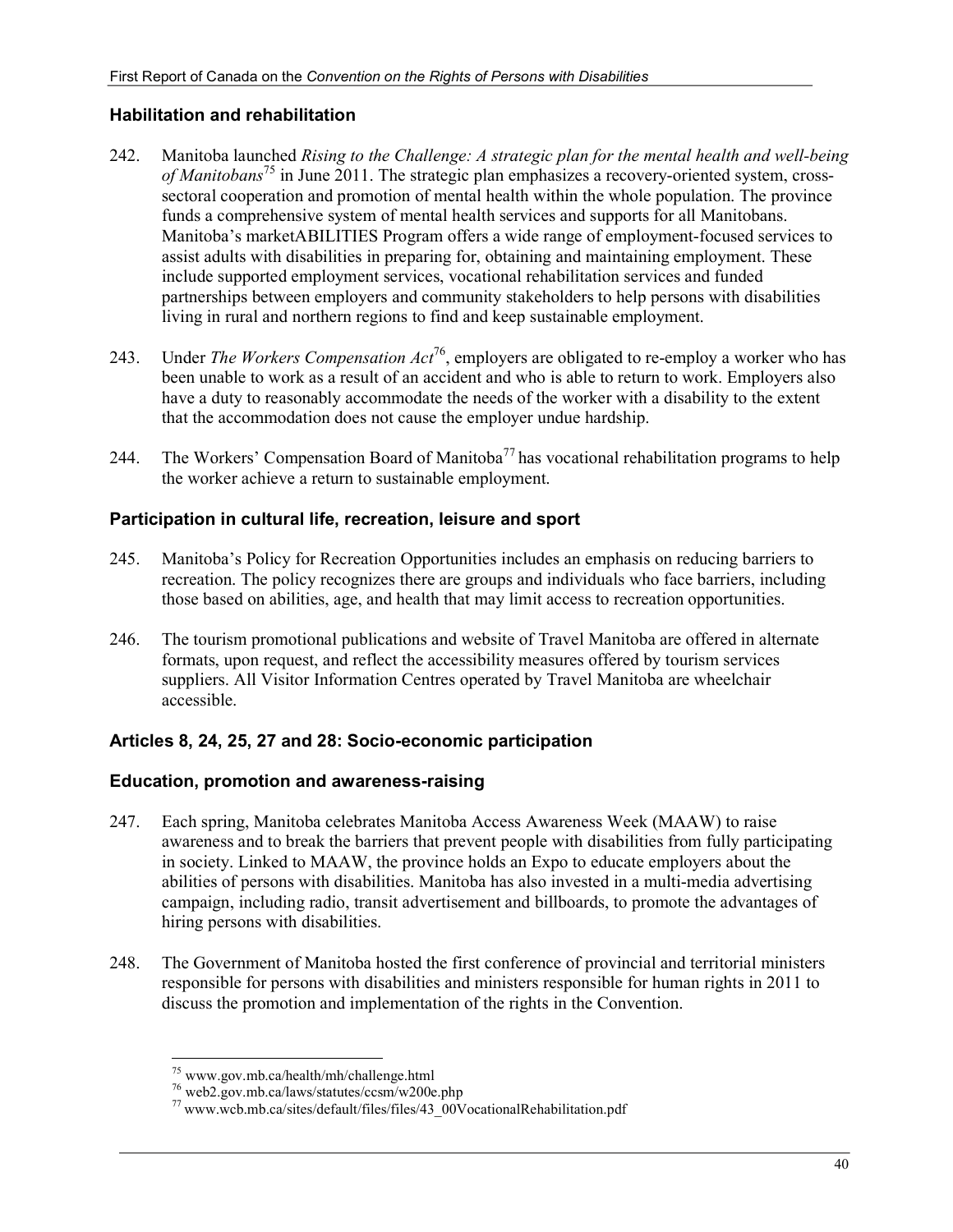#### **Health**

249. All residents of Manitoba, including persons with disabilities are entitled to be registered under the Manitoba Health Services Insurance Plan which provides coverage for insured medical, hospital, personal care and other health services.

## **Employment**

- 250. Manitoba's *Workplace Safety and Health Regulation* requires employers to develop and follow a written policy that ensures workers are not subject to harassment, whether discriminatory or individual/personal harassment, and that provides a process to receive and investigate complaints of harassment and to take corrective action.
- 251. Employment Manitoba (EM) delivers direct employment services, including service needs assessments and employment counselling, to all Manitobans, including persons with disabilities, through a provincial network of EM Centres. Specialized access supports are provided to those who require them (e.g., American Sign Language interpreter services). EM is also committed to ensuring appropriate physical access to Employment Centres.

## **Adequate standard of living and social protection**

- 252. Housing and Community Development has various programs and initiatives that focus on assisting persons with disabilities. One of these is the Low-Income Housing and Shelter Benefits, which include rent-geared-to-income social housing; subsidized rents<sup>78</sup>; and a portable housing benefit with housing support services to assist eligible individuals with mental health issues to maintain a stable tenancy.<sup>79</sup>
- 253. The Employment and Income Assistance (EIA) program provides financial help to Manitobans who have no other way to support themselves or their families. Persons who have a mental or physical disability that is likely to last more than 90 days and that keeps them from earning enough money to pay for the family's basic needs, may be eligible for assistance from EIA, including an additional benefit to defray the higher cost of living with a disability in the community.

## **SASKATCHEWAN**

## **Articles 9 and 20: Accessibility and mobility**

- 254. The *Saskatchewan Human Rights Code* ensures that persons with disabilities have access to public services on an equal basis with others including equal access to transportation, communications, facilities and services.
- 255. In 2007, *A Guide to Accessibility Law for Saskatchewan Businesses* was published by the Saskatchewan Human Rights Commission, a result of ongoing partnership between the public and private sector to promote accessibility for persons with disabilities.

<sup>-</sup>78 www.gov.mb.ca/housing/rent\_supplement.html

<sup>79</sup> www.gov.mb.ca/allaboard/index.html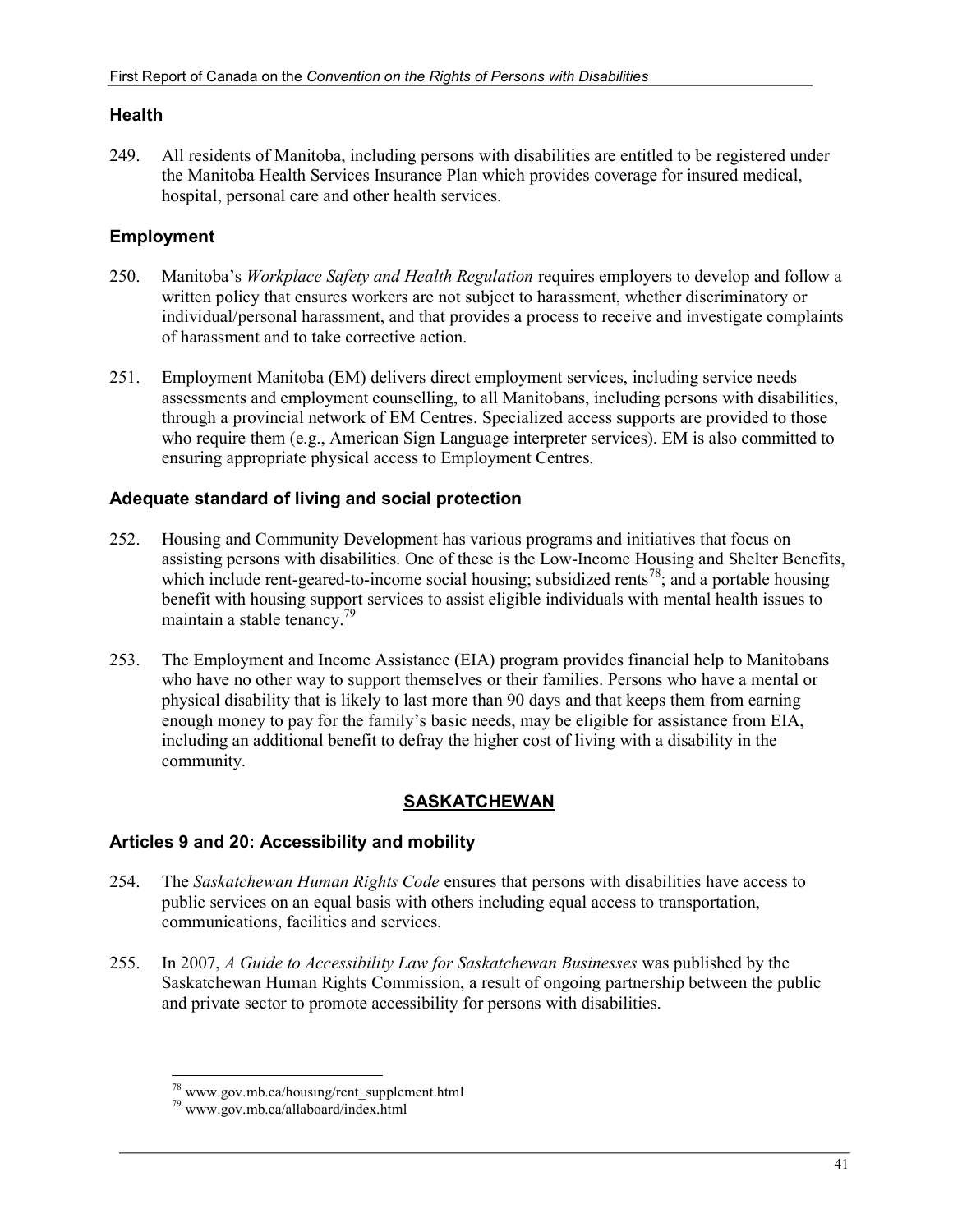#### **Article 13: Access to justice**

- 256. Saskatchewan's Victim/Witness Services Program provides supports to individuals with disabilities who are required to testify for the prosecution in criminal court. Protocol provides that police-based victim services must refer victims with special needs, including those with physical/cognitive disabilities, to the program. Furthermore, prosecutors are required to refer to the program witnesses who demonstrate special needs.
- 257. The *Evidence Act*80 of Saskatchewan applies to all court proceedings governed by provincial laws, whether for civil or penal offences. Section 13 of the Act recognizes the difficulties which a witness with certain disabilities may have in communicating, and authorizes the courts to permit them to testify by any means that enable the evidence to be intelligible. *The Evidence Act* stipulates that accommodations must be made to allow persons with disabilities to fully and equally participate in court proceedings. Individuals with disabilities are eligible for Legal Aid on the same basis as everyone else.

#### **Articles 10, 11 and 14-17: Protection of the person**

#### **Liberty and security of the person**

- 258. Under *The Adult Guardianship and Co-decision-making Act*<sup>81</sup>, a decision-maker for an adult is not provided with the authority to consent to the withdrawal of life-support systems. The personal decision-maker has the duty to ensure that the adult's civil and human rights are protected.
- 259. The province's *Mental Health Services Act*<sup>82</sup> provides that no person who has either received mental health services or been named in a certificate, warrant or order pursuant to the Act shall be deprived of any right or privilege enjoyed by other persons solely by reason of having received mental health services or having been named in the certificate, warrant or order.
- 260. Under exceptional circumstances, *The Mental Health Services Act* allows for the care and treatment of an individual without their consent.

#### **Freedom from torture or cruel, inhuman or degrading treatment or punishment**

261. Any research conducted in Saskatchewan that involves human participants must undergo a rigorous review process by the Research Ethics Committee before it can proceed. The research must be conducted under the sponsorship of a research institution, university, regional health authority, or a public body.

#### **Protecting the integrity of the person**

262. There is no law in Saskatchewan authorizing forced sterilization or abortion for any individual. The basic principle of individual autonomy, including for persons with disabilities, is protected by the application of common law.

<sup>80</sup> www.qp.gov.sk.ca/documents/english/Statutes/Statutes/e11-2.pdf

<sup>81</sup> www.qp.gov.sk.ca/documents/English/Statutes/Statutes/A5-3.pdf 82 www.qp.gov.sk.ca/documents/English/Statutes/Statutes/M13-1.pdf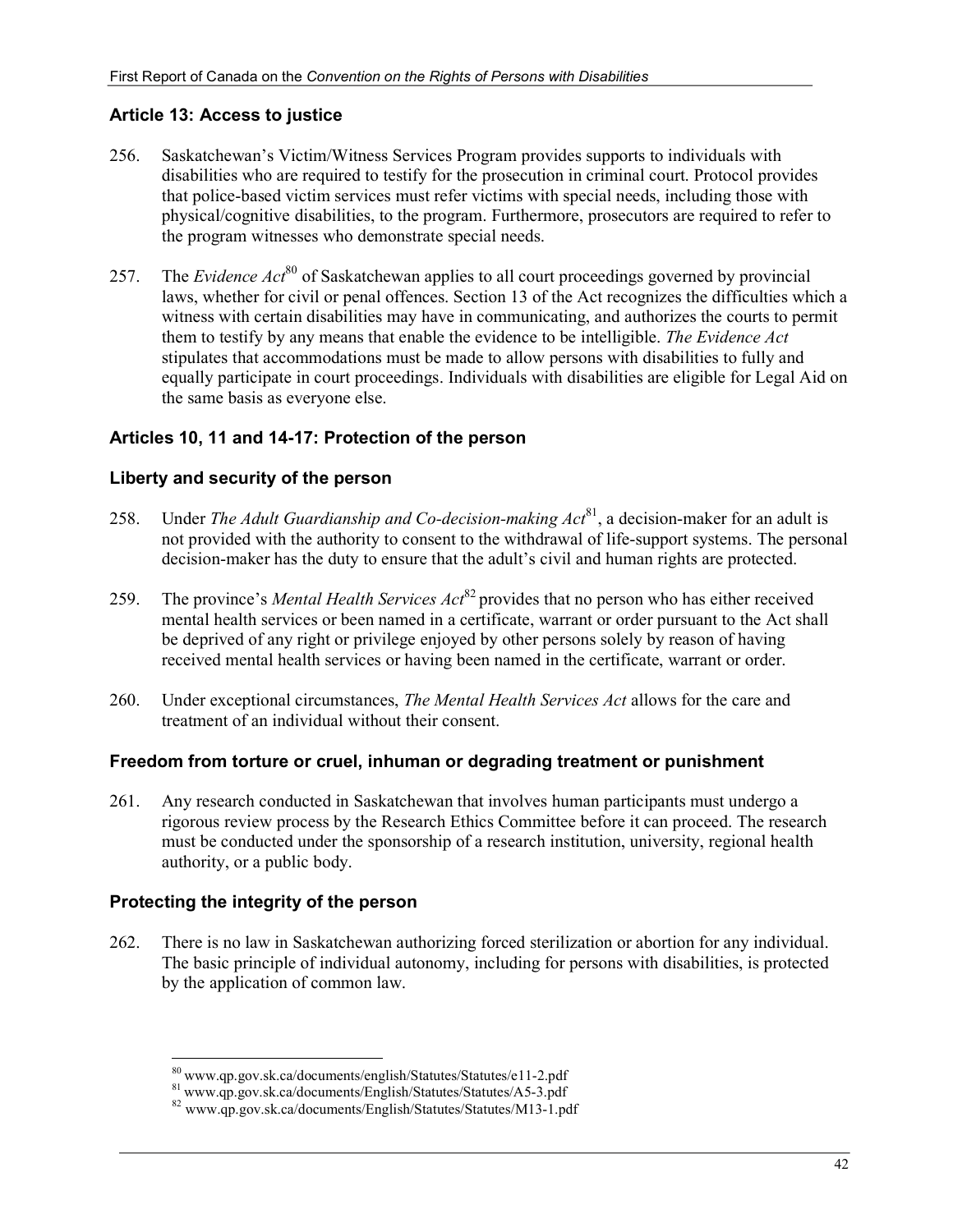263. Several provincial statutes are in place to protect persons with disabilities from medical (or other) treatment without their informed consent. These include *The Saskatchewan Human Rights Code*, *The Health Information Protection Act*, *The Freedom of Information and Protection of Privacy Act* and *The Health Care Directives and Substitute Health Care Decision Makers Act*. In addition to these statutes, the College of Physicians and Surgeons of Saskatchewan has created a *Code of Ethics* for physicians in the province. The Code requires that all patients be treated with respect and be provided with the necessary information to make informed decisions.

## **Articles 18, 21 and 22: Fundamental freedoms and respect for privacy**

## **Freedom of expression and opinion, and access to information**

264. The Government of Saskatchewan tries to ensure that information is accessible to persons with disabilities at all times. Information is available in alternate formats (e.g., sign language, Braille, Large print, etc.) upon request and is provided in a timely manner and without additional cost.

## **Respect for privacy**

265. *The Health Information Protection Act*83 protects the privacy of the personal health information of all Saskatchewan residents, including persons with disabilities, while ensuring that information is available, as needed, to provide health services and to monitor, evaluate and improve the health system in Saskatchewan. The Act applies to information in all forms.

## **Articles 19, 23, 26, 29 and 30: Social inclusion and independent living**

## **Living independently and being included in the community**

- 266. *The Saskatchewan Human Rights Code* prohibits discrimination in housing. The province offers a continuum of residential supports targeted to persons with disabilities that includes supported independent living programs, group living models, private home care and group homes. Individuals requiring residential supports undergo an assessment to determine their requirements.
- 267. The Saskatchewan Aids to Independent Living program provides benefits to assist people in leading more independent and active lifestyles.

## **Respect for home and family**

- 268. The Government of Saskatchewan funds community-based organizations that provide oversight to a program that provides educational and support services. Additional supports are available through a respite benefit available to parents of children with intellectual disabilities.
- 269. Saskatchewan provides out-of-home placement services for children with disabilities whose families are unable to care for them at home. The child's family is encouraged to remain involved with their child, including participating in decisions on all aspects of the child's care.

<sup>-</sup><sup>83</sup> www.qp.gov.sk.ca/documents/english/Statutes/Statutes/H0-021.pdf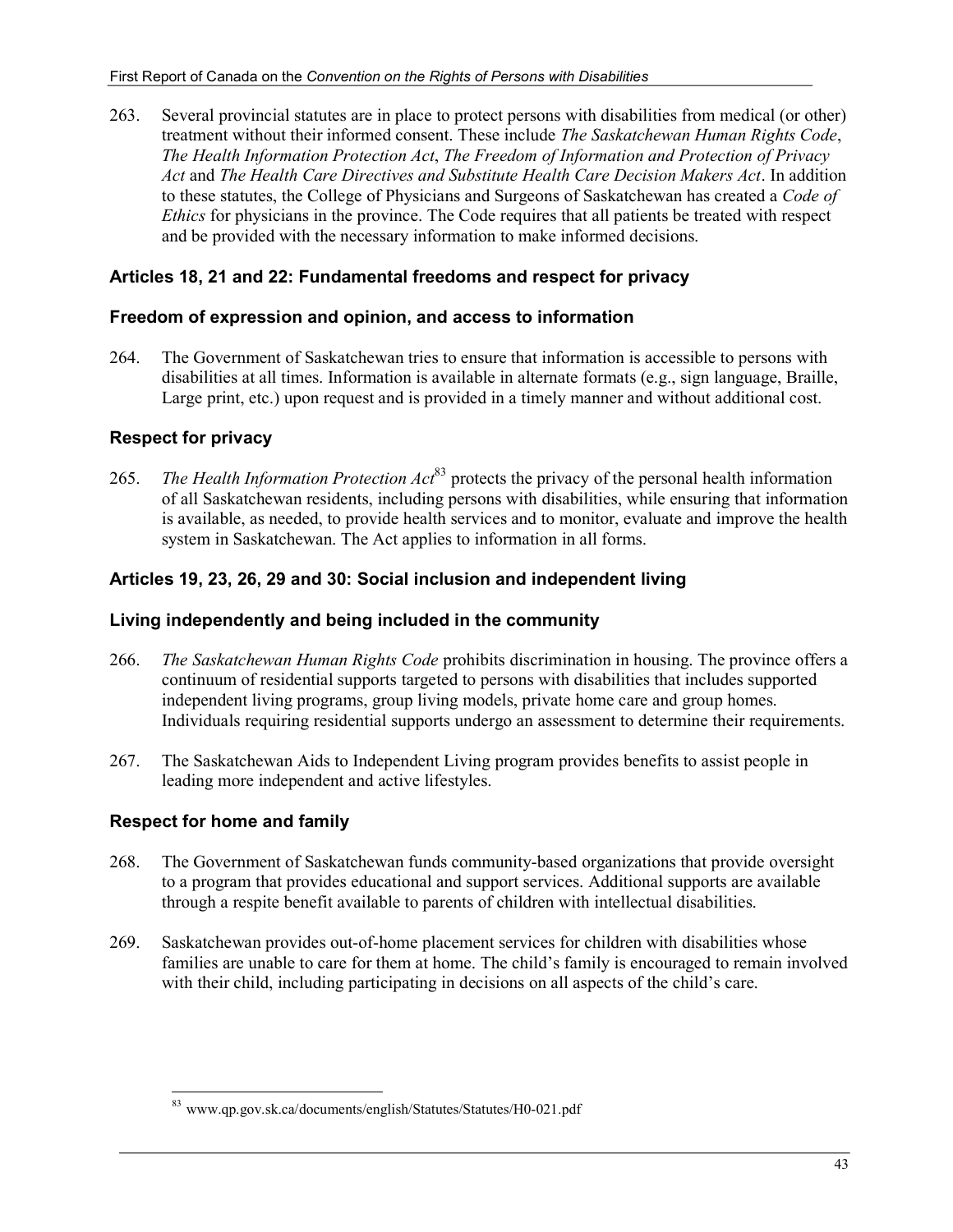## **Habilitation and rehabilitation**

- 270. The Saskatchewan Ministry of Education supports 14 Early Childhood Intervention Programs (ECIP) across the province. ECIP is a home visiting program targeting families with children aged 6 and under who are experiencing, or are at risk of experiencing a developmental delay. The ECIP programs work in collaboration with regional health authorities, school divisions and community partners to provide an array of supports and services related to the medical, developmental, social and educational needs of children and their families.
- 271. In 2010 and 2011, the province provided \$16,000 to the Red Cross for its anti-bullying/bully prevention workshops for students and school staff. These are focused on bullying behaviour that is related to disability.

## **Articles 8, 24, 25, 27 and 28: Socio-economic participation**

#### **Education, promotion and awareness-raising**

272. All efforts are made so that persons with disabilities are accommodated throughout the provincial education system. Boards of Education have the legal responsibility and authority under *The Education Act*, 1995<sup>84</sup> to identify students who require intensive supports, develop appropriate programs and hire professional and paraprofessional staff to deliver programs.

## **Health**

- 273. Saskatchewan provides extensive programming and services for persons with disabilities. The Acquired Brain Injury Partnership Project develops and implements services and supports for persons with acquired brain injuries and their families through 36 community-based programs.
- 274. The Government of Saskatchewan enlisted an Autism Advisory Committee to gather information about existing services, identify gaps, and provide input into the development of a plan for accessible and equitable services and supports.

## **Employment**

- 275. A range of income assistance benefits is provided by the province to people in need, including basic income assistance or welfare benefits, extended health benefits, and rental housing supplements that include a disability rental supplement to compensate for the additional housing costs related to disability. Other benefits include income supplements for seniors and assistance with child care expenses.
- 276. The Saskatchewan Assured Income for Disability, a new income support program for persons with significant and enduring disabilities, was introduced in 2012 and will be fully implemented by 2016.

## **Adequate standard of living and social protection**

277. Barrier-free design is required for new or renovated sports, recreational and cultural facilities built in Saskatchewan, including community and seniors' centers, galleries and museums. In

<sup>-</sup>84 www.qp.gov.sk.ca/documents/English/Statutes/Statutes/E0-2.pdf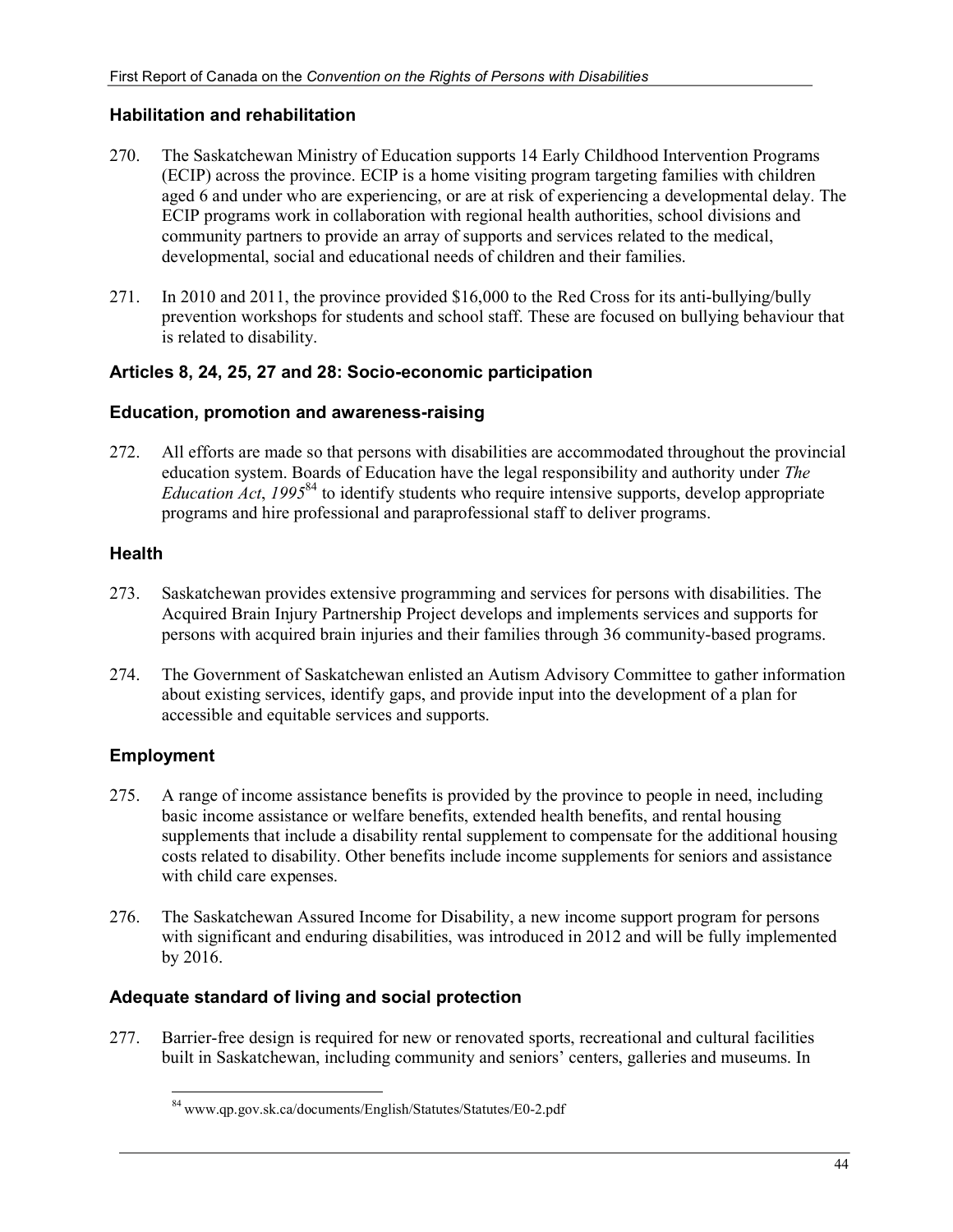provincial parks, this requirement applies to campsites, public use facilities such as washroom and shower buildings, as well as picnic tables and barbecues. Some nature and recreational trails are also developed to barrier-free standards.

278. The Saskatchewan Lotteries Trust Fund for Sport, Culture and Recreation distributes approximately 50 million dollars per year for sports, recreational and cultural activities throughout the province. The Government directs that the fund is "to promote access, equity and fairness for all, including people with disabilities within the sport, culture and recreation sectors." Saskatchewan also has programs that support the purchase of specialized equipment for athletes with disabilities and the development of sports clubs for persons with disabilities across the province.

## **ALBERTA**

## **Articles 9 and 20: Accessibility and mobility**

- 279. The Alberta Human Rights Commission has educational programs, such as workshops and resources, to promote the understanding of the duty to accommodate persons with disabilities as well as other groups protected under the *Alberta Human Rights Act*. 85
- 280. The *Alberta Building Code*<sup>86</sup> contains provisions related to barrier-free access and design, and the *Barrier-Free Design Guide* published by the Safety Codes Council contains guiding principles for designers. This is further supported by the *Safety Codes Act*<sup>87</sup> which requires that the government "…co-ordinate and encourage the principles of barrier-free access for any thing, process, or activity…" regulated by the Act for the built environment.
- 281. Alberta provides funding to individuals for equipment and supplies, for example, wheelchairs, walkers, and communication devices. Alberta also provides grants to eligible wheelchair users to modify their home to be more wheelchair accessible.

## **Article 13: Access to justice**

282. Accommodations are made for persons with disabilities during the legal process. For example, if an accused, a party in a civil proceeding, a witness or a juror is in a wheelchair and the courtroom isn't wheelchair accessible, the courtroom will be made accessible.

## **Articles 10, 11 and 14-17: Protection of the person**

#### **Situations of risk and domestic humanitarian emergencies**

283. The *Alberta Fire Code 2006* requires buildings to have Fire Safety Plans that must include provisions for the emergency evacuation of individuals who require assistance.<sup>88</sup>

 $^{85}$  www.qp.alberta.ca/574.cfm?page=A25P5.cfm&leg\_type=Acts&isbncln=9780779744060

<sup>&</sup>lt;sup>86</sup> www.municipalaffairs.alberta.ca/cp\_building\_codes\_standards.cfm

 $\frac{12}{87}$  www.qp.alberta.ca/574.cfm?page=s01.cfm&leg\_type=acts&isbncln=9780779723652

 $88$  www.qp.alberta.ca/574.cfm?page=2007\_118.cfm&leg\_type=Regs&isbncln=9780779739011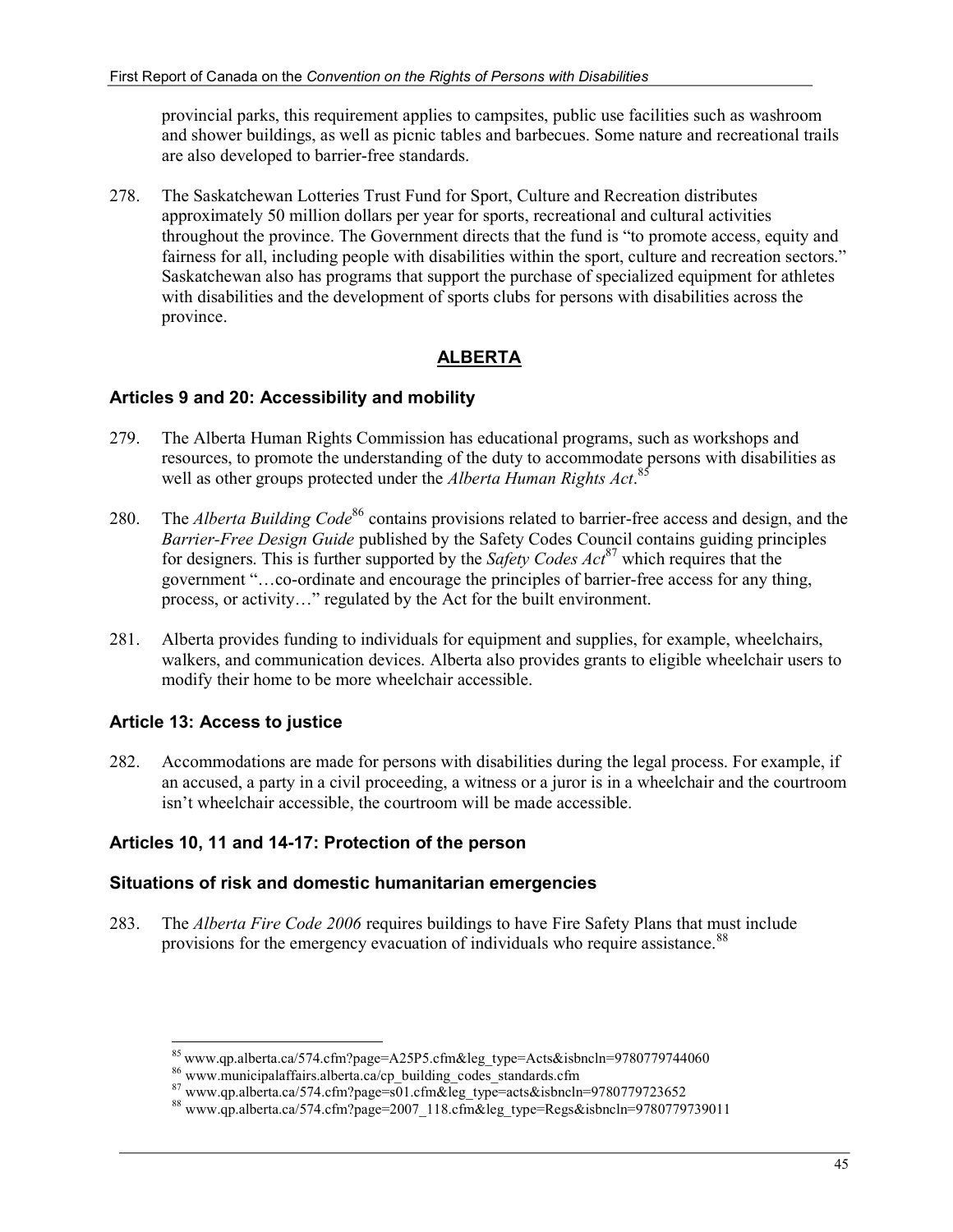#### **Liberty and security of the person**

- 284. Under the *Alberta Guardianship and Trusteeship Act*, there are administrative complaint and investigation processes by an independent body, and court applications, to ensure that adults with cognitive disabilities are not wrongly institutionalized or confined.<sup>89</sup>
- 285. Under the *Mental Health Act*<sup>90</sup>, a person may be detained in a designated facility for up to 24 hours for care, observation, examination, assessment, treatment and control if a physician examines the person and issues an admission certificate based on criteria outlined in the Act. A second admission certificate issued by another independent physician within this 24 hours allows the person to be detained for one month. Certificates can be renewed if two physicians assess the person before the existing certificate expires and determines the criteria are still met. The Act includes safeguards to protect patient rights including the right to information, confidentiality, communications, visitors, legal representation, refuse treatment, appeal, and have an advocate.

#### **Freedom from exploitation, violence and abuse**

- 286. The director and staff of the Alberta Human Rights Commission are responsible for the resolution of complaints of discrimination (including complaints made on the grounds of physical disability and mental disability) made to the Commission using the tools provided in the *Mental Health Act*: conciliation, investigation, dismissal, and discontinuance.
- 287. The province monitors compliance with accommodations and accommodations-related services standards through the *Supportive Living Accommodation Standards*, which include a preventionof-abuse standard, and in the case of long-term care facilities, sometimes referred to as nursing homes or auxiliary hospitals, through the *Long-Term Care Accommodation Standards*.

#### **Articles 18, 21 and 22: Fundamental freedoms and respect for privacy**

#### **Freedom of expression and opinion, and access to information**

288. Alberta ensures equitable access to public information through its Alternative Communications Policy.<sup>91</sup>

## **Respect for privacy**

289. The *Health Information Act* and the *Freedom of Information and Protection of Privacy Act* provide a legal framework that restricts the collection, use and disclosure of information about patients, including persons with a cognitive disability who have substitute decision-makers with the authority to provide consent for disclosures of information on their behalf.<sup>92</sup>

<sup>89</sup> www.qp.alberta.ca/574.cfm?page=A04P2.cfm&leg\_type=Acts&isbncln=9780779737468

<sup>&</sup>lt;sup>90</sup> www.qp.alberta.ca/574.cfm?page=M13.cfm&leg\_type=Acts&isbncln=0779748727

<sup>&</sup>lt;sup>91</sup> www.seniors.alberta.ca/premierscouncil/altcomm/AlternativeCommunications.asp

<sup>&</sup>lt;sup>92</sup> www.assembly.ab.ca/HIAReview/Health Information\_Act.pdf and www.qp.alberta.ca/574.cfm?page=F25.cfm&leg\_type=Acts&isbncln=9780779743568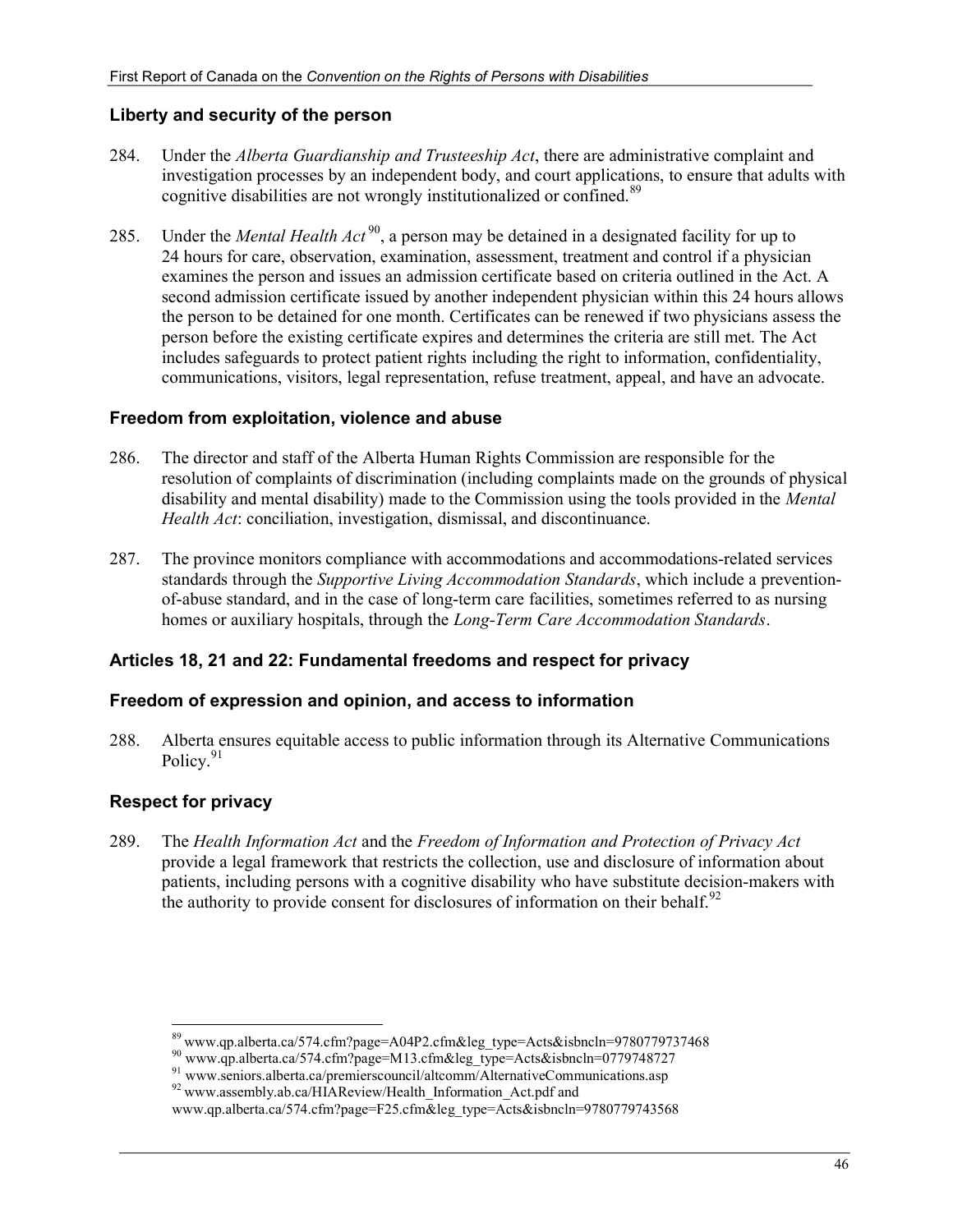## **Articles 19, 23, 26, 29 and 30: Social inclusion and independent living**

#### **Living independently and being included in the community**

290. The *Alberta Human Rights Act* protects Albertans from discrimination on the grounds of mental and physical disability in places customarily available to the public. The Act—in addition to a number of other Alberta programs and services such as the Persons with Development Disabilities Program, the Assured Income for the Severely Handicapped program and the Family Support for Children with Disabilities program—is intended to support the equal rights and full inclusion of persons with disabilities to live and participate in the community.

## **Respect for home and family**

- 291. Some Alberta family planning/reproductive health support programs and services are specific to persons with disabilities. For example, an Alberta rehabilitation hospital provides specialized assessment, consultation or intervention for sexual health needs for people with disabilities.<sup>93</sup>
- 292. Alberta provides support to parents with severe disabilities to assist in the costs associated with raising a child.<sup>94</sup> For families who have children with disabilities, the province provides funding to help them access supports and services that promote their child's development. It also assists with some of the extraordinary costs associated with raising a child with a disability.<sup>95</sup>

## **Habilitation and rehabilitation**

293. The Government of Alberta provides publicly funded habilitation and rehabilitation programs and services delivered by Alberta Health Services to all persons with disabilities, based on clinical evaluation. The province also funds the on-going training and education of habilitation/rehabilitation program professionals and staff.

## **Participation in cultural life, recreation, leisure and sport**

294. The *Alberta Human Rights Act* requires the accommodation of persons with disabilities in areas protected under the Act (including goods, services, accommodation or facilities customarily available to the public), to the point of undue hardship.

## **Articles 8, 24, 25, 27 and 28: Socio-economic participation**

#### **Education, promotion and awareness-raising**

295. Alberta's *School Act*<sup>96</sup> provides that a student who is in need of a special education program by virtue of the student's behavioural, communicational, intellectual, learning or physical characteristics, or a combination of those characteristics, is entitled to have access to a special education program. The *School Act* also states that before a school board places a student in a special education program, it shall consult with the parent of the student, and where appropriate,

<sup>-</sup>93 teachingsexualhealth.ca provides resources including *Sexuality and Disability: A Guide for Parents*, as well as information and links that supplement understanding and knowledge of healthy sexuality.

<sup>94</sup> www.seniors.alberta.ca/aish/programresources.asp

<sup>&</sup>lt;sup>95</sup> www.child.alberta.ca/disabilities

<sup>96</sup> www.qp.alberta.ca/documents/Acts/s03.pdf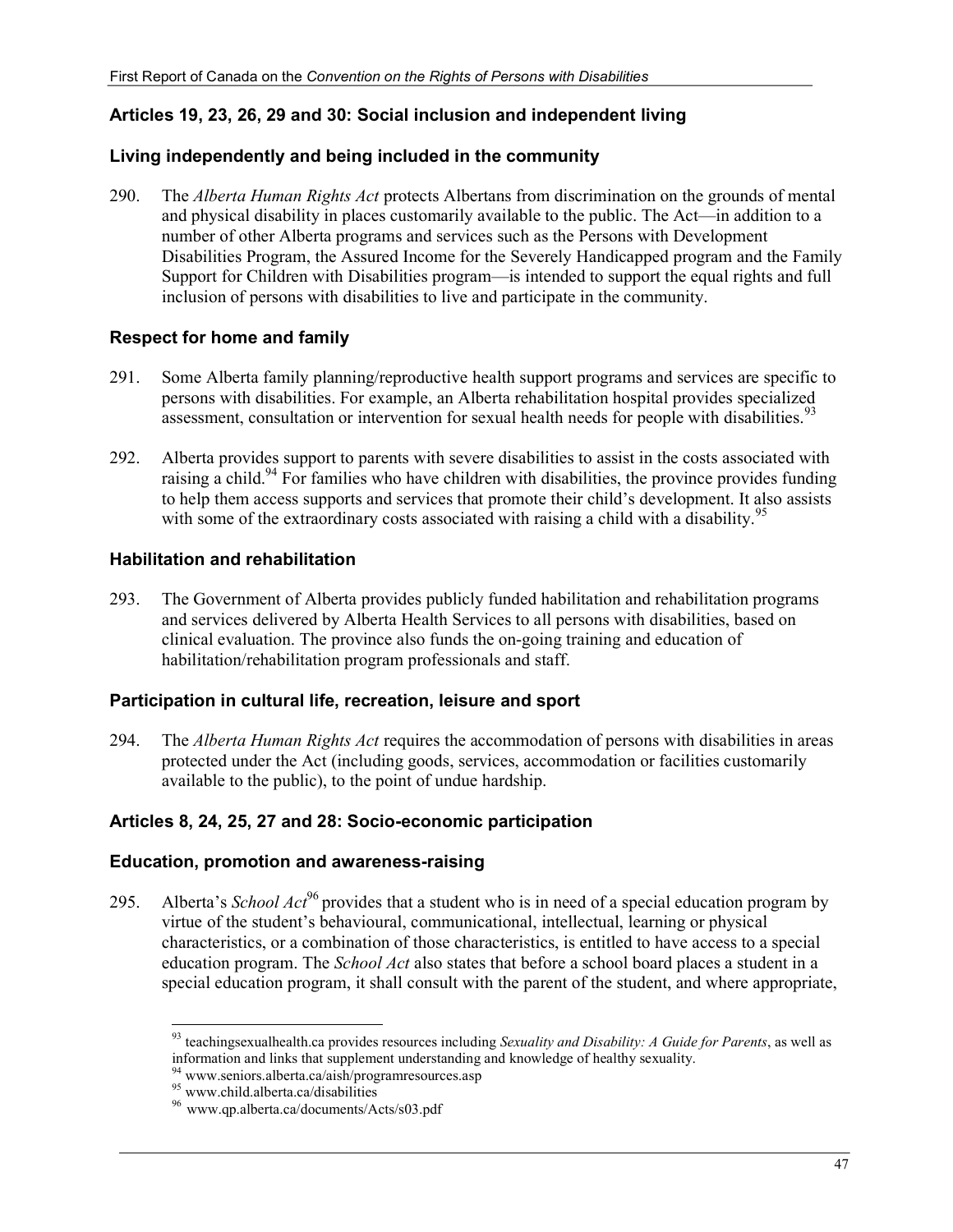consult with the student. In addition, the Government of Alberta provides funding for children with disabilities before they enter school through its Early Childhood Services program.

- 296. The *Standards for Special Education*97 outlines the specific responsibilities of school boards and their staff in relation to access to education, health and social services for students with disabilities.
- 297. The Government of Alberta increasingly uses a disability lens to ensure that equity of access and opportunity exists within the education system. This includes recognition that additional human and financial resources may be needed to ensure that all children have the opportunity to attend and participate fully within the school community.

## **Health**

- 298. Alberta has a publicly administered and funded health care system that guarantees Albertans receive universal access to medically necessary hospital and health care services. A range of health benefits is provided to persons with disabilities.<sup>98</sup>
- 299. Medical training standards and continuing professional development requirements of physicians<sup>99</sup> and other health professionals address the rights of persons with disabilities.

## **Employment**

- 300. The Alberta Human Rights Commission offers a range of programs and services, to educate employers and employees about rights and responsibilities under the *Alberta Human Rights Act*. 100
- 301. Alberta provides employment and training support to persons with severe disabilities who receive financial assistance and want to become employed.<sup>101</sup>

## **Adequate standard of living and social protection**

302. Alberta has a range of supports, services and programs to promote and safeguard an adequate standard of living for persons with disabilities. One such program is the Disability Related Employment Supports program which helps Albertans overcome the barriers to employment created by their disability.

## **BRITISH COLUMBIA**

## **Articles 9 and 20: Accessibility and mobility**

303. British Columbia (BC) is placing renewed emphasis on "accessibility without compromise". A public engagement process has been launched on how to deliver better front line services that

 $97$  education.alberta.ca/department/policy/standards/sestandards.aspx

<sup>98&</sup>lt;br>www.seniors.alberta.ca/AISH/tipsheets/HealthBenefits.pdf and www.seniors.alberta.ca/AADL<br>99 www.cpsa.ab.ca/Libraries/res/CPSA\_Code\_of\_Conduct\_-\_Expectations\_of\_Professionalism.pdf<br><sup>100</sup> www.albertahumanrights.ab.ca/abou

<sup>&</sup>lt;sup>101</sup> www.seniors.alberta.ca/AISH/tipsheets/HealthBenefits.pdf, www.seniors.alberta.ca/PDD/overview.asp, www.seniors.alberta.ca/AADL and employment.alberta.ca/FCH/689.html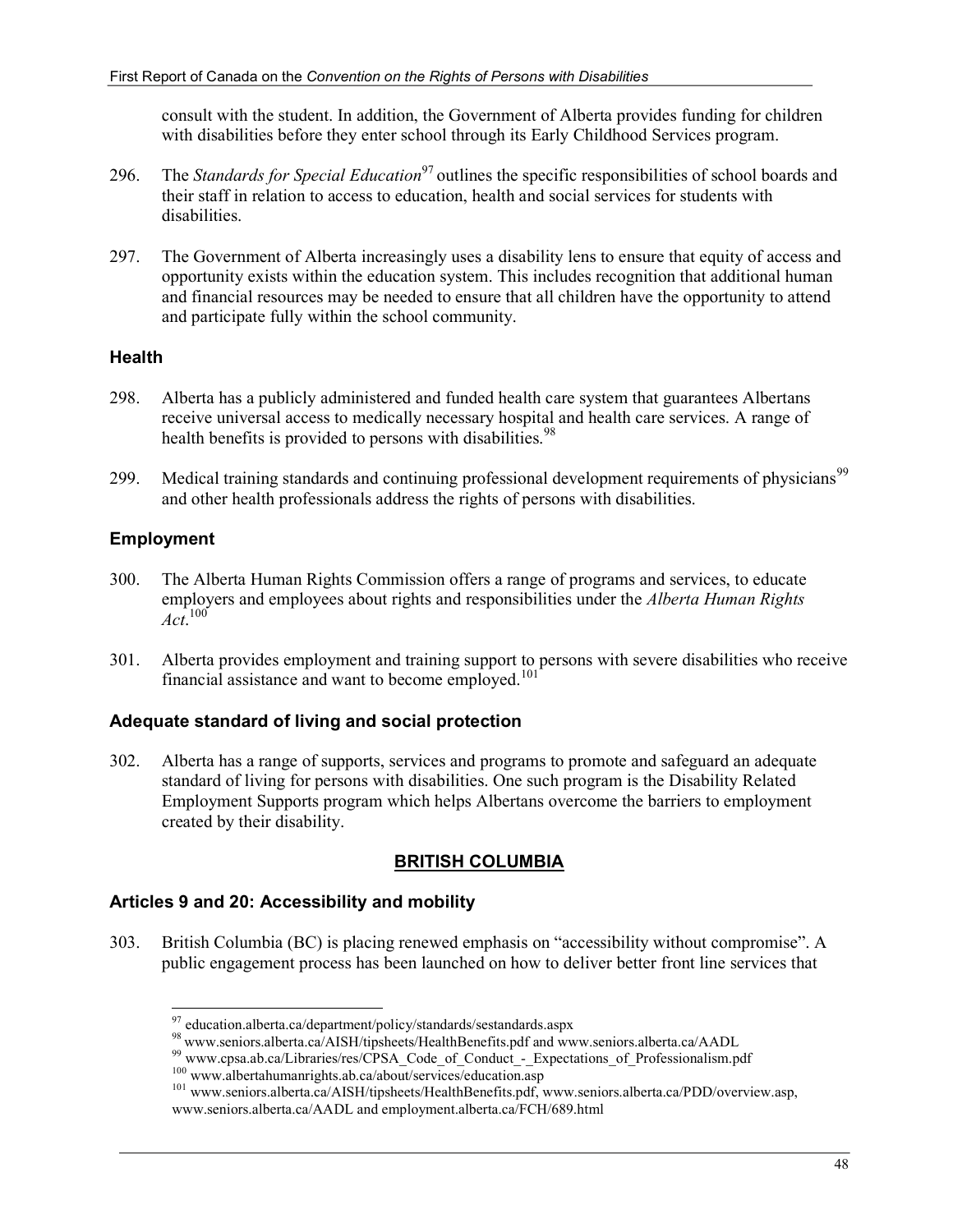address accessibility. For online services, the new *gov.bc.ca* "front door" to government and the associated cross-government standards have been developed.

304. As part of a full range of health assistance and dental coverage, persons who receive disability assistance are eligible to receive mobility devices, low-cost annual bus passes, and special transportation subsidies.

## **Articles 10, 11 and 14-17: Protection of the person**

#### **Liberty and security of the person**

- 305. Provincial policy sets out requirements for health authorities to ensure all clients, and/or their authorized substitute decision makers, agree to the receipt of community health services and admission to assisted living or residential care facilities as a condition of eligibility.
- 306. BC's *Mental Health Act* provides guidelines for involuntary admission and treatment in designated hospitals and mental health facilities. The Act includes safeguards to guarantee the rights of those admitted under the Act.<sup>102</sup>

## **Freedom from exploitation, violence and abuse**

307. BC's Advocate for Service Quality works on behalf of adults with developmental disabilities to access supports and services.

#### **Articles 18, 21 and 22: Fundamental freedoms and respect for privacy**

#### **Freedom of expression and opinion, and access to information**

308. BC has created a grant program allowing deaf and hard of hearing students to attend specialized post-secondary institutions where the curriculum is delivered in American Sign Language.

#### **Articles 19, 23, 26, 29 and 30: Social inclusion and independent living**

#### **Living independently and being included in the community**

- 309. The BC *Human Rights Code* protects persons against discrimination based on mental and physical disabilities in several areas including employment, accommodation, services or facilities customarily available to the public, the purchase of property, and tenancy. The *Guide Animal Act* specifies that disabled persons accompanied by a guide animal have the same rights as the public regarding access to public places, transportation, and accommodation.
- 310. The Choice in Supports for Independent Living (CSIL) is an alternative for eligible home support clients and was developed to give those with disabilities and high-intensity care needs more flexibility in managing home support services. CSIL is a "self-managed model of care" whereby clients receive the funds and assume full responsibility for their services, including hiring, training, and supervising support workers.

<sup>-</sup>102 www.bclaws.ca/EPLibraries/bclaws\_new/document/ID/freeside/00\_96288\_01; *A Guide to the Mental Health Act* can be found at: www.health.gov.bc.ca/library/publications/year/2005/MentalHealthGuide.pdf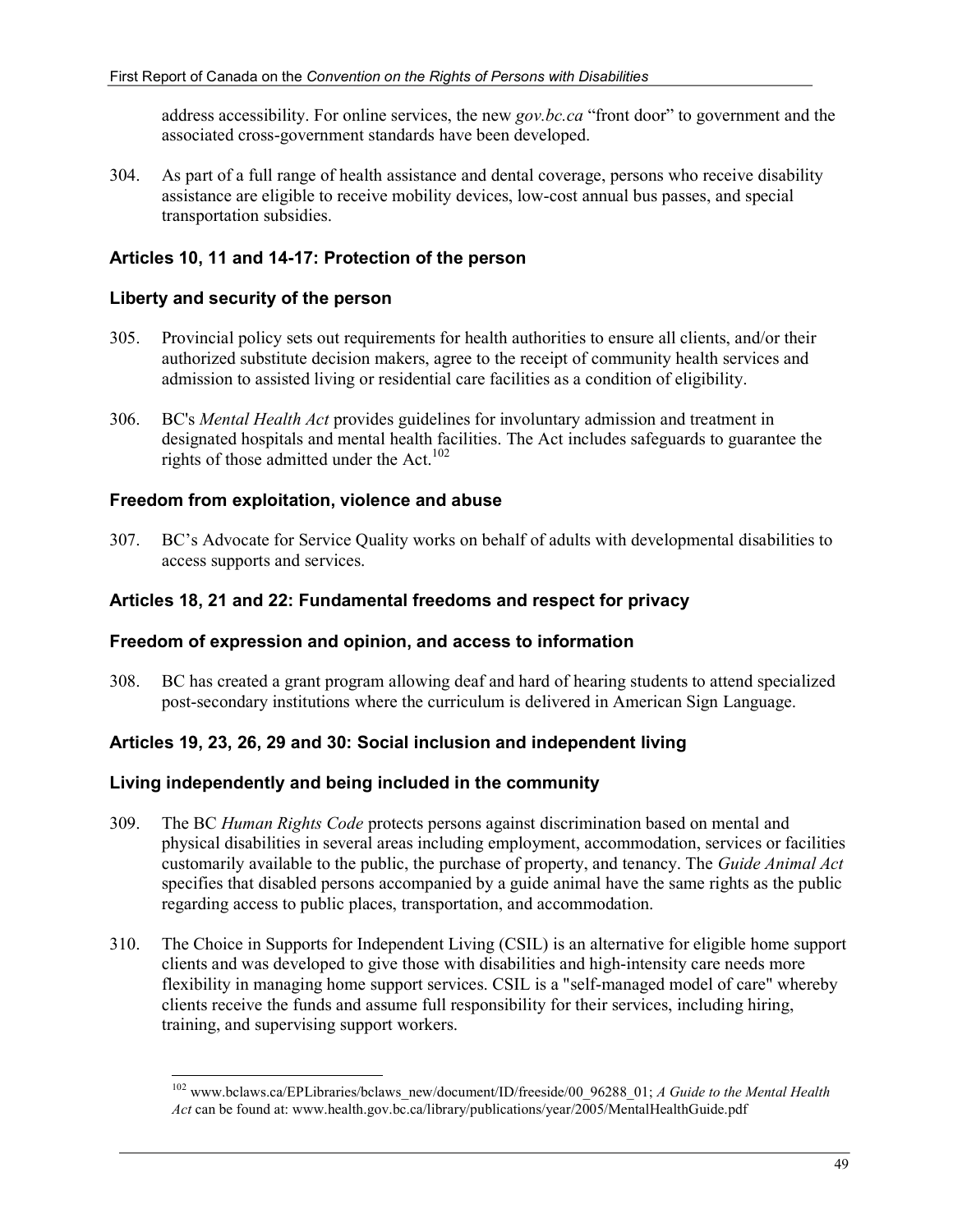- 311. BC exempts Registered Disability Savings Plan (RDSP) contributions from calculating income assistance eligibility. The Endowment 150 initiative offers up to 30,000 eligible low-income persons with disabilities a \$150 gift towards their RDSP.
- 312. The Home Adaptations for Independence program was recently launched to help people with disabilities finance home modifications for accessible, safe and independent living.
- 313. BC developed a comprehensive plan to improve the government-wide system of supports for people with developmental disabilities.<sup>103</sup>

## **Respect for home and family**

314. The Government of BC, in the commitment to improve cross government collaboration for youth with special needs and their families, developed the *Cross-Ministry Transition Planning Protocol*  for Youth with Special Needs.<sup>104</sup> BC continues to collaboratively implement related strategies through the *Children and Youth with Special Needs Framework for Action: Making it Work*. 105

## **Habilitation and rehabilitation**

315. Psychosocial rehabilitation includes a range of services to assist persons with severe mental illness or substance use problems in their recovery to manage their illness and adjust to the functional deficits in domains of employment, education, leisure, wellness and basic living skills.

## **Participation in political and public life**

316. The BC *Election Act* requires voting places to be accessible, and contains absentee voting provisions for those who cannot attend a voting place due to a disability.

## **Participation in cultural life, recreation, leisure and sport**

317. "Start with Hi<sup>"106</sup>, the public awareness initiative of Community Living British Columbia (CLBC), has proven successful in using various media to encourage ordinary citizens to create inclusive communities. As well, the government's Age-friendly BC strategy provides information, tools, and grants to helps local governments improve accessibility to outdoor spaces and, public buildings, transportation, housing, social participation, civic participation, communication and community support and services. Targeted at older adults, these changes help people of all ages and abilities.

## **Articles 8, 24, 25, 27 and 28: Socio-economic participation**

## **Education, promotion and awareness-raising**

318. The Assistive Technology BC program is delivered through Student Aid BC and provides technical aids assessments, equipment loans, training and support for individuals with disabilities attending public or private post-secondary institutions in BC.

 $103$  www.sd.gov.bc.ca/pwd/isst.html

<sup>&</sup>lt;sup>104</sup> www.mcf.gov.bc.ca/spec\_needs/pdf/transition\_planning\_protocol.pdf<br><sup>105</sup> www.mcf.gov.bc.ca/spec\_needs/pdf/CYSN\_FrameWorkForAction\_Combo\_LR.pdf<br><sup>106</sup> www.startwithhi.ca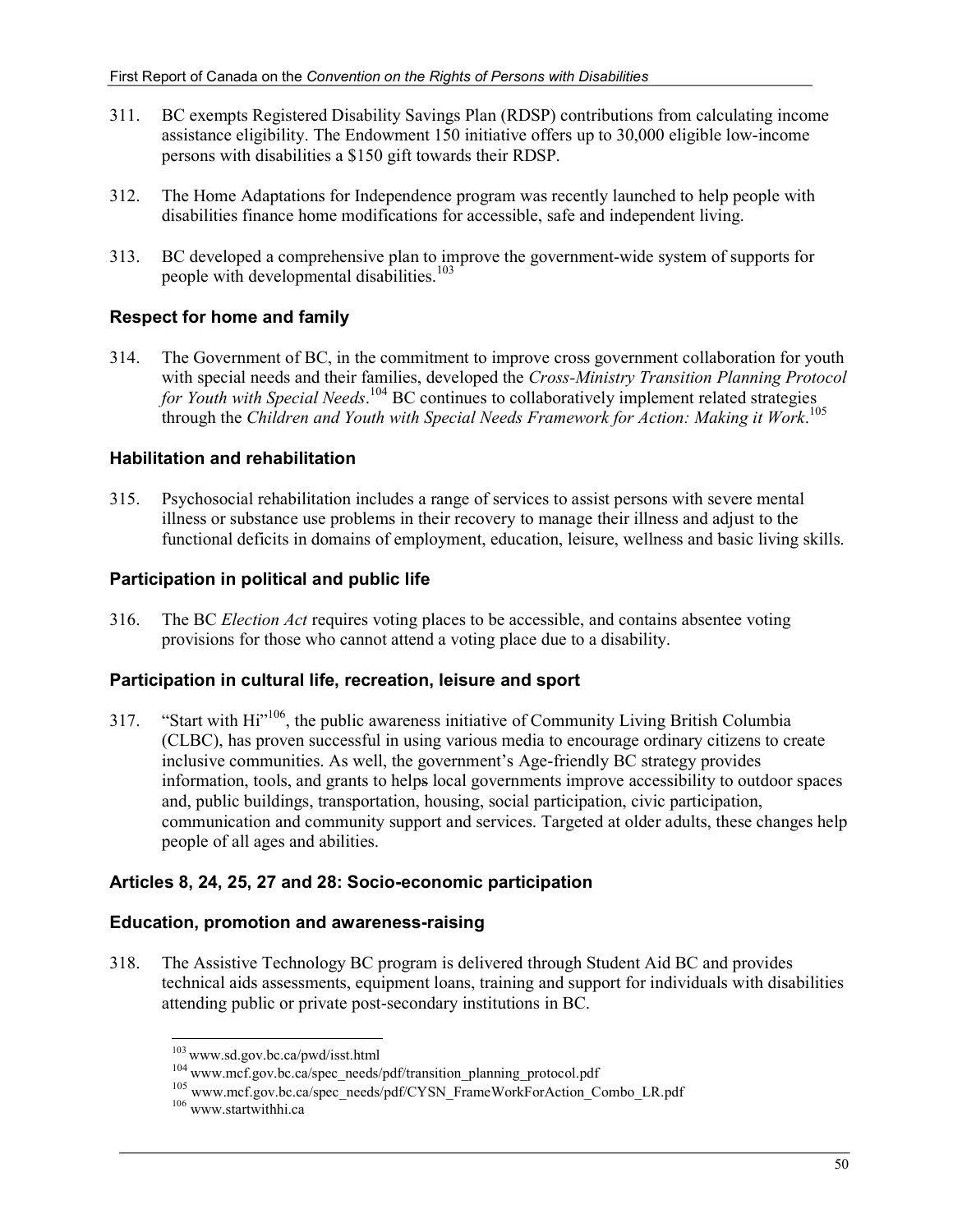319. In June 2011, CLBC launched Icanbesafeonline.com, Canada's first website dedicated to educating adults with developmental disabilities and their families on how to use the Internet safely.

#### **Health**

- 320. The *Planning Guidelines for Mental Health and Addiction Services for Children, Youth, and Adults with Developmental Disabilities*<sup>107</sup> are based on the idea that all persons with a developmental disability and mental health conditions should experience the highest quality of life possible. *Healthy Minds, Healthy People: A Ten-Year Plan to Address Mental Health and Substance Use*<sup>108</sup> outlines a plan for a complete care continuum. The document provides information to the public and healthcare professionals on the direction of services, while guiding BC on specific programs and targets.
- 321. Universal screening is offered to all babies born in BC for early diagnosis of 22 treatable disorders. The Reproductive Health and Prevention of Disabilities Model Core Program identifies the core elements that should be provided by BC health authorities to support reproductive health and the prevention of disabilities.<sup>109</sup>
- 322. The Government of BC, the First Nations Health Authority and Health Canada are implementing the First Nations Health Plan and the BC Tripartite Framework Agreement on First Nation Health Governance. These agreements focus on governance and health actions to improve the health status of First Nations people, including: development of a *A Path Forward: BC First Nations and Aboriginal People's Mental Wellness and Substance Use – 10 Year Plan*110; hearing, dental and vision screening for Aboriginal children; access to primary care services on/off reserve; integrated primary health services as well as self-management for Chronic Disease Management; and an Aboriginal injury prevention strategy. $111$
- 323. The *Community Care and Assisted Living Act* includes a series of rights for adult persons living in residential care facilities. These rights are mirrored in the *Hospital Act* for patients living in private hospitals or extended care facilities.<sup>112</sup>
- 324. The *Health Care (Consent) and Care Facility (Admission) Act* specifies the treatments and procedures for which substitute consent may not be received on behalf of an incapable adult ensuring that the individual's wishes are respected and their liberty regarding medical decisions is protected under  $law.<sup>113</sup>$

## **Employment**

325. The Equipment and Assistive Technology Initiative provides equipment and assistive technology and related services, such as assessment, repair and training, to support eligible persons with disabilities to achieve their employment goals.

<sup>-</sup><sup>107</sup>www.health.gov.bc.ca/library/publications/year/2007/MHA\_Developmental\_Disability\_Planning\_Guidelines.pd f

<sup>&</sup>lt;sup>108</sup> www.health.gov.bc.ca/library/publications/year/2010/healthy\_minds\_healthy\_people.pdf<br><sup>109</sup> www.health.gov.bc.ca/public-health/core-programs/health-improvement/reproductive-health<br><sup>110</sup> www.fnhc.ca/pdf/FNHA\_MWSU.pdf<br>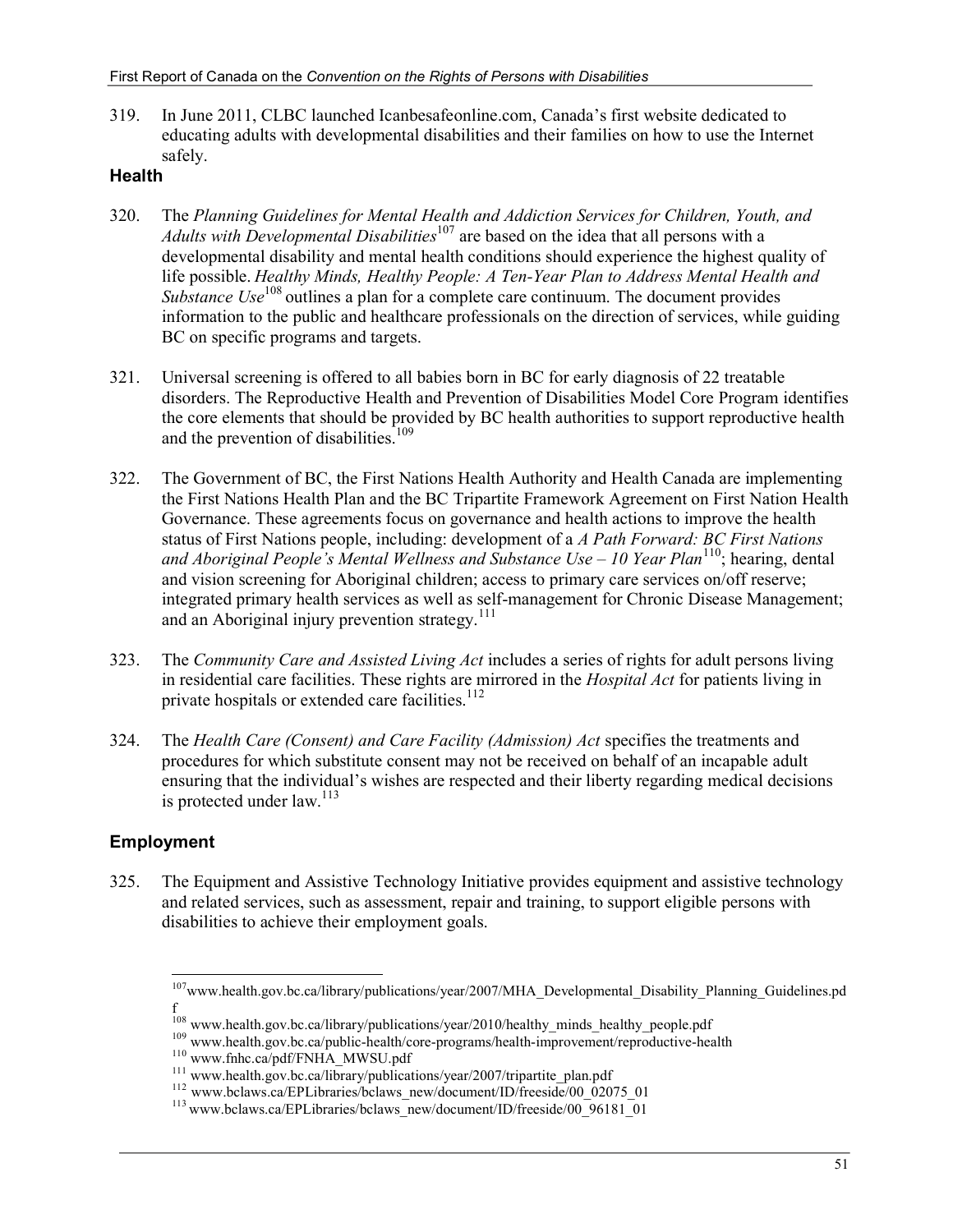326. In 2011–2012, the Minister's Council on Employment and Accessibility was established as a consultative forum comprised of citizens with disabilities, businesses, government and NGOs who advise on solutions to increase employment outcomes for people with disabilities in the province. $^{114}$ 

## **Adequate standard of living and social protection**

327. Persons with disabilities receive a higher rate of assistance, and are exempt from time limits for receiving assistance. An earnings exemption of up to \$300 per month is given to single income assistance clients with a child who, due to the nature of the child's disability, are prevented from leaving home for employment, or are limited to working part-time outside the home. Clients who are the sole provider of care for a child with a physical or mental condition that precludes the caregiver from leaving home for employment are exempt from employment obligations.

## **NUNAVUT**

## **Articles 9 and 20: Accessibility and mobility**

328. The Rick Hanson Foundation is a not-for-profit organization that works to improve the lives of persons with spinal cord injuries and other disabilities. It is supported by the Government of Nunavut through a multi-year contribution agreement. The partnership delivers funding to groups and individuals who try to improve the lives of persons with disabilities by proposing practical solutions, such as the purchase of assistive aids, devices and technologies.

## **Article 13: Access to justice**

- 329. The Government of Nunavut's Legal Services Board funds Maliiganik Tukisiiniakvik, an organization that offers legal aid to all eligible citizens of Nunavut, including citizens with disabilities. Income is one of the factors used to assess eligibility. Maliiganik Tukisiiniakvik provides assistance with both civil and criminal cases and staffs one civil lawyer who deals specifically with issues surrounding discrimination.
- 330. The Department of Culture, Language, Elders and Youth has provided financial support to the Canadian Deafness Research and Training Institute in order to further document and promote Inuit Sign Language, which will ensure access to the justice system for persons with a hearing disability.

## **Articles 10, 11 and 14-17: Protection of the person**

## **Situations of risk and domestic humanitarian emergencies**

331. In 2010, the governments of Canada and Ontario and several private organizations jointly developed the *Emergency Preparedness Guide for People with Disabilities/Special Needs.* The guide recognizes that the impact of disasters and emergencies on persons with disabilities and special needs is compounded by their reliance on electrical power, accessible transportation and other factors that may be compromised in an emergency. The guide provides information on preparing an emergency plan and kit, with special considerations for persons with disabilities.

<sup>-</sup>114 www.hsd.gov.bc.ca/epwd/Index.htm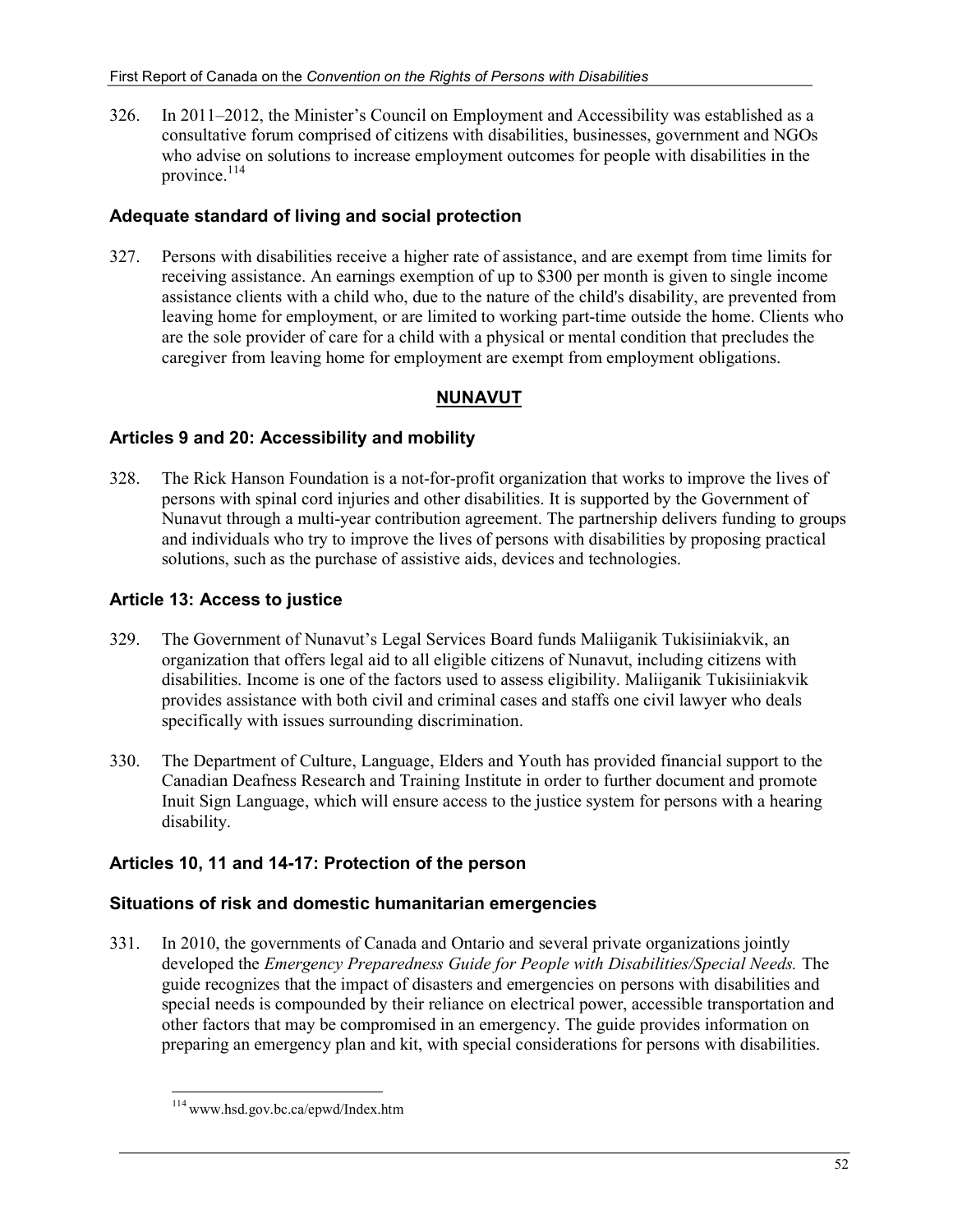The Government of Nunavut is translating this document into Inuktituk and Inuinnaqtun, and will distribute it to community members and residential facilities.

332. Under the *Mental Health Act*, a medical practitioner who examines a person and has reasonable cause to believe that the person is suffering from a mental disorder that will likely result in serious bodily harm or impairment to that person or to another person may make application for the person to be involuntarily admitted to hospital. An application is examined by the Minister of Health who may refuse it, order another assessment or approve the application and issue a certificate of involuntary admission. Such a certificate authorizes a hospital within the territories to admit and detain the person who is subject to the certificate and examine, observe or restrain the person for a period not exceeding two weeks.

## **Articles 18, 21 and 22: Fundamental freedoms and respect for privacy**

#### **Freedom of expression and opinion, and access to information**

333. Nunavut's Department of Culture, Language, Elders and Youth has worked in conjunction with the Canadian Deafness Research and Training Institute of McGill University and the Nunavummi Disabilities Makinnasuaqtiit Society to document, preserve and promote Inuit Sign Language. Video and written material, as well as a CD-ROM, have been produced and distributed as resources to promote the use of this language. Inuit Sign Language is a unique form of interpersonal communication used by deaf Nunavummiut.

## **Articles 19, 23, 26, 29 and 30: Social inclusion and independent living**

#### **Respect for home and family**

334. Under the *Child and Family Services Act*, the Department of Health and Social Services provides services to children who are in need of protection or are eligible for voluntary services, including children with disabilities. The Act's definition of a child in need of protection includes a child whose parent is unable to properly care for the child and a child whose extended family has not made adequate provisions for the child's care or custody. A child under the care of the Director of Child and Family Services may be placed in an approved extended family foster home or a provisional foster home. A child with significant special needs and who requires care that cannot be offered in a foster home setting within the community may be placed in a specialized foster home, residential group home or treatment facility within or outside the territory.

## **Habilitation and rehabilitation**

335. The rehabilitation services provided by Nunavut's Department of Health and Social Services include access to medical professionals like occupational therapists, physiotherapists, speech and language pathologists and audiologists, who are able to inform their clients regarding assistive devices and equipment.

## **Articles 8, 24, 25, 27 and 28: Socio-economic participation**

#### **Education, promotion and awareness-raising**

336. Under the *Education Act*, students who require adjustments to their educational program or extra support to meet their learning needs are entitled to reasonable and practical adjustments. If the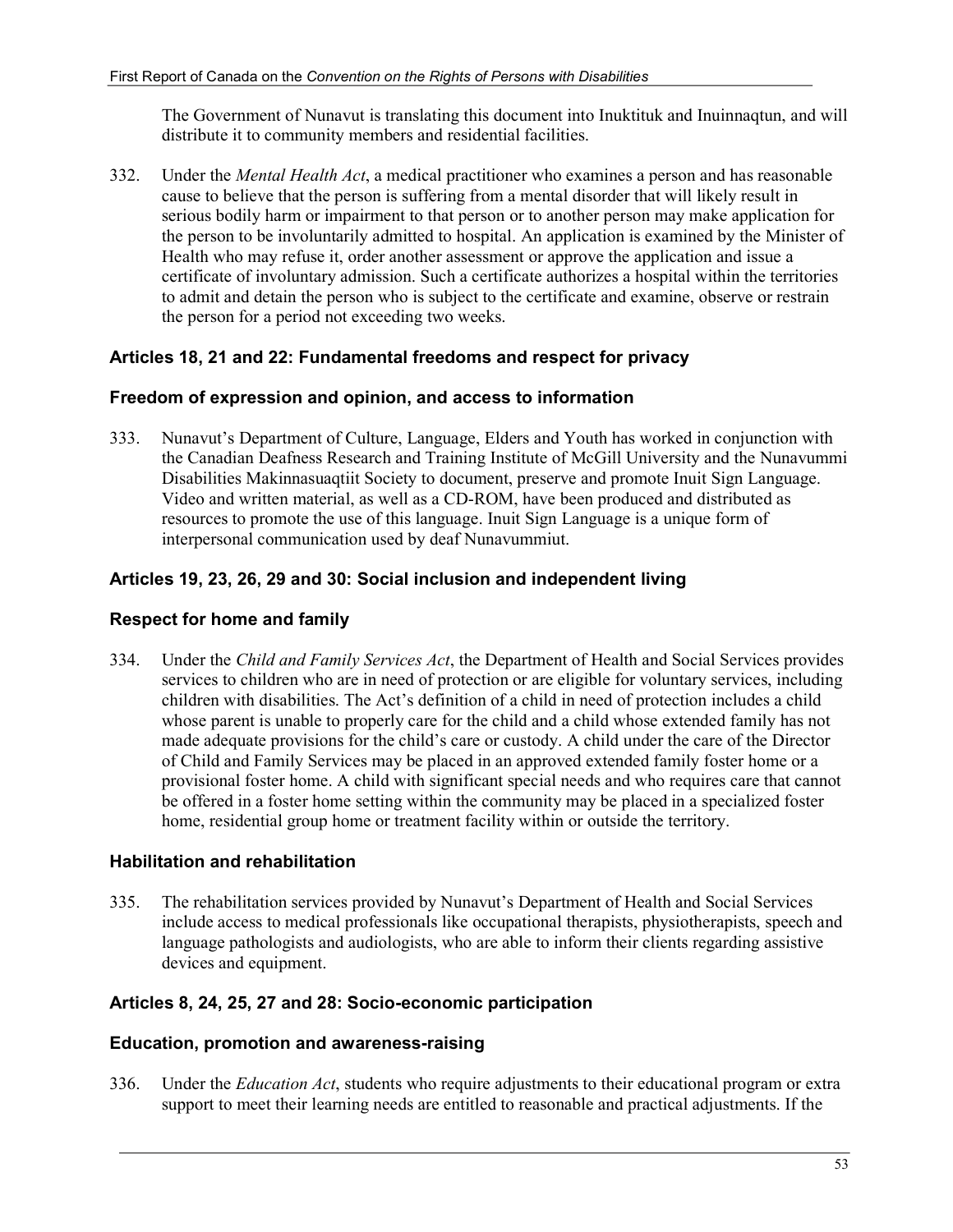needed adjustments are significant, the school will assess the student's needs and create an individual support plan that provides the necessary adjustments.

337. The Government of Nunavut provides annual funding to the Nunavummi Disabilities Makinnasuaqtiit Society, a not-for-profit organization that raises public awareness of disability issues. Of significance, the Society has been instrumental in the documentation, preservation and promotion of Inuit Sign Language.

## **Employment**

338. The Nunavut *Human Rights Act* prohibits anyone from refusing to employ or refusing to continue to employ an individual or class of individuals on the grounds of disability. The same applies to terms or conditions of employment. The Act also provides for a duty to accommodate persons with disabilities, providing that the accommodation needs of a person with disabilities, does not impose undue hardship on another person.

#### **Adequate standard of living and social protection**

339. The Government of Nunavut's Department of Education administers the Income Support Program for persons who are unable to obtain employment, including those with disabilities.

## **NORTHWEST TERRITORIES**

#### **Articles 9 and 20: Accessibility and mobility**

340. The Northwest Territories (NWT) *Human Rights Act* imposes on service providers the duty to accommodate the needs of persons with disabilities to the point of undue hardship where services are available to the public. Upon application, health care in the NWT covers the cost of mobility equipment and assistive devices for seniors and persons with specified conditions, including many disabilities.

## **Article 13: Access to justice**

341. Under the *Legal Services Act*, legal aid is provided to the accused in criminal cases, and to all who qualify for an eligible civil law matter, regardless of disability.

## **Articles 10, 11 and 14-17: Protection of the person**

#### **Liberty and security of the person**

342. Under the *Mental Health Act* and the *Public Health Act*, interference with the rights of the individual is permitted to protect the public or that individual. These acts provide strict parameters for when these measures are necessary and how they are to be carried out.

#### **Freedom from torture or cruel, inhuman or degrading treatment or punishment**

343. The Aurora Research Institute, established under the NWT's *Scientists Act*, reviews all research applications and grants research licenses to anyone wanting to conduct research in the NWT. The Stanton Territorial Hospital Ethics Committee reviews research proposals involving research into human health and advises the Aurora Research Institute as to whether the research should be granted a license or not.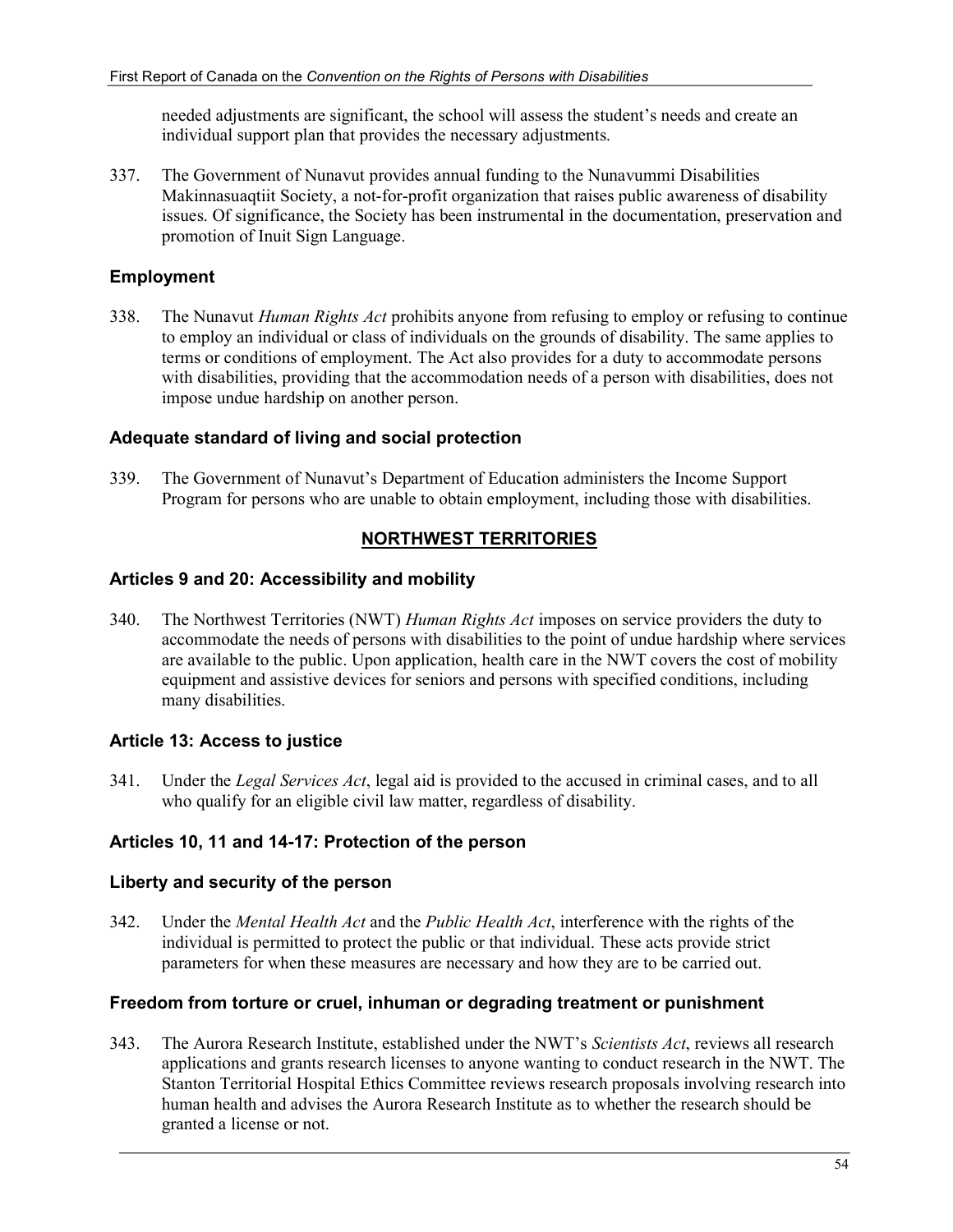#### **Freedom from exploitation, violence and abuse**

344. Under the *Protection Against Family Violence Act*, family violence protection orders are available to everyone regardless of gender or disability.

#### **Protecting the integrity of the person**

345. Health and Social Services Authorities have policies for obtaining and withdrawing informed consent for medical treatment that apply equally to everyone regardless of disability.

#### **Articles 18, 21 and 22: Fundamental freedoms and respect for privacy**

#### **Freedom of expression and opinion, and access to information**

346. The Government of the Northwest Territories (GNWT) works with the Canadian Institute for the Blind (CNIB) to provide residents without sight or with limited sight with the following services: counselling/support services, education and coordination, rehabilitation services, assistive devices and specialized training.

#### **Respect for privacy**

347. The *Access to Information and Protection of Privacy Act* provides for the protection of personal information collected, used or disclosed by all NWT public bodies subject to the Act. Personal information is defined under the Act to include health and rehabilitation information. A number of public bodies have voluntarily implemented the use of privacy impact assessments to determine whether new technologies, information systems and initiatives, or proposed programs and policies meet basic privacy requirements.

#### **Articles 19, 23, 26, 29 and 30: Social inclusion and independent living**

#### **Living independently and being included in the community**

348. Section 7 of the *Residential Tenancies Act* confirms that the *Human Rights Act* applies to housing tenancies*.*

#### **Respect for home and family**

- 349. Persons with disabilities may be married in the same manner as everyone else under the *Marriage Act*, as long as the person is capable of giving consent.
- 350. Programs and services exist for families needing support. The *Child and Family Services Act*, for example, authorizes the making of Voluntary Services Agreements with parents to provide services or to assist a family in providing services to care for a child, such as in-home support and respite care.
- 351. The principles under the *Child and Family Services Act* recognize that a child's extended family and community can often provide important support. Any type of placement takes the best interests of the child under consideration.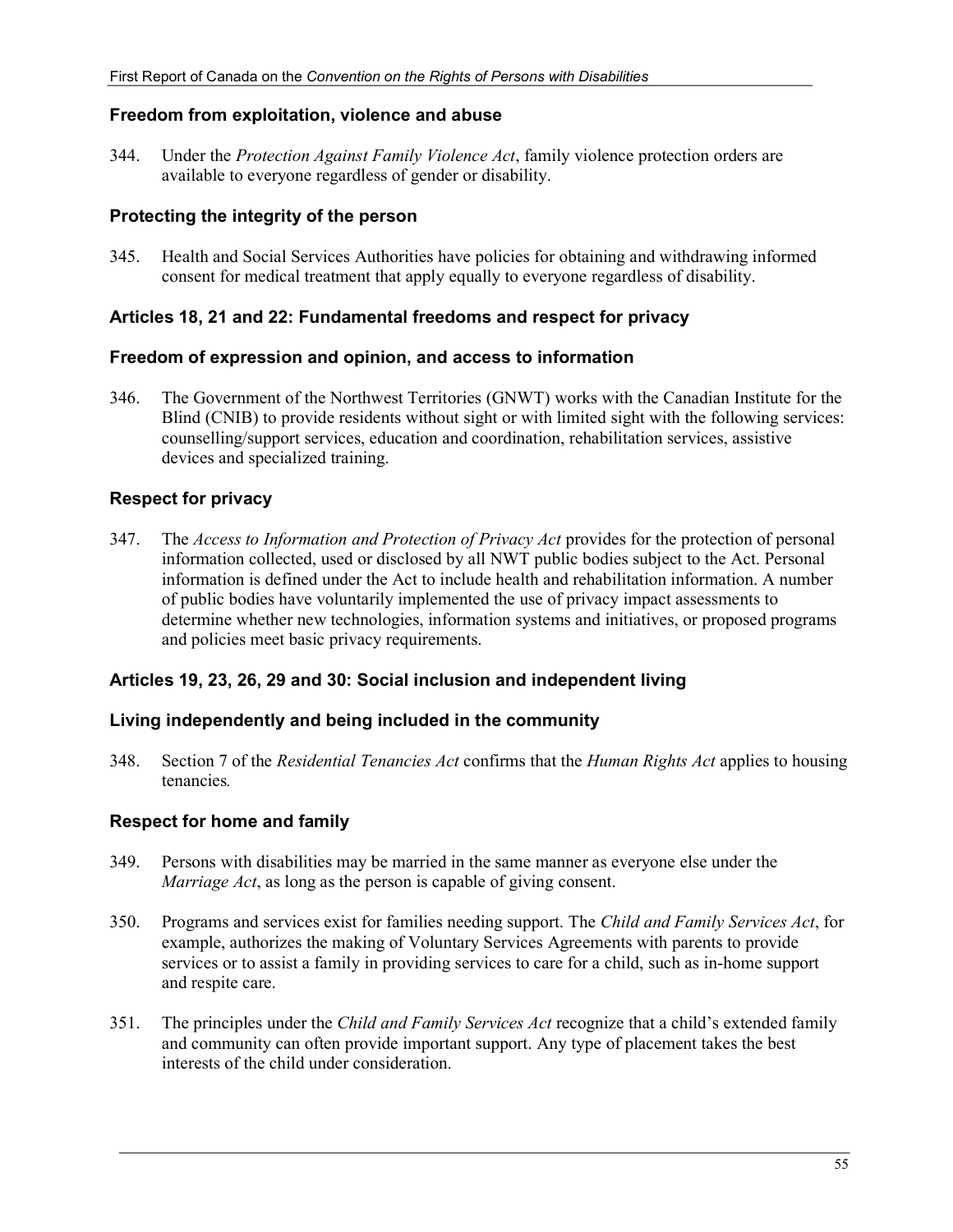#### **Habilitation and rehabilitation**

- 352. Rehabilitation Services in the NWT coordinates specialized care with regional therapists including links with non-governmental organizations (e.g., the CNIB, the Hard of Hearing Association, and the NWT Disabilities Council).
- 353. Supportive Living is a housing service where adults with a physical and/or mental disability live in small groups under the supervision of paid staff while maintaining as much independence as possible. Depending on their needs, residents may receive assistance with: safety and security; personal care; life skills; medication monitoring; employment; respite; and service coordination. In the NWT, persons requiring 24-hour support and supervision may qualify for Supportive Living. Adults who are able to live independently may be eligible for home support services.

## **Participation in political and public life**

354. On elections day, all polling stations must be accessible, temporary ramps must be provided where required, and a helper may assist a person with disabilities to cast their vote. If a person with disabilities is unable to attend at the polling station, a mobile polling station may be sent to that person's place of residence to enable them to vote.

## **Articles 8, 24, 25, 27 and 28: Socio-economic participation**

#### **Education, promotion and awareness-raising**

355. The 2004 NWT Disability Framework sets out the vision for full inclusion of people with disabilities in all levels of education and training. Education and promotion of sign language is provided by the CNIB.

## **Employment**

- 356. The *Human Rights Act* prevents discrimination in employment based on disability, and provides that employers must accommodate to the point of undue hardship. The *Workers' Compensation Act* provides for compensation of employees whose disability was obtained while working.
- 357. In keeping with *20/20: A Brilliant North*, the NWT Public Service Strategic Plan, the GNWT encourages managers and employees to participate in training regarding disabilities awareness. The territory's employment policies support the hiring and promotion of persons with disabilities within the public service.

## **Adequate standard of living and social protection**

358. Income Assistance is available to persons with disabilities to ensure that they have access to adequate food, clothing and housing for themselves and their families.

## **YUKON**

## **Articles 9 and 20: Accessibility and mobility**

359. The Yukon's *Human Rights Act* requires "reasonable accommodation" for persons with disabilities in the areas of employment, housing, public facilities and services, membership in and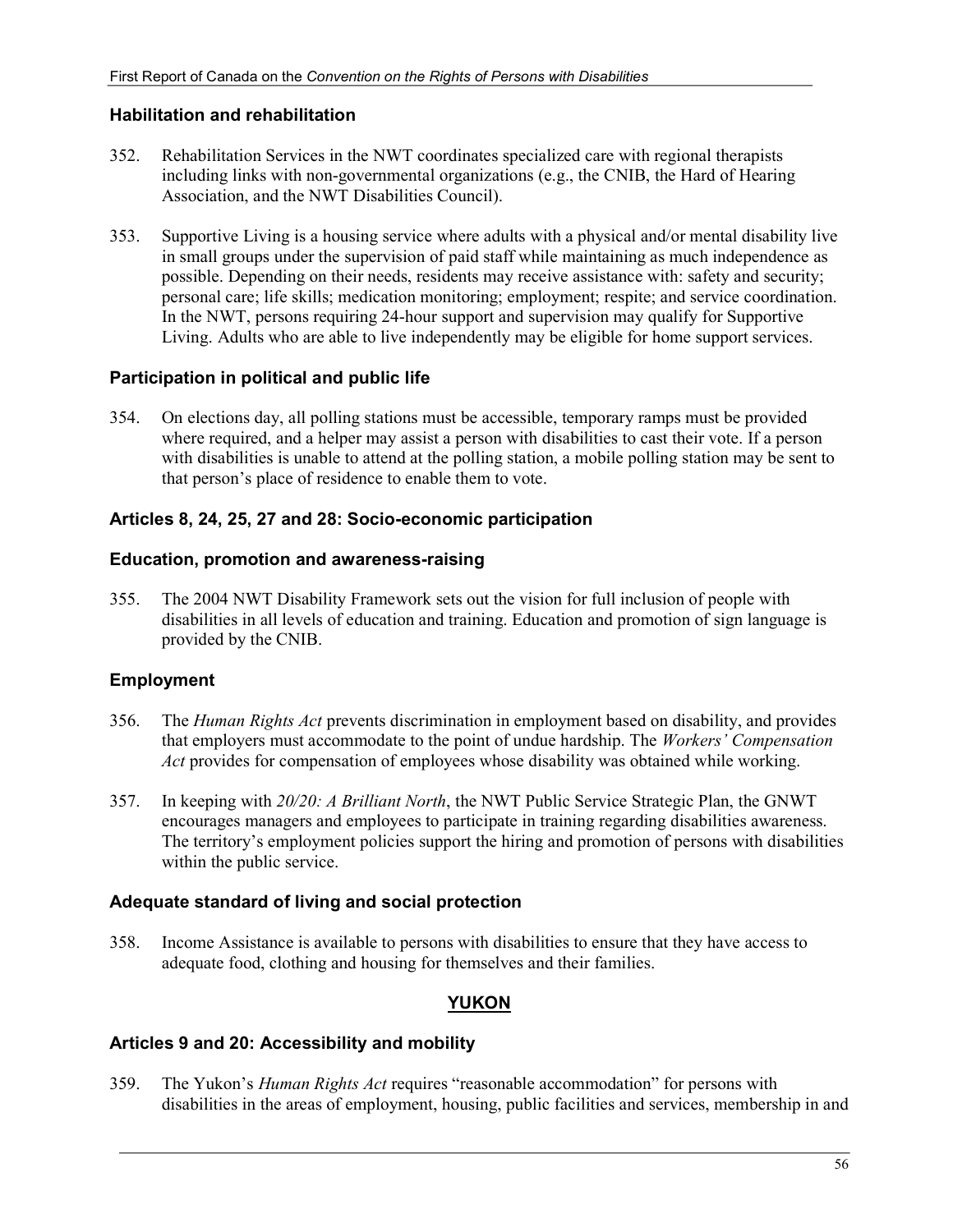representation by unions and trade, occupational and professional associations, and publically tendered contracts.

360. Case managers in the Government of Yukon's Services to Persons with Disabilities Branch arrange plans and perform assessments for those with disabilities and offer supports, referrals and solutions to reduce barriers and increase mobility.

## **Article 13: Access to justice**

- 361. All parts of the courthouse, including the prisoner and jury boxes, are accessible by wheelchair. The building has a vehicle access ramp and elevators. Arrangements are made for American Sign Language interpreters for deaf witnesses or accused, at no charge.
- 362. The Yukon Legal Services Society recognizes that persons with disabilities have different needs than those without disabilities and attempts to accommodate these needs. The Yukon's *Legal Services Society Act* allows the Society to provide eligible Yukoners with legal aid services in certain types of criminal, civil and family court proceedings.
- 363. Under the Yukon *Human Rights Act*, the tribunal that holds hearings into human rights complaints has powers to order remedies to stop or eliminate discrimination.

## **Articles 10, 11 and 14-17: Protection of the person**

#### **Situations of risk and domestic humanitarian emergencies**

364. All facilities operated by the territory's Health and Social Services department have emergency procedures and protocols to ensure that the needs of persons with disabilities are included in emergency plans.

## **Liberty and security of the person**

- 365. The Yukon *Adult Protection and Decision-Making Act* provides tools to assist adults (19 and older) who have a diminished ability to make their own decisions.
- 366. The Yukon Review Board obtains its legal authority from the *Criminal Code* of Canada, which provides for reasonable accommodation and procedural guarantees for persons with disabilities who are deprived of their liberty following a criminal case.
- 367. Under Section 8(1) of the *Mental Health Act*, a person taken into custody by a peace officer will immediately be taken to a physician or a health facility if, on reasonable grounds, due to a mental disorder, that person is threatening or attempting to cause bodily harm to themselves or another person.

#### **Freedom from torture or cruel, inhuman or degrading treatment or punishment**

368. Under Section 13 of the *Care Consent Regulations*, a substitute decision-maker does not have authority to give substitute consent to participation by a person in a healthcare or medical research program that has not been approved by a recognized ethics committee.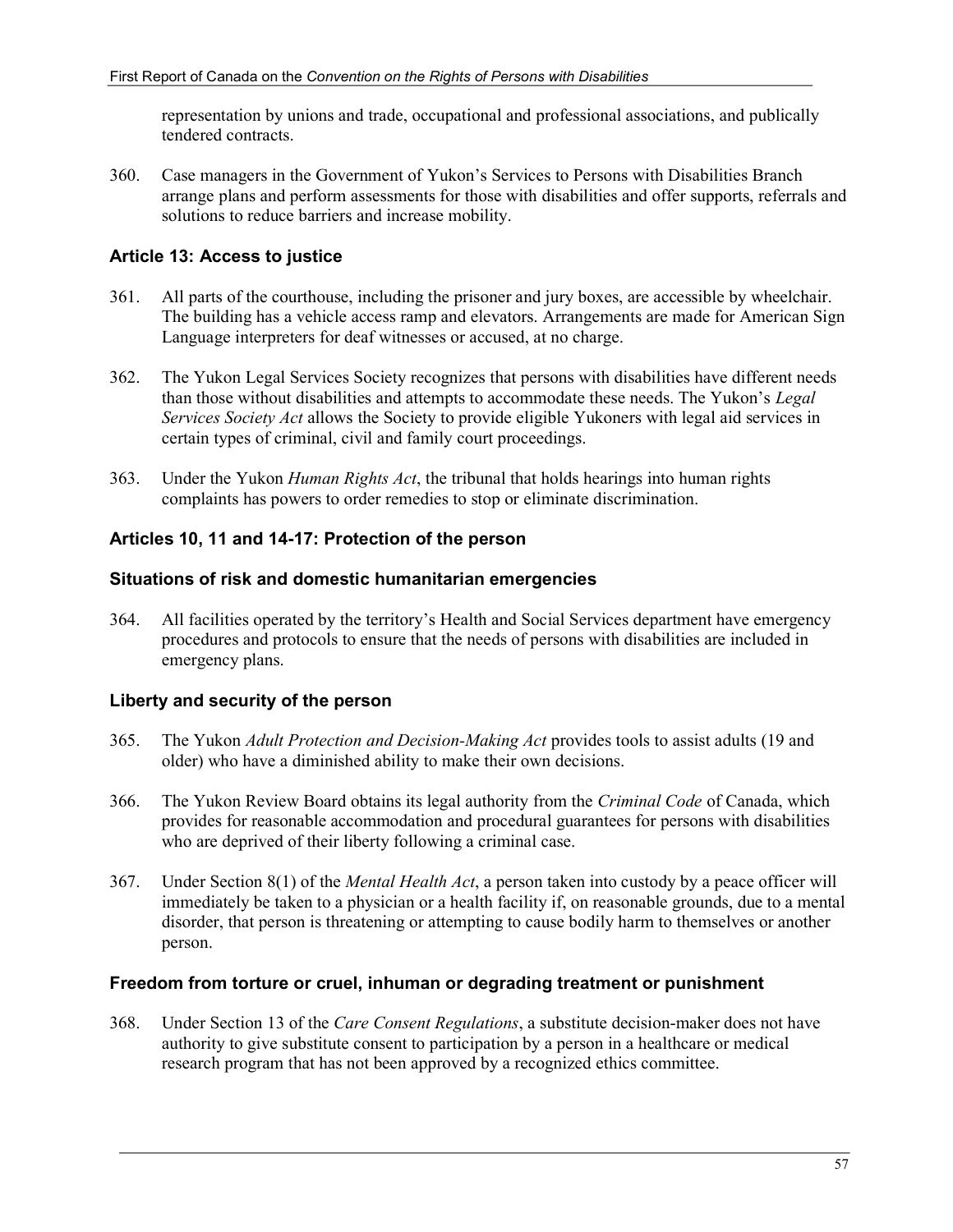#### **Freedom from exploitation, violence and abuse**

369. Part 4 of the *Adult Protection and Decision Making Act* sets out the authority of a designated agency to respond to reports and offer support in situations where an adult may be abused or neglected.

#### **Protecting the integrity of the person**

370. The *Care Consent Act* and regulations limit the scope of authority of a substitute decision-maker over the choice of procedures concerning a person's medical condition, including pregnancy, where the person is incapable of giving or refusing her own consent.

#### **Articles 19, 23, 26, 29 and 30: Social inclusion and independent living**

#### **Living independently and being included in the community**

- 371. Yukon's *Human Rights Act* provides as follows: "Every person has a responsibility to make reasonable provisions in connection with employment, accommodations, and services for the special needs of others if those special needs arise from physical disability."
- 372. The Government of Yukon's Services to Persons with Disabilities Branch provides Supported Independent Living workers to work with those that have disabilities (and their families) and need varying levels of support.

#### **Respect for home and family**

373. The guiding principles of the *Child and Family Services Act* affirm that the best interest of the child shall be given paramount consideration in making decisions or taking any action under the Act.

#### **Habilitation and rehabilitation**

- 374. Stepping into Kindergarten is a territorial program that allows schools to promptly identify students that require additional support. An early literacy intervention for 6- and 7-year-olds facilitates identification of any learning disabilities, so that students can be helped as soon as possible.
- 375. The Department of Education is increasingly using laptops and other handheld devices to assist children with communication deficits. It also provides an FM sound system in schools.
- 376. The Services to Persons with Disabilities Unit provides supports for employment, education, peer support and rehabilitation programs.

#### **Participation in cultural life, recreation, leisure and sport**

377. The Government of Yukon funds sporting programs to provide equal access for persons with physical or intellectual disabilities. Some of the barriers to access are removed by providing funding for equipment and providing programs with qualified/trained instructors and leaders.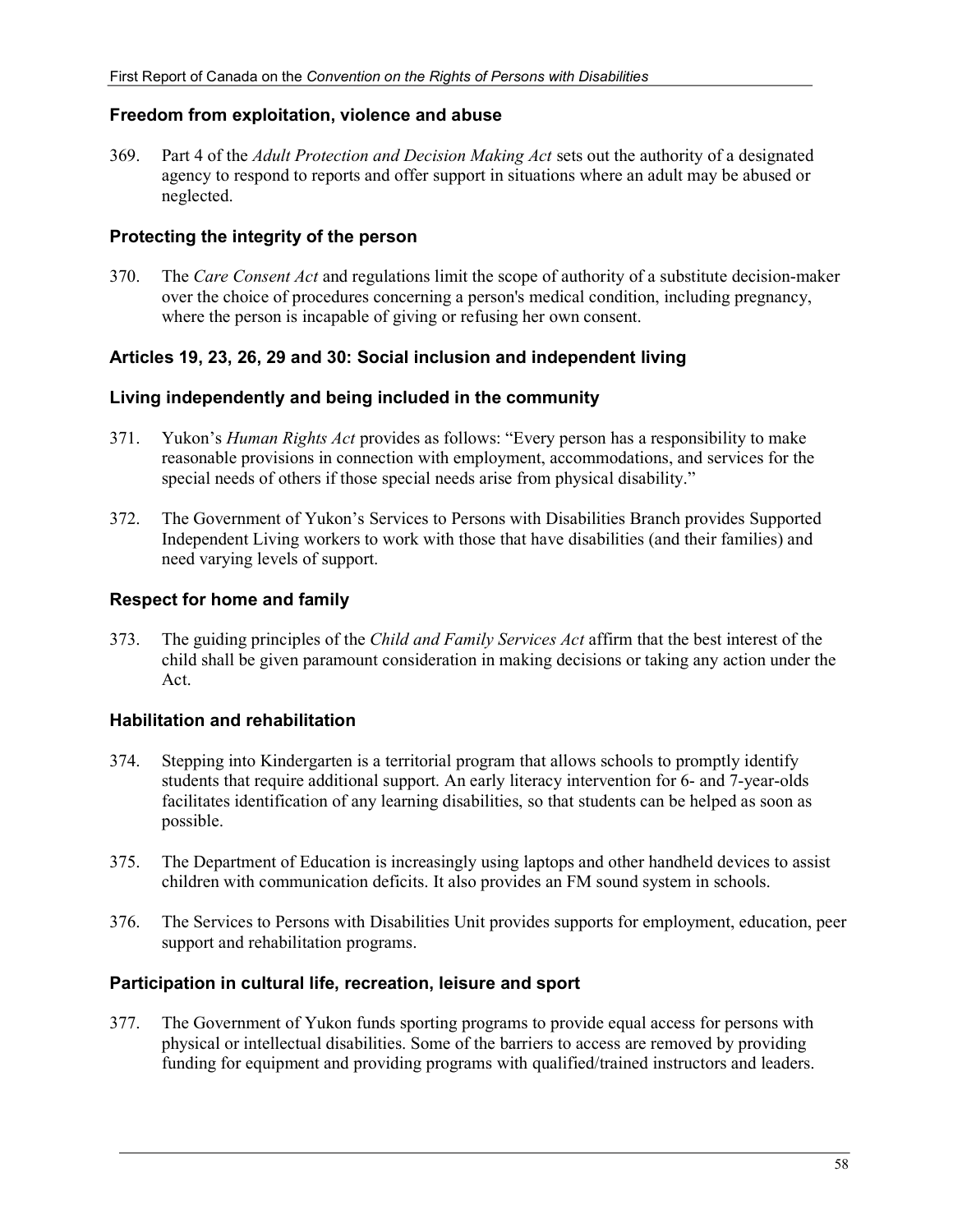378. The Education Department provides Handy Bus service for any special needs students who are unable to use the regular school bus. Peers may join the special needs student on the Handy Bus during school field trips to avoid socially isolating the student.

## **Articles 8, 24, 25, 27 and 28: Socio-economic participation**

#### **Education, promotion and awareness-raising**

- 379. The Government of Yukon's Child Development Centre offers sign language training to parents of clients attending the Centre. Within the Department of Education's Special Programs area, a consultant Teacher for the Deaf teaches sign language to all children with a hearing disability in the school and supports training for staff as needed.
- 380. Under Section 15(1) of the *Education Act*, students who, because of intellectual, communicative, behavioural, physical, or multiple exceptionalities, are in need of special education programs are entitled to receive an Individualized Education Plan.
- 381. In December 2011, the Yukon Human Rights Commission highlighted the International Day for People with Disabilities and the Convention in partnership with support groups for persons with disabilities.

## **Health**

382. The Yukon Health Care Insurance Plan provides coverage for medically required hospital and medical services, and certain dental-surgical procedures. It becomes effective after three months' residency in Yukon, and there is no premium to pay.

## **Employment**

- 383. The territorial government's Employment Equity Policy establishes an organizational commitment to building and maintaining a public service that is representative of the Yukon population. Persons with disabilities are a designated group under the policy which is supported by *Employment Equity Staffing Guidelines.* The Workplace Diversity Employment Office provides a range of programming and support services to reduce employment barriers for persons with disabilities in the Yukon public service.
- 384. The Government of Yukon has an Employment and Training Services Program (job coaching, subsidies, etc.) that works with persons with disabilities and their employers.
- 385. The Department of Education has a wage subsidy budget which is used to partially reimburse employers in order to leverage the hiring of employees who may otherwise not be hired, including those who have disabilities.
- 386. In Labour Market Development programs, the government directly funds several non-profit groups to act as case management organizations and facilitate access to available programming for persons with disabilities.

## **Adequate standard of living and social protection**

387. The *Social Assistance Act* provides social protection to ensure that basic needs such as food, clothing, incidentals, and housing expenses are met. The Act has provisions for additional related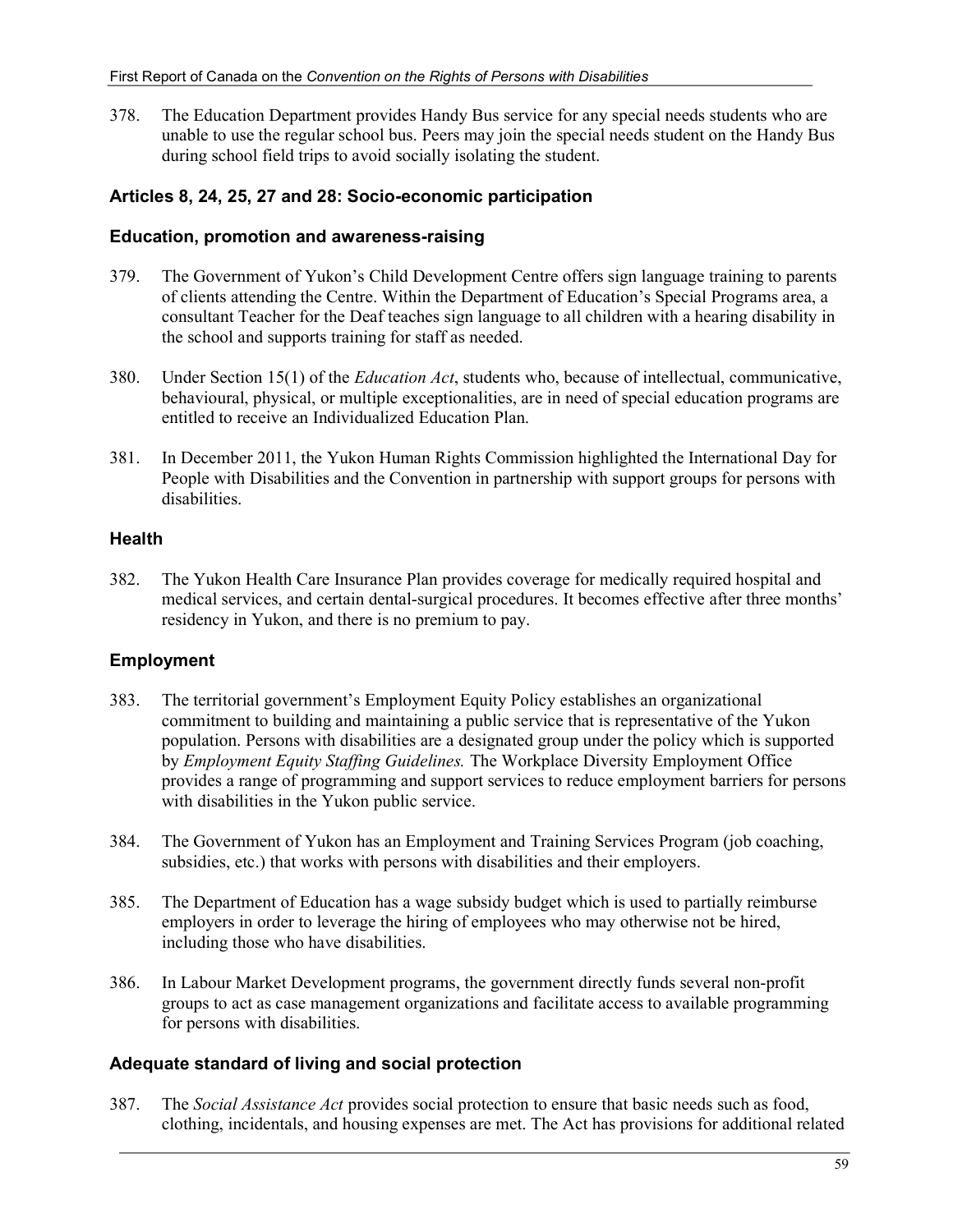expenses for persons with disabilities and provides a Yukon Supplementary Allowance. Within Social Assistance there are special supports in Employment and Training Services, Residential Services and Respite Care for those who have disabilities.

388. Yukon Housing Corporation's social housing program is for individuals "in need" who cannot secure affordable, adequate and suitable housing on the private housing market.